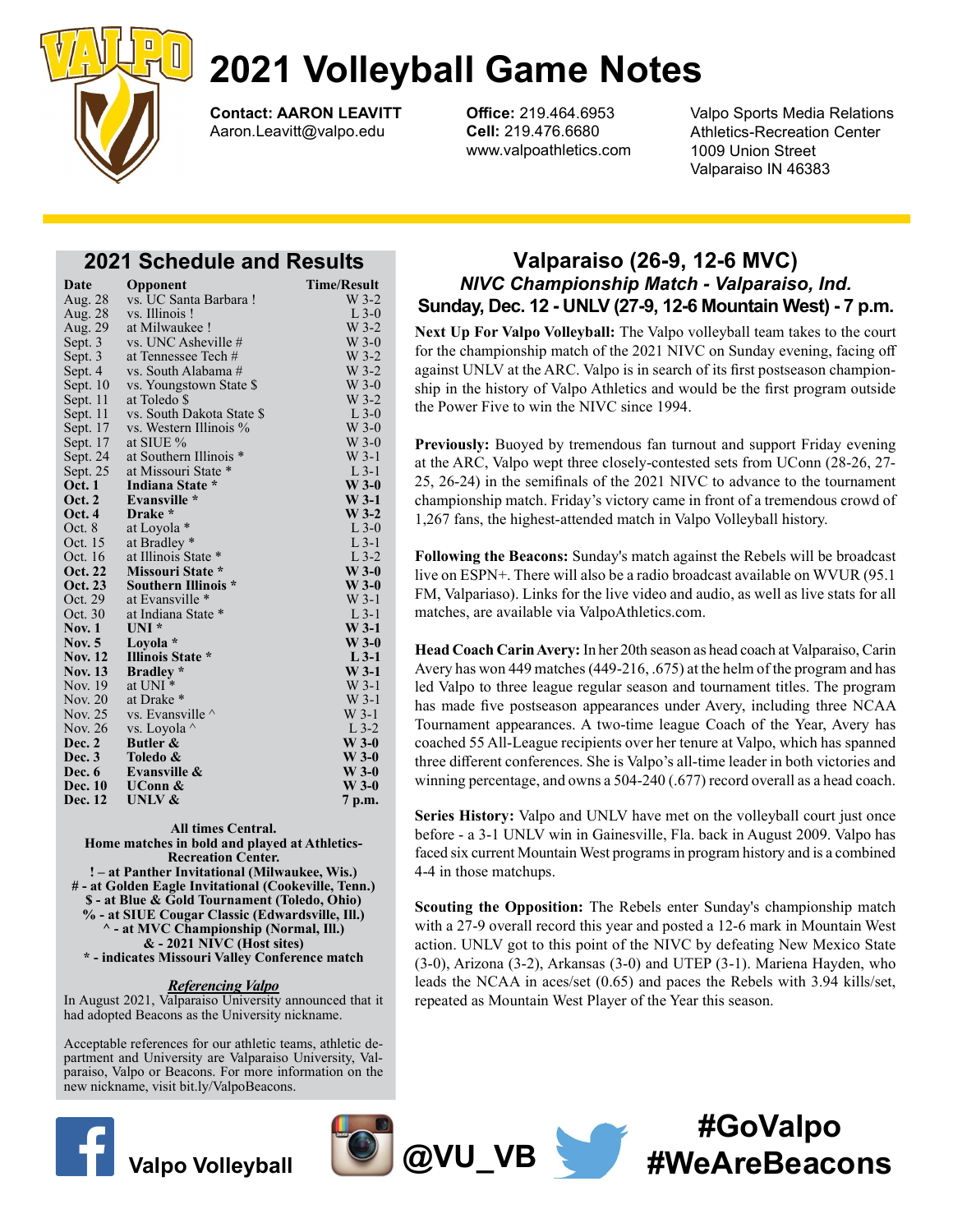

Contact: AARON LEAVITT Aaron.Leavitt@valpo.edu

Office: 219.464.6953 Cell: 219.476.6680 www.valpoathletics.com Valpo Sports Media Relations Athletics-Recreation Center 1009 Union Street Valparaiso IN 46383

About the NIVC: The NIVC originally existed from 1989-95 to help grow the sport among the college ranks. The NIVC resumed in 2017 as a 32-team single elimination event as the growth of the game in recent years warranted a tournament for those who did not qualify for the NCAA Tournament.

Valpo In the Postseason: This year marks Valpo's eighth appearance in a national postseason tournament:

- 1994 NCAA Tournament Play-in Match at Idaho L 3-0
- 1995 NCAA Tournament Play-in Match at UNI L 3-0
- 1996 NCAA Tournament Play-in Match at Southeast Missouri State L 3-1
- 2003 NCAA Tournament First Round vs. #9 Nebraska L 3-0
- 2004 NCAA Tournament First Round vs. Notre Dame L 3-1
- 2005 NCAA Tournament First Round vs. #16 California L 3-0
- 2018 NIVC First Round vs. Ball State W 3-1; NIVC Second Round at Miami  $(Ohio) - W 3-0$ ; NIVC Quarterfinal – at Tulane – L 3-1
- 2021 NIVC First Round Butler W 3-0; NIVC Second Round Toledo W 3-0; NIVC Quarterfinal – Evansville – W 3-0; NIVC Semifinal – UConn – W 3-0

Playing For the Trophy: The volleyball team will play for a national championship for just the second time in the history of Valpo Athletics. The 2015-16 men's basketball team advanced to the championship game of the NIT. That year's men's basketball team is also the only other team in Valpo Athletics history to win four postseason contests in one season.

Representing the Valley: Valpo is searching for the MVC's first national postseason title since 2015 when Evansville men's basketball won the CIT and Loyola Chicago men's basketball won the CBI. The Beacons are also looking for The Valley's third-ever national postseason crown in a women's sport. Creighton women's hoops won the 2004 WNIT title and Missouri State women's basketball claimed the 2005 WNIT title.

Power Outside the Power Five: With a win, Valpo would be just the third team outside the Power Five conferences to claim the NIVC title and the first since Cal State Northridge in 1994. Houston (1990) was the only other non-Power Five program to win the NIVC. Since the tournament's resumption in 2017, Ole Miss, Iowa State and Georgia Tech have won the title.

Sweeps Upon Sweeps: Valpo has swept through the first four rounds of the NIVC, taking care of Butler, Toledo, Evansville and UConn in the minimum three sets. Each of Valpo's last five postseason victories have come via the sweep. Prior to this run, Valpo last won four consecutive matches by 3-0 finals in September 2018.

Extra Points Are Our Time: After finishing the first nine sets of the NIVC at the 25-point mark, Valpo needed extra points to capture all three sets in the semifinal win over UConn. It was the first time Valpo has won a match by going to extra points in each of its three set wins since November 27, 2010 at Western Michigan, and the first time Valpo has won even two sets in extra points in the same match since October 11, 2013 against Youngstown State. The Beacons are now 8-3 this year when a set goes beyond the 25/15 point mark.

25 and Feeling Fine: Monday's win over Evansville was the 25th of the season for the Beacons. Valpo now has won 25+ matches in a season 12 times in program history, including in 10 of head coach Carin Avery's 20 seasons at the helm of the program.

Defending the Home Court: Valpo has taken full advantage of getting the opportunity to play at home in postseason tournament play for the first time in program history. With their quartet of NIVC victories, the Beacons now own a 12-1 record at the ARC this year - their

# In the Record Books

|                              | Valpo Individual Single Season |                  |      |
|------------------------------|--------------------------------|------------------|------|
| Haley Hart                   | <b>Blocks</b>                  | n/a              | 129  |
|                              | 25-point era                   | 4th              |      |
| Peyton McCarthy Blocks       |                                | n/a              | 124  |
|                              | 25-point era                   | 6th              |      |
| Rylee Cookerly               | Digs                           | 10 <sub>th</sub> | 651  |
|                              | 25-point era                   | 8th              |      |
| Haley Hart                   | Hitting Pct.                   | n/a              | .281 |
|                              | 25-point era                   | 4th              |      |
| Peyton McCarthy Hitting Pct. |                                | n/a              | .280 |
|                              | 25-point era                   | $t-5th$          |      |
| <b>Bella Ravotto</b>         | Service Aces                   | n/a              | 32   |
|                              | 25-point era                   | $t$ -6th         |      |
|                              |                                |                  |      |

|               | <b>Valpo Team Single Season</b> |           |       |
|---------------|---------------------------------|-----------|-------|
| <b>Blocks</b> |                                 | 8th       | 287   |
|               | 25-point era                    | 4th       |       |
| Digs          |                                 | $t-10$ th | 2,288 |
|               | 25-point era                    | $t-5th$   |       |
| Service Aces  |                                 | n/a       | 153   |
|               | 25-point era                    | 3rd       |       |
| Assists       |                                 | n/a       | 1,598 |
|               | 25-point era                    | 5th       |       |

#### Valpo Individual Career

| Rylee Cookerly Digs                                        | 1 <sub>st</sub> | 3,165 |
|------------------------------------------------------------|-----------------|-------|
| Peyton McCarthy Blocks                                     | 2 <sub>nd</sub> | 455   |
| <b>Brittany Anderson Assists</b>                           | 3rd             | 4.602 |
| Haley Hart Hitting Pct.                                    | 5th             | .259  |
| Peyton McCarthy Hitting Pct.                               | $t-10$ th       | .251  |
| 3rd-.270; 4th-.263; 6th-.257; 7th-.256; 8th-.255; 9th-.252 |                 |       |
| Peyton McCarthy Kills                                      | 8th -           | 1.206 |

| <b>MVC</b> Individual Career     |  |                  |                |  |  |
|----------------------------------|--|------------------|----------------|--|--|
| Rylee Cookerly Digs              |  | 1st              | 3,165          |  |  |
| <b>Brittany Anderson Assists</b> |  | 14th             | 4,602          |  |  |
| <b>NCAA Individual Career</b>    |  |                  |                |  |  |
| Rylee Cookerly Digs              |  | 2nd              | 3,165          |  |  |
|                                  |  |                  | $1st - 3, 176$ |  |  |
| Rylee Cookerly Matches Played    |  | $t-12th$         | 158            |  |  |
|                                  |  |                  | $8th-159$      |  |  |
| Rylee Cookerly Sets Played       |  | 10 <sub>th</sub> | 596            |  |  |
|                                  |  |                  | 8th-597        |  |  |

|                       | <b>MVC Standings</b><br>(as of Dec. 11) |                |
|-----------------------|-----------------------------------------|----------------|
| <u>Team</u>           | MVC                                     | <b>Overall</b> |
| Loyola                | $14 - 4$                                | $22 - 10$      |
| <b>Illinois State</b> | $13-5$                                  | $19 - 14$      |
| <i>Valparaiso</i>     | $12 - 6$                                | $26 - 9$       |
| <b>Bradley</b>        | $12-6$                                  | 16-14          |
| Evansville            | $9 - 9$                                 | 21-12          |
| Indiana State         | $9 - 9$                                 | 18-13          |
| Missouri State        | $8 - 10$                                | $17 - 13$      |
| UNI                   | $7 - 11$                                | $12 - 19$      |
| Drake                 | $6-12$                                  | $11 - 15$      |
| Southern Illinois     | $0 - 18$                                | $5-26$         |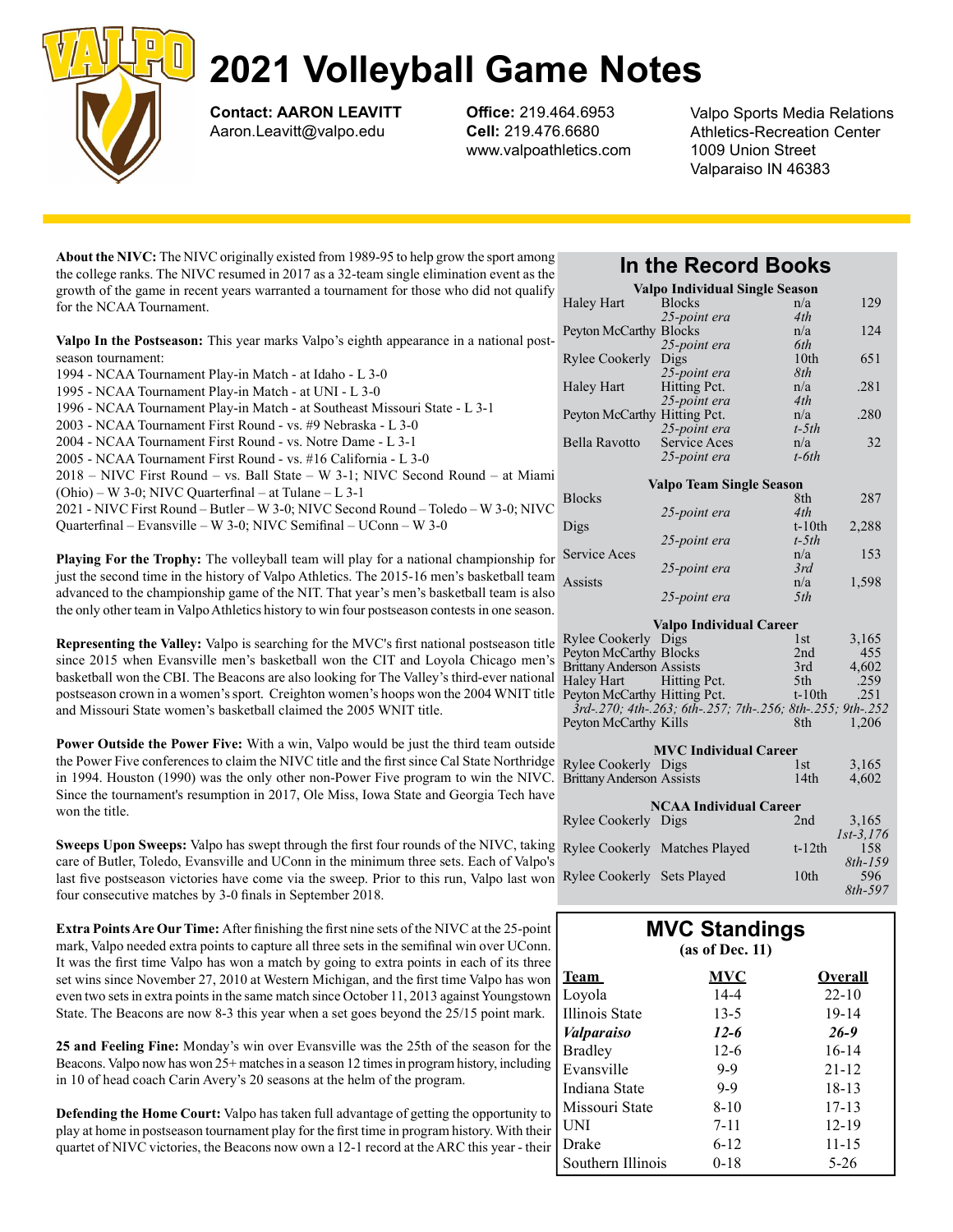

Contact: AARON LEAVITT Aaron.Leavitt@valpo.edu

Office: 219.464.6953 Cell: 219.476.6680 www.valpoathletics.com Valpo Sports Media Relations Athletics-Recreation Center 1009 Union Street Valparaiso IN 46383

| <b>Season/Career Totals</b>               |                      |                        | lone loss coming in four sets to MVC tournament champion Illinois           | <b>Season/Career Totals</b> |                                    |                      |                       |
|-------------------------------------------|----------------------|------------------------|-----------------------------------------------------------------------------|-----------------------------|------------------------------------|----------------------|-----------------------|
|                                           | 2021                 | Career                 | State. This year's team currently holds the program's second-best           |                             |                                    | 2021                 | <b>Career</b>         |
| $10+$ Kills                               |                      |                        | home record under Coach Avery, trailing only the 2005 NCAA                  |                             | <b>Team Leader in Kills</b>        |                      |                       |
| Peyton McCarthy                           | $21(16-5)$           | 59 $(40-19)$           | Tournament team which went 13-0 at the ARC.                                 |                             | Peyton McCarthy                    | $12(10-2)$           | $39(28-11)$           |
| <b>Haley Hart</b>                         | $17(13-4)$           | $37(24-13)$            |                                                                             |                             | Haley Hart                         | $10(6-4)$            | $15(8-7)$             |
| Bella Ravotto                             | $12(11-1)$           | $16(13-3)$             | 500 Times a Winner: Head coach Carin Avery reached a coaching Bella Ravotto |                             |                                    | $5(5-0)$             | $8(6-2)$              |
| Elise Swistek                             | $7(5-2)$             | $7(5-2)$               | milestone with the quarterfinal win over Evansville in the MVC              |                             | Elise Swistek                      | $4(4-0)$             | $4(4-0)$              |
| Maddy Boyer                               | $6(3-3)$             | $7(4-3)$               |                                                                             |                             | Maddy Boyer                        | $4(2-2)$             | $4(2-2)$              |
| Jillie Grant                              | $4(3-1)$             | $33(18-15)$            | Tournament, as that was the 500th win of her collegiate coaching            |                             | Jillie Grant                       | $3(1-2)$             | $17(8-9)$             |
| Kara Cooper                               | $1(0-1)$             | $2(0-2)$               | career. Avery now owns 503 career wins, 448 of which have come              |                             | Gretchen Kuckkan                   | $1(1-0)$             | $1(1-0)$              |
| Gretchen Kuckkan                          | $1(1-0)$             | $1(1-0)$               | at the helm of the Valpo volleyball program. Avery is of just 32            |                             | Kara Cooper                        | $- - -$              | $1(0-1)$              |
|                                           |                      |                        | active Division I head coaches with at least 500 collegiate wins.           |                             |                                    |                      |                       |
| $15+$ Kills                               |                      |                        |                                                                             |                             | <b>Team Leader in Assists</b>      |                      |                       |
| <b>Haley Hart</b>                         | $6(5-1)$             | $8(7-1)$               | Clinching the Best Finish: The Beacons' win at Drake on the final           |                             | <b>Brittany Anderson</b>           |                      | 25 (19-6) 129 (77-52) |
| Peyton McCarthy                           | $5(5-0)$             | $17(11-6)$             | day of the regular season secured the program's best finish since           |                             | Victoria Bulmahn                   | $10(7-3)$            | $29(18-11)$           |
| Jillie Grant                              | $1(1-0)$             | $8(4-4)$               | joining the MVC, as Valpo finished in a tie with Bradley for third          |                             | Rylee Cookerly                     |                      | $1(0-1)$              |
| <b>Bella Ravotto</b>                      | $1(1-0)$             | $1(1-0)$               |                                                                             |                             |                                    |                      |                       |
| Elise Swistek                             | $1(1-0)$             | $1(1-0)$               | place at 12-6. Valpo's 12-6 record is also its best record in confer-       |                             | <b>Team Leader in Service Aces</b> |                      |                       |
| Maddy Boyer                               | $1(0-1)$             | $1(0-1)$               | ence play since joining the MVC. After opening conference play              |                             | <b>Bella Ravotto</b>               | $13(10-3)$           | $21(15-6)$            |
| $20+$ Kills                               |                      |                        | 4-4 through the first eight matches, the Beacons closed the MVC             |                             | Rylee Cookerly                     | $11(7-4)$            | 49 (25-24)            |
| Jillie Grant                              | $1(1-0)$             | $3(2-1)$               | slate with an 8-2 record over its last 10 matches.                          |                             | <b>Brittany Anderson</b>           | $9(7-2)$             | $33(19-14)$           |
| Peyton McCarthy                           |                      | $1(1-0)$               |                                                                             |                             | Victoria Bulmahn                   | $9(8-1)$             | $14(10-4)$            |
|                                           |                      |                        | <b>Outperforming the Preseason Poll:</b> For the fifth time in as many      |                             | <b>Elise Swistek</b>               | $6(5-1)$             | $6(5-1)$              |
| $10+$ Digs                                |                      |                        | seasons as an MVC member, Valpo outperformed its preseason pick             |                             | Peyton McCarthy                    | $5(4-1)$             | $18(11-7)$            |
| <b>Rylee Cookerly</b>                     |                      | 35 (26-9) 154 (90-64)  | in the coaches poll. This year's squad finished the regular season          |                             | Jillie Grant                       | $1(1-0)$             | $16(9-7)$             |
| Bella Ravotto                             | $23(16-7)$           | 54 (32-22)             | tied for third place after being picked to finish seventh. Each of          |                             | Abby Boyle                         | $1(0-1)$             | $1(0-1)$              |
| <b>Elise Swistek</b>                      | $19(13-6)$           | $19(13-6)$             |                                                                             |                             | Gabby Daniels                      |                      | $4(1-3)$              |
| Victoria Bulmahn                          | $9(7-2)$             | $23(14-9)$             | the previous two seasons saw the Brown and Gold finish in fifth             |                             |                                    |                      |                       |
| <b>Brittany Anderson</b>                  | $5(4-1)$             | $57(32-25)$            | place after being projected seventh in the preseason. In 2018, Valpo        |                             | <b>Team Leader in Digs</b>         |                      |                       |
| Jillie Grant                              | $5(4-1)$             | $38(23-15)$            | closed the regular season in fourth position after being picked fifth       |                             | Rylee Cookerly                     |                      | 30 (23-7) 134 (74-60) |
| Maddy Boyer                               | $---$                | $2(1-1)$               | in the preseason. Valpo was picked seventh in its first season as a         |                             | <b>Bella Ravotto</b>               | $3(1-2)$             | $6(4-2)$              |
| <b>Gabby Daniels</b>                      | $---$                | $1(1-0)$               | conference member in 2017 before finishing in a tie for fifth place.        |                             | Elise Swistek                      | $2(2-0)$             | $2(2-0)$              |
|                                           |                      |                        |                                                                             |                             | Victoria Bulmahn                   | $1(1-0)$             | $2(1-1)$              |
| $20+$ Digs                                |                      |                        | Another Top Half Finish: The Beacons clinched a finish in the top           |                             | <b>Brittany Anderson</b>           | $\sim$ $\sim$ $\sim$ | $3(3-0)$              |
| <b>Rylee Cookerly</b>                     | $12(10-2)$           | $73(39-34)$            | half of the MVC standings on Nov. 13 with their win over Bradley.           |                             | Jillie Grant                       |                      | $3(2-1)$              |
| Bella Ravotto                             | $2(2-0)$             | $5(3-2)$               | Valpo has now finished in fifth place or better in each of its five years   |                             |                                    |                      |                       |
| Jillie Grant                              | $1(1-0)$             | $5(4-1)$               |                                                                             |                             | <b>Team Leader in Blocks</b>       |                      |                       |
| Elise Swistek<br><b>Brittany Anderson</b> | $1(1-0)$<br>$---$    | $1(1-0)$               | in the Valley, joining Illinois State as the other two programs who         |                             | Haley Hart                         | $19(14-5)$           | $48(30-18)$           |
| Victoria Bulmahn                          | $---$                | $3(2-1)$<br>$3(2-1)$   | have finished in the top half each of the last four years. Going back       |                             | Peyton McCarthy                    | $17(13-4)$           | $66(42-24)$           |
|                                           |                      |                        | further, Valpo has enjoyed a top-half finish in its league standings        |                             | Kara Cooper                        | $8(6-2)$             | $20(10-10)$           |
| $30+$ Digs                                |                      |                        | in 28 of the last 29 seasons.                                               |                             | Maddy Boyer                        | $5(5-0)$             | $5(5-0)$              |
| <b>Rylee Cookerly</b>                     | $4(3-1)$             | $13(7-6)$              |                                                                             |                             | Mallory Januski                    | $1(1-0)$             | $1(1-0)$              |
| Bella Ravotto                             |                      | $1(1-0)$               | Looking Back at the Spring: The spring 2021 campaign saw                    |                             | Gretchen Kuckkan                   | $1(1-0)$             | $1(1-0)$              |
|                                           |                      |                        | Valpo post an 11-9 record and finish fifth in the MVC standings             |                             | <b>Brittany Anderson</b>           | $\sim$ $\sim$ $\sim$ | $14(8-6)$             |
| 5+ Blocks                                 |                      |                        | with a 10-8 mark in conference action. Rylee Cookerly repeated as           |                             | Jillie Grant                       | $\sim$               | $2(1-1)$              |
| <b>Haley Hart</b>                         | $11(8-3)$            | $26(15-11)$            | MVC Libero of the Year, was named the MVC Scholar-Athlete of                |                             |                                    |                      |                       |
| Peyton McCarthy                           | $9(7-2)$             | $42(30-12)$            |                                                                             |                             |                                    |                      |                       |
| Kara Cooper                               | $6(5-1)$             | $11(6-5)$              | the Year and was an AVCA All-Region honoree,                                |                             | <b>Among MVC Leaders</b>           |                      |                       |
| Maddy Boyer                               | $4(3-1)$             | $4(3-1)$               | while Victoria Bulmahn was tabbed the MVC                                   |                             |                                    |                      |                       |
| Mallory Januski                           | $1(1-0)$             | $1(1-0)$               | Freshman of the Year. Included among Valpo's                                |                             | Individual (within top-10)         |                      |                       |
| <b>Elise Swistek</b>                      | $1(1-0)$             | $1(1-0)$               | 11 wins were the program's first victory over                               | <b>Brittany Anderson</b>    | Assists/Set                        | 10th                 | 5.65                  |
| <b>Brittany Anderson</b>                  | ---                  | $6(3-3)$               | Illinois State since joining the MVC and the                                | <b>Rylee Cookerly</b>       | Digs/Set                           | 1st                  | 4.89                  |
|                                           |                      |                        | first wins in program history over traditional                              | Haley Hart                  | Hitting Pct.                       | 7th                  | .281                  |
| <b>Double-Doubles</b>                     |                      |                        | power UNI.                                                                  | Haley Hart                  | Blocks/Set                         | 9th                  | 1.01                  |
| Victoria Bulmahn                          | $9(7-2)$             | $23(14-9)$             |                                                                             | Peyton McCarthy             | Hitting Pct.                       | 8th                  | .280                  |
| Bella Ravotto<br><b>Elise Swistek</b>     | $9(8-1)$<br>$7(5-2)$ | $13(10-3)$<br>$7(5-2)$ |                                                                             | Peyton McCarthy             | Blocks/Set                         | 10th                 | 0.95                  |
| <b>Brittany Anderson</b>                  | $5(4-1)$             | $57(32-25)$            | Look at the RPI: Valpo came in at #50 in the                                | Bella Ravotto               | Digs/Set                           | 10 <sub>th</sub>     | 3.10                  |
| Jillie Grant                              | $3(3-0)$             | $27(15-12)$            | NCAA's initial release of the 2021 volleyball                               |                             |                                    |                      |                       |
| <b>Rylee Cookerly</b>                     | $---$                | $1(0-1)$               | RPI on Oct. 4, and the Beacons have maintained                              |                             | Team (within top-3)                |                      |                       |
| Peyton McCarthy                           | $---$                | $1(0-1)$               | a spot in the top-100 ever since. In the most                               | Opponent Hitting Pct.       |                                    | 1 <sub>st</sub>      | .169                  |
|                                           |                      |                        | recent RPI release on Nov. 28, Valpo checked                                | Digs                        |                                    | 1st                  | 17.20                 |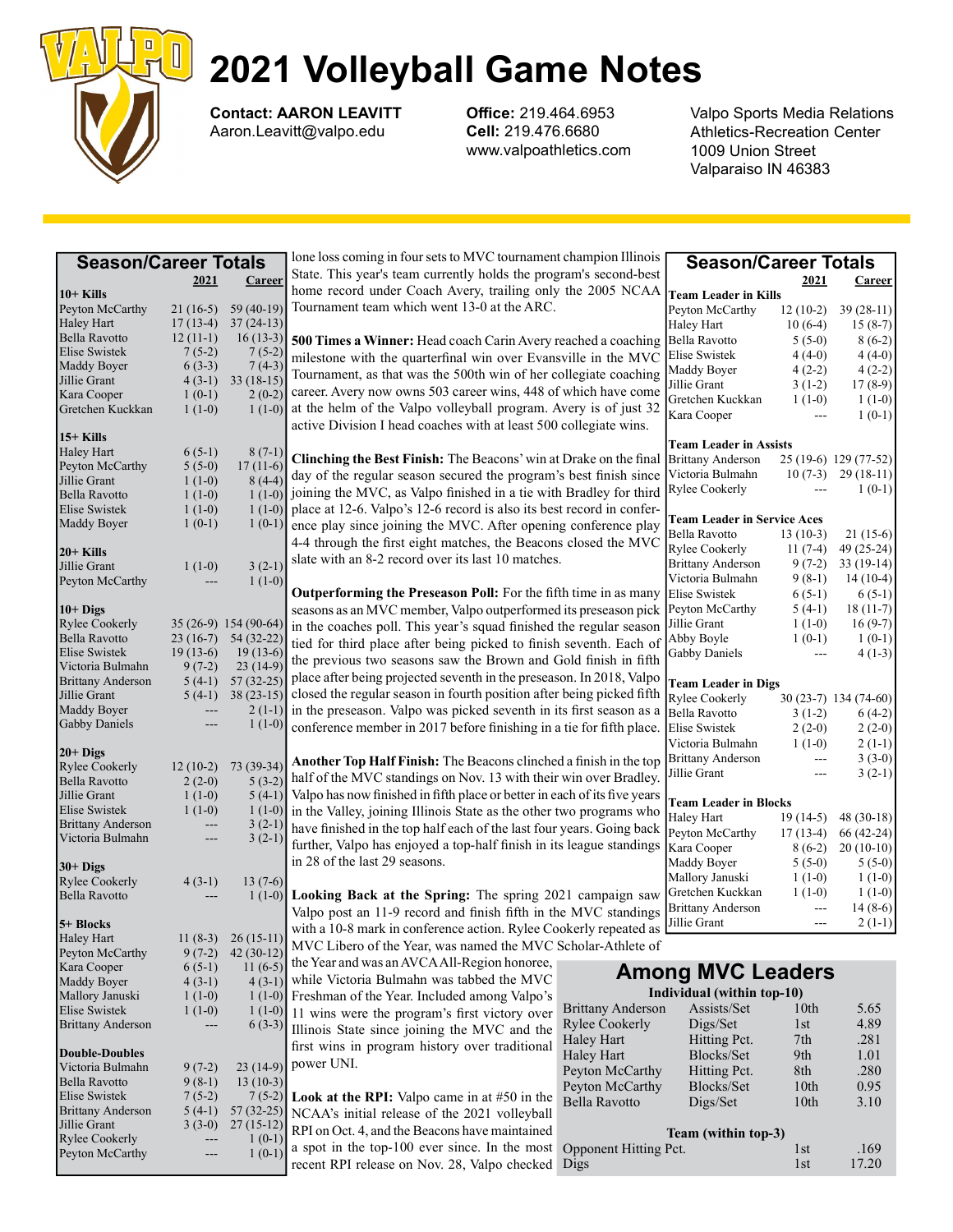

Contact: AARON LEAVITT Aaron.Leavitt@valpo.edu

Office: 219.464.6953 Cell: 219.476.6680 www.valpoathletics.com Valpo Sports Media Relations Athletics-Recreation Center 1009 Union Street Valparaiso IN 46383

in at #65 — tops among all MVC programs.

Standards Maintained: Posting winning records and winning 20 matches in a season have been standards for the Valpo volleyball program under Coach Avery, and this year's team has maintained those standards. The Beacons secured a winning season with their Oct. 23 win against Southern Illinois, the program's 18th winning season in Avery's 20 seasons at the helm. The win at UNI on the final weekend of the regular season was Valpo's 20th of the year, the 16th time in the last 20 years the program has won at least 20 matches.

Digging Deep: Valpo continued its long tradition of strong back row play in the spring 2021 season, finishing the season ranked third nationally and second in the Valley with 20.37 digs/set. Valpo has ranked among the top-30 nationally in digs/set in each of the last 10 seasons, including leading the nation with 20.03 digs/set in 2017 to go along with a fourth-place rank in 2010 and a sixth-place finish in 2015. Since the move to 25-point scoring, only seven teams have averaged more than 20 digs/set over the course of a season, and Valpo is the only program to have done it twice. 2018 saw Valpo lead the nation with 2,613 total digs - a mark which set a program single-season record and a Division I record in the 25-point era. Valpo currently sits 13th nationally in digs/set with an MVC-best 17.20 digs/set.

Spreading the Ball Around: How balanced Valpo has been with its offensive distribution during the conference tournament and the NIVC was taken to a new level in the sweep of UConn, as all six attackers took between 21 and 29 swings in the win. Over the last six matches, Valpo's six attackers have all tallied between 35 and 59 kills. The sextet are all averaging between five and eight swings per set during this recent stretch as well.

All-Conference Recipients: Four Valpo players earned All-MVC accolades at the conclusion of the regular season. Highlighting Valpo's honorees was Haley Hart, who was named a First Team All-MVC selection. Rylee Cookerly and Peyton McCarthy represented Valpo on the Second Team All-MVC, while Elise Swistek was an All-Freshman Team selection. In addition, four student-athletes were named to the MVC Scholar-Athlete teams as well: Cookerly and Brittany Anderson were First Team Scholar-Athlete honorees, while Hart and Bella Ravotto were Honorable Mention Scholar-Athlete choices.

Players of the Week: Valpo had four different players combine for six weekly awards from the MVC office this season. Both Peyton McCarthy and Haley Hart earned a pair of awards — McCarthy was Player of the Week Sept. 7 and Defensive Player of the Week Oct. 25, while Hart was Player of the Week Oct. 4 and Defensive Player of the Week Nov. 22. Meanwhile, Rylee Cookerly was Defensive Player of the Week Oct. 4 and Elise Swistek was Freshman of the Week Nov. 22.

Cookerly Continues to Dig: Fifth-year libero Rylee Cookerly has checked numerous milestones off her lists of things to chase this season. First, she broke Valpo's career digs record, previously held by Taylor Root, on Sept. 24 at Southern Illinois. One week later, on Oct. 1 against Indiana State, Cookerly surpassed former Illinois State standout Courtney Pence as the MVC's career digs record holder. Finally, the next night against Evansville, Cookerly moved past Minnesota's Paula Gentil for second place in NCAA Division I history in career digs. Most recently, the two-time MVC Libero of the Year reached the 3,000-career dig milestone on Senior Night in the win over Bradley. Cookerly currently ranks 32nd nationally with an MVCbest 4.89 digs/set and tallied 60 digs over the first four NIVC matches, leaving her at 3,165 career digs entering Sunday's match, just 11 digs shy of the all-time D-I record of 3,176. In the win over Toledo, she surpassed the 600-dig mark for this season, making her the first player in program history with four seasons of 600+ digs.

McCarthy Among the Best: Fifth-year middle Peyton McCarthy has had a standout season on both sides of the ball for Valpo this year to cap a stellar career. Offensively, she is swinging at a .280 clip – eighth in the MVC – with a team-high 2.65 kills/set and has improved her career hitting percentage to .251, among the top-10 in program history. McCarthy now owns 1,206 career kills, good for eighth in program history. Meanwhile, on the block, McCarthy ranks 10th in the Valley with 0.95 blocks/set. With 456 career blocks, McCarthy now ranks second in program history in that category as well. She is one of just three players in program history to hold spots in the top-10 in both career kills and blocks.

Hart Racks Up the Points: Whether it's been on the attack or on the block, senior middle Haley Hart has been prolific at ending rallies this season for Valpo. After entering this year having led Valpo in kills just five times over her first three seasons, Hart has paced Valpo in kills 10 times and has been in double figures in the category 17 times. She also finds herself leading the Beacons with over a block per set. Hart especially stood out within MVC-only play, as she hit .316 with 3.00 kills/set and 1.09 blocks/set – all team-high marks. She was the only player within Valley play to rank among the top-10 in the conference in both kills and blocks.

Moving On Up: Fifth-year setter Brittany Anderson tallied 77 assists over Valpo's wins in the first four rounds of the NIVC, pushing her career total to 4,602 assists. With one of her last assists in the regular season finale at Drake, Anderson — who ranks third in program history in the category ascended into 14th place in MVC history in career assists. In the quarterfinal win against Evansville, she recorded the best setting percentage of her Valpo career, as 22 of her 37 sets (.595) were put away for kills. Anderson also cracked Valpo's all-time top-15 in career digs during the NIVC and now ranks 14th with 1,284 career digs.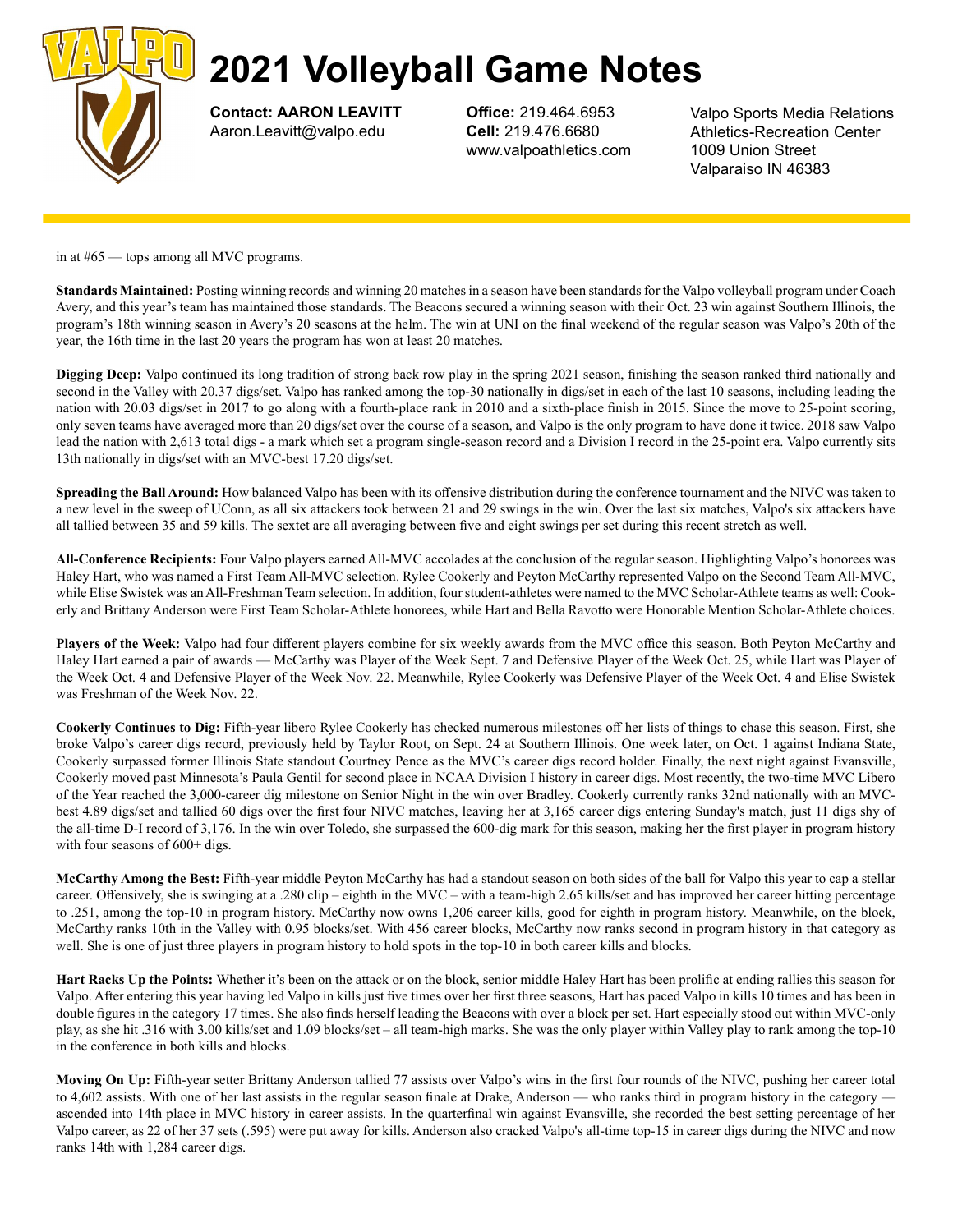

Contact: AARON LEAVITT Aaron.Leavitt@valpo.edu

Office: 219.464.6953 Cell: 219.476.6680 www.valpoathletics.com Valpo Sports Media Relations Athletics-Recreation Center 1009 Union Street Valparaiso IN 46383

# 2021 Valpo Volleyball Roster

| #  | Name                     | Pos.      | Ht.      | Yr.    | <b>Hometown/High School [Previous School]</b>    |
|----|--------------------------|-----------|----------|--------|--------------------------------------------------|
| 1  | <b>Haley Hart</b>        | MH        | $6-1$    | Sr.    | Frankfort, Ill./Lincoln-Way East                 |
| 2  | Gretchen Kuckkan         | OН        | $6-0$    | Jr.    | Lafayette, Ind./Central Catholic [Indiana State] |
| 3  | Victoria Bulmahn         | S         | $5-10$   | So.    | McCordsville, Ind./Mt. Vernon                    |
| 4  | <b>Jillie Grant</b>      | <b>OH</b> | $5 - 11$ | Sr.    | Maumee, Ohio/Anthony Wayne                       |
| 5  | <b>Rachel Speck</b>      | МH        | $6-1$    | Jr.    | Whitmore Lake, Mich./Whitmore Lake               |
| 6  | <b>Kara Cooper</b>       | MH        | $6 - 3$  | Jr.    | LaPorte, Ind./LaPorte                            |
| 7  | <b>Rylee Cookerly</b>    | L         | $5 - 2$  | $5th*$ | Brownsburg, Ind./Brownsburg                      |
| 8  | <b>Mallory Januski</b>   | МH        | $6-2$    | So.    | Bourbonnais, Ill./Bradley-Bourbonnais            |
| 9  | <b>Brittany Anderson</b> | S         | $5 - 11$ | $5th*$ | East Chicago, Ind./Bishop Noll                   |
| 10 | <b>Bella Ravotto</b>     | OН        | $5 - 8$  | Jr.    | Mishawaka, Ind./Marian                           |
| 11 | <b>Addy Kois</b>         | S         | $5 - 11$ | Fr.    | Osceola, Ind./Penn                               |
| 14 | <b>Gabby Daniels</b>     | DS        | $5 - 5$  | Sr.    | Mill Valley, Calif./Saint Francis                |
| 17 | <b>Peyton McCarthy</b>   | МH        | $6-1$    | $5th*$ | Cincinnati, Ohio/Seton                           |
| 21 | <b>Elise Swistek</b>     | OН        | 5-9      | Fr.    | LaPorte, Ind./New Prairie                        |
| 22 | <b>Sam Warren</b>        | OH/MH     | $5 - 10$ | Fr.    | Kentland, Ind./South Newton                      |
| 30 | <b>Abby Boyle</b>        | L         | $5-6$    | Fr.    | Byron Center, Mich./Byron Center                 |
| 32 | <b>Maddy Boyer</b>       | <b>OH</b> | $6-0$    | Jr.    | Batavia, Ill./Batavia                            |

\* - indicates player is utilizing additional season of eligibility granted by NCAA due to impact of COVID-19 pandemic

Head Coach: Carin Avery (Ball State, 1996) – 20th season Assistant Coach: Nick Polite

## Pronunciation Guide

| 2 Gretchen Kuckkan: koo-KAHN   | 10 Bella Ravotto: ruh-VAH-toe |
|--------------------------------|-------------------------------|
| 3 Victoria Bulmahn: BULL-mahn  | 11 Addy Kois: koyse           |
| 8 Mallory Januski: ja-NOO-skee | 21 Elise Swistek: ah-LEES     |

# Valpo 2021 Season Milestones

### TEAM-MATCH

| <b>Longest winning streak</b> | $6$ (Aug. 29-Sept. 11)                | <b>Highest hitt</b> |
|-------------------------------|---------------------------------------|---------------------|
| <b>Longest losing streak</b>  | $3$ (Oct. 8-16)                       | <b>Lowest hitti</b> |
| <b>Highest hitting pct.</b>   | .330, twice (M.R. Dec. 6)             | <b>Most kills</b>   |
| Lowest hitting pct.           | .041, at Indiana St. (Oct. 30)        | <b>Fewest kills</b> |
| Most kills                    | 71, at Toledo (Sept. 11)              |                     |
| Fewest kills                  | 31, at Loyola $(Oct. 8)$              |                     |
| <b>Most assists</b>           | 67, twice (M.R. Oct. 4)               | <b>Highest hitt</b> |
| <b>Most aces</b>              | 8, vs. South Alabama (Sept. 4)        | Minimum 10 k        |
| Most digs                     | 93, vs. South Alabama (Sept. 4)       | <b>Most kills</b>   |
| Fewest digs                   | 42, Loyola (Nov. $5$ )                | <b>Most assists</b> |
| <b>Most blocks</b>            | 15, at Drake (Nov. 20)                | <b>Most aces</b>    |
| <b>Fewest blocks</b>          | 3, twice (M.R. Oct. 29)               | <b>Most digs</b>    |
| Longest match                 | $2:31$ , at Illinois St. (Oct. 16)    | <b>Most blocks</b>  |
| <b>Shortest match</b>         | 1:14, vs. Western Illinois (Sept. 17) |                     |

#### TEAM-SET

|                   | <b>ghest hitting pct.</b> $.500(17-4-26)$ , S1 at Evansville (Oct. 29) |
|-------------------|------------------------------------------------------------------------|
| west hitting pct. | $-115(3-6-26)$ , S2 at Evansville (Oct. 29)                            |
| ost kills         | $23, S1$ UConn (Dec. 10)                                               |
| west kills        | 3, S2 at Evansville (Oct. 29)                                          |
|                   |                                                                        |

#### INDIVIDUAL-MATCH

| Highest hitting pct. | .727 (8-0-11), Boyer Evansville (Dec. $6$ )      |
|----------------------|--------------------------------------------------|
| Minimum 10 kills     | .706 (14-2-17), McCarthy at Evansville (Oct. 29) |
| Most kills           | 22, Grant at Toledo (Sept. 11)                   |
| <b>Most assists</b>  | 31, Bulmahn at Toledo (Sept. 11)                 |
| <b>Most aces</b>     | 4, Ravotto Evansville (Oct. 2)                   |
| Most digs            | 33, Cookerly vs. UCSB (Aug. 28)                  |
| <b>Most blocks</b>   | 9, twice (M.R. Boyer/Hart at Drake Nov. 20)      |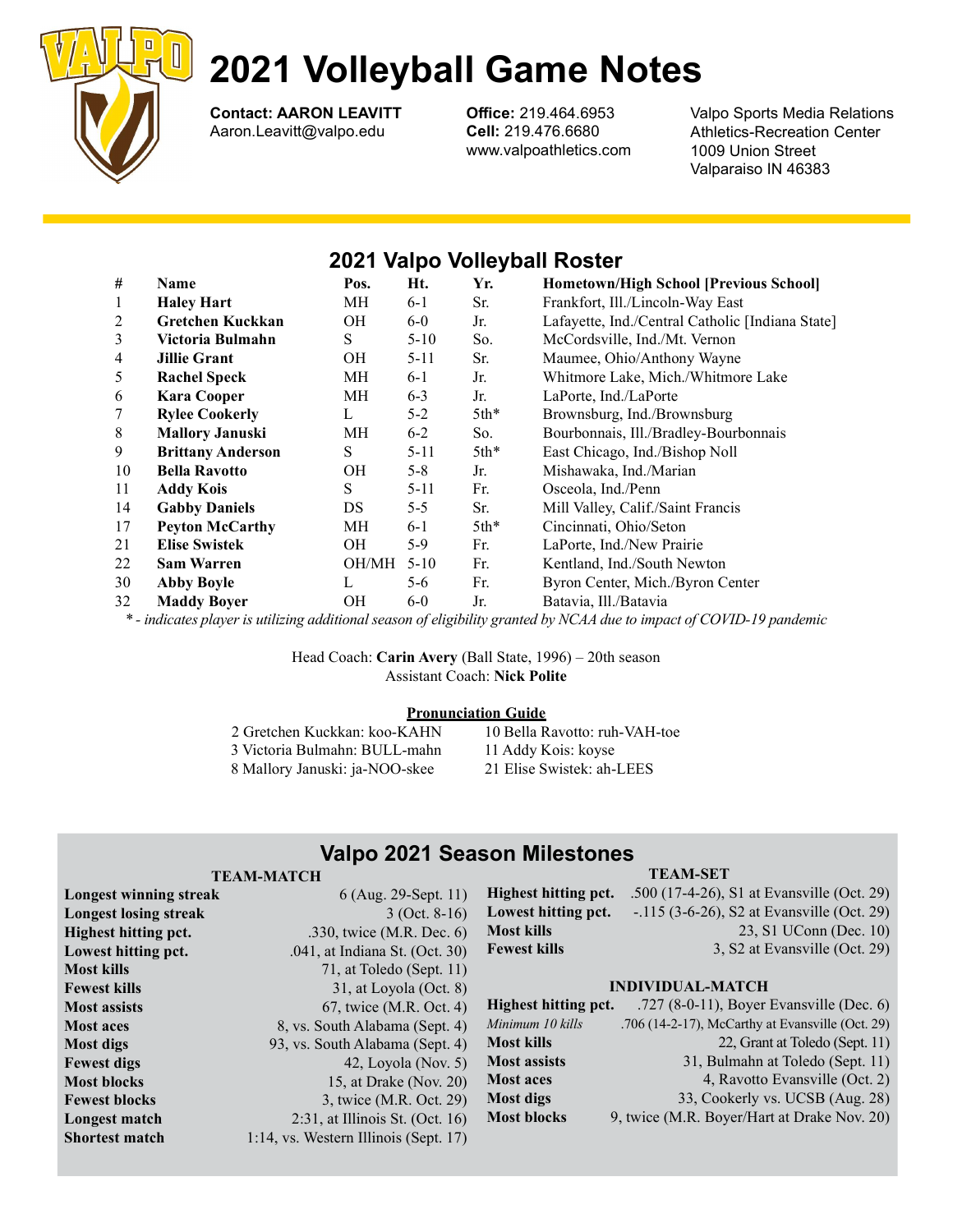

Contact: AARON LEAVITT Aaron.Leavitt@valpo.edu

Office: 219.464.6953 Cell: 219.476.6680 www.valpoathletics.com Valpo Sports Media Relations Athletics-Recreation Center 1009 Union Street Valparaiso IN 46383

# Match-by-Match Results

| DATE               | <b>OPPONENT</b>                 | W/L                | SET-BY-SET                                                                                                                          | <b>RECORD TIME</b> |              |
|--------------------|---------------------------------|--------------------|-------------------------------------------------------------------------------------------------------------------------------------|--------------------|--------------|
| Aug. 28            | vs. UCSB                        | $W$ 3-2            | 23-25, 14-25, 25-15, 25-20, 15-10<br>25-20, 25-16, 25-20<br>1-1                                                                     |                    | 2:11         |
| Aug. 28            | vs. Illinois                    | L 3-0              | 25-17, 25-23, 15-25, 15-25, 15-13<br>25-25, 25-23, 25-25, 15-25, 15-13<br>2-1<br>25-23, 25-9<br>25-23, 25-9<br>25-23, 25-9<br>25-21 |                    | 1:18         |
| Aug. 29            | at Milwaukee                    | W 3-2              |                                                                                                                                     |                    | 2:09         |
| Sept. 3            | vs. UNC Asheville W 3-0         |                    |                                                                                                                                     |                    | 1:20         |
| Sept. 3            | at Tennessee Tech W 3-2         |                    | 23-25, 25-23, 23-25, 25-15, 18-16                                                                                                   | $4 - 1$            | 2:28         |
| Sept. 4            | vs. South Alabama W 3-2         |                    | 20-25, 17-25, 25-21, 25-22, 16-14                                                                                                   | $5 - 1$            | 2:22         |
| Sept. $10$         | vs. Youngstown St. W 3-0        |                    | 25-15, 25-15, 25-18                                                                                                                 | $6-1$              | 1:28         |
| Sept. $11$         | at Toledo                       | W 3-2              | 25-21, 20-25, 25-22, 26-28, 15-11                                                                                                   | $7-1$              | 2:28         |
| Sept. 11           | vs. South Dakota St. L 3-0      |                    | 25-14, 25-18, 25-23                                                                                                                 | $7 - 2$            | 1:21         |
| Sept. 17           | vs. Western Illinois W 3-0      |                    | 25-11, 25-19, 25-18                                                                                                                 | $8 - 2$            | 1:14         |
| Sept. 17           | at SIUE                         | $W$ 3-0            | 25-13, 25-21, 25-17                                                                                                                 | $9 - 2$            | 1:20         |
| Sept. 24           | at Southern Illinois W 3-1      |                    | 25-18, 21-25, 25-21, 25-17                                                                                                          | $10-2(1-0)$        | 1:56         |
| Sept. 25           | at Missouri St.                 | L 3-1              | 25-14, 21-25, 25-19, 25-23                                                                                                          | $10-3(1-1)$        | 2:04         |
| <b>Oct.</b> 1      | Indiana St.                     | $W$ 3-0            | 25-19, 25-21, 25-21                                                                                                                 | $11-3(2-1)$        | 1:28         |
| <b>Oct. 2</b>      | Evansville                      | $W$ 3-1            | 25-21, 19-25, 25-23, 25-23                                                                                                          | $12 - 3(3 - 1)$    | 2:13         |
| Oct. 4             | <b>Drake</b>                    | $W$ 3-2            | 25-20, 20-25, 25-23, 19-25, 15-9 13-3(4-1)                                                                                          |                    | 2:29         |
| Oct. 8             | at Loyola                       | $L$ 3-0            | 25-22, 25-18, 25-18                                                                                                                 | $13-4(4-2)$        | 1:27         |
| Oct. 15<br>Oct. 16 | at Bradley                      | $L$ 3-1<br>$L$ 3-2 | 25-19, 25-18, 19-25, 26-24                                                                                                          | $13-5(4-3)$        | 2:00<br>2:31 |
| Oct. 22            | at Illinois St.<br>Missouri St. | $W$ 3-0            | 25-19, 29-31, 20-25, 25-17, 15-13 13-6(4-4)                                                                                         | $14-6(5-4)$        | 1:37         |
| Oct. 23            | Southern Illinois W3-0          |                    | 25-20, 25-23, 25-21                                                                                                                 | $15-6(6-4)$        | 1:20         |
| Oct. 29            | at Evansville                   | $W$ 3-1            | 25-18, 25-16, 25-19                                                                                                                 | $16-6(7-4)$        | 1:47         |
| Oct. 30            | at Indiana St.                  | $L$ 3-1            | 25-13, 9-25, 25-20, 25-22<br>25-23, 22-25, 25-20, 25-20                                                                             | $16 - 7(7-5)$      | 1:56         |
| <b>Nov. 1</b>      | <b>UNI</b>                      | $W$ 3-1            | 25-18, 25-22, 23-25, 25-16                                                                                                          | $17-7(8-5)$        | 1:42         |
| <b>Nov.</b> 5      | Lovola                          | $W$ 3-0            | 25-21, 25-16, 26-24                                                                                                                 | $18-7(9-5)$        | 1:30         |
| <b>Nov. 12</b>     | Illinois St.                    | $L$ 3-1            | 25-22, 25-23, 18-25, 25-14                                                                                                          | $18-8(9-6)$        | 2:04         |
| <b>Nov. 13</b>     | <b>Bradley</b>                  | $W3-1$             | 25-17, 23-25, 25-18, 25-19                                                                                                          | $19-8(10-6)$       | 1:53         |
| Nov. 19            | at UNI                          | W 3-1              | 25-23, 20-25, 25-22, 25-17                                                                                                          | $20-8(11-6)$       | 1:55         |
| Nov. 20            | at Drake                        | W 3-1              | 25-18, 27-25, 21-25, 25-20                                                                                                          | $21 - 8(12 - 6)$   | 2:05         |
| Nov. 25            | vs. Evansville                  | $W$ 3-1            | 25-20, 16-25, 25-22, 25-17                                                                                                          | $22 - 8$           | 2:00         |
| Nov. 26            | vs. Loyola                      | L 3-2              | 23-25, 25-19, 26-24, 18-25, 15-13                                                                                                   | $22-9$             | 2:27         |
| Dec. 2             | <b>Butler</b>                   | $W$ 3-0            | $25-23, 25-17, 25-16$                                                                                                               | $23-9$             | 1:29         |
| Dec. 3             | <b>Toledo</b>                   | $W$ 3-0            | 25-20, 25-21, 25-21                                                                                                                 | $24-9$             | 1:39         |
| Dec. 6             | Evansville                      | $W$ 3-0            | 25-17, 25-13, 25-17                                                                                                                 | $25-9$             | 1:19         |
| Dec. 10            | <b>UConn</b>                    | $W$ 3-0            | 28-26, 27-25, 26-24                                                                                                                 | $2 - 69$           | 1:40         |

# Match-by-Match Highs

| DATE           | <b>OPPONENT</b>                 | <b>KILLS</b>                           | <b>ASSISTS</b>   | <b>DIGS</b>   | <b>BLOCKS</b>  |
|----------------|---------------------------------|----------------------------------------|------------------|---------------|----------------|
| Aug. 28        | vs. UCSB                        | Ravotto (18)                           | Anderson (20)    | Cookerly (33) | Hart $(5)$     |
| Aug. 28        | vs. Illinois                    | Grant $(10)$                           | Bulmahn (14)     | Cookerly (10) | Hart $(4)$     |
| Aug. $29$      | at Milwaukee                    | McCarthy (17)                          | Anderson (26)    | Cookerly (21) | Hart $(8)$     |
| Sept. 3        | vs. UNC Asheville McCarthy (8)  |                                        | Anderson $(20)$  | Bulmahn (13)  | McCarthy (4)   |
| Sept. 3        |                                 | at Tennessee Tech McCarthy (18)        | Anderson (28)    | Cookerly (25) | Two tied (4)   |
| Sept. 4        | vs. South Alabama Ravotto (14)  |                                        | Bulmahn (29)     | Cookerly (25) | Two tied $(5)$ |
| Sept. 10       | vs. Youngstown St. Kuckkan (12) |                                        | Bulmahn (20)     | Cookerly (30) | McCarthy(3)    |
| Sept. 11       | at Toledo                       | Grant $(22)$                           | Bulmahn (31)     | Cookerly (30) | Two tied (3)   |
| Sept. 11       | vs. South Dakota St.            | Grant $(9)$                            | Anderson<br>(16) | Cookerly (13) | McCarthy (6)   |
| Sept. 17       | vs. Western Illinois            | Swistek (8)                            | Anderson (21)    | Cookerly (17) | Januski (5)    |
| Sept. 17       | at SIUE                         | Ravotto (10)                           | (19)<br>Anderson | Cookerly (13) | Two tied (3)   |
| Sept. 24       | at Southern Illinois            | Hart $(15)$                            | Anderson (27)    | Cookerly (17) | Two tied (6)   |
| Sept. 25       | at Missouri St.                 | Hart $(12)$                            | (28)<br>Anderson | Ravotto (17)  | Hart $(4)$     |
| Oct. 1         | Indiana St.                     | <b>Hart</b> (15)                       | Anderson (20)    | Cookerly (16) | Two tied (4)   |
| <b>Oct. 2</b>  | Evansville                      | McCarthy (18)                          | Anderson (26)    | Two tied (17) | Two tied (5)   |
| Oct. 4         | <b>Drake</b>                    | McCarthy (15)                          | Bulmahn (29)     | Cookerly (26) | McCarthy (8)   |
| Oct. 8         | at Loyola                       | McCarthy (11)                          | Bulmahn (13)     | Cookerly (12) | Hart $(6)$     |
| Oct. 15        | at Bradley                      | Boyer (11)                             | Anderson (22)    | Cookerly (23) | Two tied (4)   |
| Oct. 16        | at Illinois St.                 | Two tied $(14)$                        | Anderson (23)    | Ravotto (18)  | Hart $(7)$     |
| <b>Oct. 22</b> | Missouri St.                    | Boyer $(12)$                           | Anderson (25)    | Cookerly (15) | McCarthy (8)   |
| Oct. 23        |                                 | <b>Southern Illinois McCarthy (10)</b> | Anderson (22)    | Cookerly (16) | Cooper (4)     |
| Oct. 29        | at Evansville                   | Hart $(15)$                            | Anderson (23)    | Cookerly (13) | Two tied $(2)$ |
| Oct. 30        | at Indiana St.                  | Hart(11)                               | Bulmahn (24)     | Cookerly (18) | McCarthy(8)    |
| <b>Nov. 1</b>  | UNI                             | McCarthy (16)                          | Bulmahn (23)     | Cookerly (20) | McCarthy (4)   |
| <b>Nov. 5</b>  | Lovola                          | <b>Hart</b> (10)                       | Anderson (21)    | Cookerly (12) | Three tied (4) |
| <b>Nov. 12</b> | Illinois St.                    | Hart $(15)$                            | Anderson (25)    | Cookerly (18) | Two tied $(5)$ |
| <b>Nov. 13</b> | <b>Bradley</b>                  | Two tied (15)                          | Anderson (26)    | Cookerly (17) | Hart $(7)$     |
| Nov. 19        | at UNI                          | Two tied (11)                          | Anderson (20)    | Cookerly (19) | Two tied (6)   |
| Nov. 20        | at Drake                        | Swistek (13)                           | Bulmahn (22)     | Swistek (27)  | Two tied (9)   |
| Nov. 25        | vs. Evansville                  | McCarthy (14)                          | Anderson (18)    | Cookerly (19) | Hart $(8)$     |
| Nov. 26        | vs. Loyola                      | Boyer $(15)$                           | Anderson (29)    | Cookerly (31) | McCarthy (6)   |
| Dec. 2         | <b>Butler</b>                   | Ravotto (11)                           | Bulmahn (18)     | Cookerly (14) | Two tied (2)   |
| Dec. 3         | <b>Toledo</b>                   | Hart $(12)$                            | Anderson (21)    | Cookerly (20) | Two tied (3)   |
| Dec. 6         | Evansville                      | Ravotto (10)                           | Anderson (22)    | Cookerly (12) | Cooper (5)     |
| Dec. 10        | <b>UConn</b>                    | Two tied (12)                          | Anderson (18)    | Swistek (19)  | Cooper (4)     |
|                |                                 |                                        |                  |               |                |

# Valpo When...

| At home                  | $12 - 1$ |
|--------------------------|----------|
| On the road              | $8 - 5$  |
| <b>Neutral Site</b>      | $6 - 3$  |
| Day matches              | $7 - 3$  |
| <b>Night matches</b>     | $19-6$   |
| In three-set matches     | $12 - 3$ |
| In four-set matches      | $8-4$    |
| In five-set matches      | $6 - 2$  |
| More kills than opp.     | $17 - 1$ |
| Fewer kills than opp.    | $8-7$    |
| More blocks than opp.    | $15-0$   |
| Fewer blocks than opp.   | $8 - 7$  |
| More digs than opp.      | $14 - 2$ |
| Fewer digs than opp.     | $10-7$   |
| More aces than opp.      | $17 - 4$ |
| Fewer aces than opp.     | $5 - 4$  |
| <b>Winning set one</b>   | $23 - 1$ |
| Winning set two          | $16-3$   |
| <b>Winning set three</b> | $22 - 3$ |
| <b>Winning set four</b>  | $11 - 1$ |

# Sports Media Relations

Requests to cover home volleyball matches should be made at least 48 hours in advance of the game through Aaron Leavitt, Assistant Director of Athletics for Media Relations, via e-mail at Aaron.Leavitt@valpo.edu.

Credentials and media seating are available at the ARC for working media only. Updated statistics and notes from both schools will be provided electronically.

During the week, all player and coach interview requests should be directed to Aaron Leavitt. Media planning to attend practice should call ahead to Leavitt to confirm practice time. Game-day interviews prior to the match are not permitted. Coach Avery and requested players will be available following the match.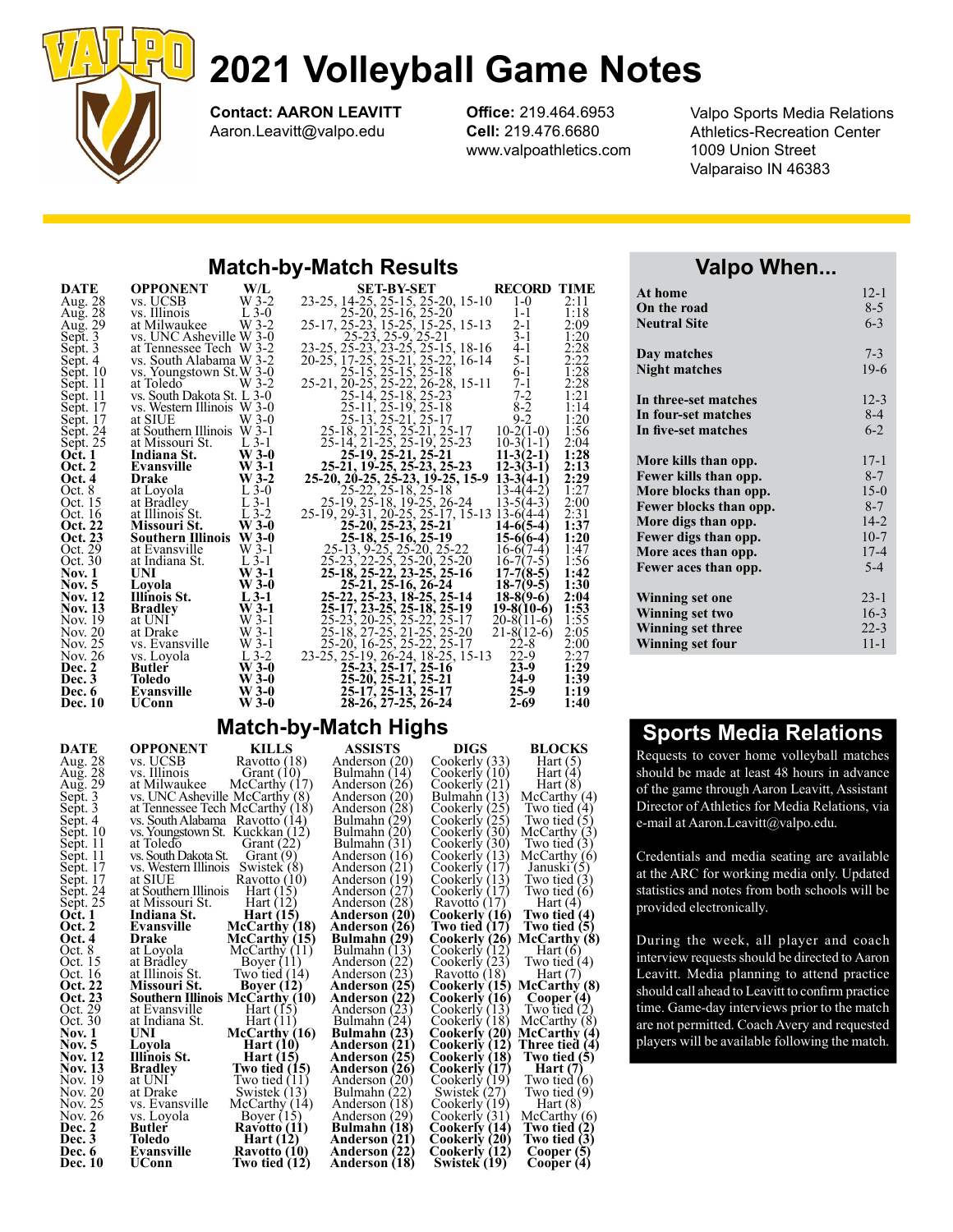

Contact: AARON LEAVITT Aaron.Leavitt@valpo.edu

Office: 219.464.6953 Cell: 219.476.6680 www.valpoathletics.com

Valpo Sports Media Relations Athletics-Recreation Center 1009 Union Street Valparaiso IN 46383

CAREER HIGHS (2019-SP 21 at Indiana St.)

Attacks 50, at Wright St. (9/13/19) Assists 2, six times

CAREER HIGHS

17, Illinois St. (2/8/21)

24, at Wright St. (9/13/19) 4, twice (M.R. 9/11/21)

26, at Drake (3/1/21)

4, at Loyola (1/25/21)

# #1 Haley Hart

|               | <b>SEASON HIGHS</b>                     |        | <b>CAREER HIGHS</b>             |
|---------------|-----------------------------------------|--------|---------------------------------|
| Kills         | 16, Evansville (10/2/21)                | Kills  | 16, twice (M.R. 10/2/21)        |
| Attacks       | 38, at Illinois St. (10/16/21) Attacks  |        | 43, at Drake (3/1/21)           |
| Assists       | 1, three times $(M.R. 11/1/21)$ Assists |        | 1, seven times $(M.R. 11/1/21)$ |
| Aces          | 1, at Bradley $(10/15/21)$              | Aces   | 1, twice (M.R. 10/15/21)        |
| Digs          | 4, Evansville $(12/6/21)$               | Digs   | 6, Illinois St. (11/15/19)      |
| <b>Blocks</b> | 9, at Drake (11/20/21)                  | Blocks | 9, at Drake (11/20/21)          |
|               |                                         |        |                                 |

## #3 Victoria Bulmahn

|                | <b>SEASON HIGHS</b>          |                | <b>CAREER HIGHS</b>               |
|----------------|------------------------------|----------------|-----------------------------------|
| Kills          | 3, UConn $(12/10/21)$        | Kills          | 5, twice (M.R. 3/28/21)           |
| <b>Attacks</b> | 5, twice (M.R. 10/30/21)     | Attacks        | 16, at Drake (3/1/21)             |
| <b>Assists</b> | 31, at Toledo (9/11/21)      | <b>Assists</b> | 62, Southern Illinois $(2/14/21)$ |
| Aces           | 2, six times (M.R. 12/10/21) | Aces           | 3, at Illinois St. (2/22/21)      |
| <b>Digs</b>    | 13, twice (M.R. 9/25/21)     | <b>Digs</b>    | 28, Indiana St. (3/22/21)         |
| <b>Blocks</b>  |                              | <b>Blocks</b>  | 3, four times (M.R. 3/28/21)      |

# #5 Rachel Speck

#### SEASON HIGHS Kills 3, vs. UCSB (8/28/21) Kills Attacks 9, vs. Western Illinois (9/17/21) Assists Aces Digs 2, vs. Western Illinois (9/17/21) Blocks 4, vs. Western Illinois (9/17/21) Blocks CAREER HIGHS 3, vs. UCSB (8/28/21) Attacks 9, vs. Western Illinois (9/17/21) **A** seiete Aces Digs 2, vs. Western Illinois (9/17/21) 4, vs. Western Illinois (9/17/21)

# #7 Rylee Cookerly

### SEASON HIGHS

Kills Attacks Assists Aces

Blocks

|               | 98899111119119                              |               | единент пично                |
|---------------|---------------------------------------------|---------------|------------------------------|
| Kills         | 1, four times $(M.R. 11/20/21)$ Kills       |               | 1, 15 times (M.R. 11/20/21)  |
| Attacks       | 3, at Southern Illinois $(9/24/21)$ Attacks |               | 4, twice (M.R. 10/5/19)      |
| Assists       | 9, vs. Evansville $(11/25/21)$ Assists      |               | 17, at Loyola (1/25/21)      |
| Aces          | 3, vs. Youngstown St. $(9/10/21)$ Aces      |               | 3, five times (M.R. 9/10/21) |
| Digs          | 33, vs. UCSB (8/28/21)                      | Digs          | 43, at Notre Dame (8/25/17)  |
| <b>Blocks</b> |                                             | <b>Blocks</b> |                              |

# #9 Brittany Anderson

|                | <b>SEASON HIGHS</b>              |                | <b>CAREER HIGHS</b>                |                |
|----------------|----------------------------------|----------------|------------------------------------|----------------|
| Kills          | 1, seven times $(M.R. 12/6/21)$  | <b>Kills</b>   | 6, Loyola $(10/5/18)$              | <b>Kills</b>   |
| <b>Attacks</b> | 5, vs. UCSB (8/28/21)            | Attacks        | 15, vs. CSU Bakersfield $(9/1/17)$ | Attack         |
| <b>Assists</b> | 29, vs. Loyola (11/26/21)        | <b>Assists</b> | 58. at Evansville $(10/4/19)$      | <b>Assists</b> |
| Aces           | 3, three times $(M.R. 12/10/21)$ | Aces           | 4, Cornell (9/14/18)               | Aces           |
| <b>Digs</b>    | 11, vs. Evansville $(11/25/21)$  | <b>Digs</b>    | 22, vs. Holy Cross (9/13/19)       | <b>Digs</b>    |
| <b>Blocks</b>  | 1, at Missouri St. (9/25/21)     | <b>Blocks</b>  | 9, at Evansville $(10/4/19)$       | <b>Blocks</b>  |
|                |                                  |                |                                    |                |

# #14 Gabby Daniels

#### CAREER HIGHS

15, vs. Loyola (11/26/21) 38, vs. Loyola (11/26/21) 3, at Loyola (1/25/21) 1, twice (M.R. 10/25/19) 10, twice (M.R. 2/28/21) 9, at Drake (11/20/21)

CAREER HIGHS

| Kills          |                         | Kills          |                               |
|----------------|-------------------------|----------------|-------------------------------|
| <b>Attacks</b> |                         | <b>Attacks</b> | 1, vs. La Salle (8/31/18)     |
| <b>Assists</b> |                         | <b>Assists</b> | 1, four times (M.R. 11/22/19) |
| Aces           | 1, Bradley $(11/13/21)$ | Aces           | 2, UNI (9/29/18)              |
| <b>Digs</b>    | 3, Bradley (11/13/21)   | <b>Digs</b>    | 12, at Drake (11/22/19)       |
| <b>Blocks</b>  |                         | <b>Blocks</b>  |                               |

# #32 Maddy Boyer

#### SEASON HIGHS

SEASON HIGHS

| <b>SEASON HIGHS</b> |                                         |        | <b>CAREER HIGHS</b> |  |
|---------------------|-----------------------------------------|--------|---------------------|--|
| Kills               | 15, vs. Loyola (11/26/21) Kills         |        | 15, vs. Loyola      |  |
| <b>Attacks</b>      | 38, vs. Loyola (11/26/21) Attacks       |        | 38, vs. Loyola      |  |
| <b>Assists</b>      | 1, three times $(M.R. 10/8/21)$ Assists |        | 3, at Loyol         |  |
| Aces                |                                         | Aces   | 1, twice (M.R       |  |
| <b>Digs</b>         | 5, vs. Loyola (11/26/21)                | Digs   | 10, twice $(M.$     |  |
| <b>Blocks</b>       | 9, at Drake (11/20/21)                  | Blocks | 9, at Drake         |  |

| 16, twice (M.R. 10/2/21)<br>Kills         |  |
|-------------------------------------------|--|
| 43, at Drake (3/1/21)<br>Atta             |  |
| seven times (M.R. 11/1/21)<br>Assis       |  |
| 1, twice (M.R. 10/15/21)<br>Aces          |  |
| 6, Illinois St. (11/15/19)<br><b>Digs</b> |  |
| 9, at Drake (11/20/21)<br><b>Bloc</b>     |  |
|                                           |  |

# #2 Gretchen Kuckkan

#### SEASON HIGHS  $Kills$  12, vs. Youngstown St. (9/10/21) Kills ttacks  $30$ , at Toledo  $(9/11/21)$ ssists  $1$ , three times  $(M.R. 9/17/21)$

igs  $5$ , twice  $(M.R. 9/4/21)$  Digs locks 4, vs. South Dakota St. (9/11/21) Blocks Aces 3, vs. Cincinnati (9/7/19)

# #4 Jillie Grant

#### SEASON HIGHS

#### Kills 22, at Toledo (9/11/21) Kills Attacks 53, at Toledo (9/11/21) Assists 1, twice (M.R. 9/11/21) Aces 1, at Tennessee Tech (9/3/21) Digs 20, at Tennessee Tech (9/3/21) **Blocks** 3, twice (M.R. 8/29/21) **Blocks** Attacks  $71$ , at Drake  $(3/1/21)$ Assists  $4$ , at Drake  $(3/1/21)$ Aces 2, 11 times (M.R. 3/21/21) **Digs** 25, at Drake (2/28/21)

# #6 Kara Cooper

#### CAREER HIGHS

| Kills          | 10, at Missouri St. (2/8/21)    |
|----------------|---------------------------------|
| <b>Attacks</b> | 27, at #13 Notre Dame (2/18/21) |
| Assists        | 1, five times (M.R. 10/4/21)    |
| Aces           | 1, three times (M.R. 1/29/21)   |
| Digs           | 5, Indiana St. (10/1/21)        |
| Blocks         | 6, three times (M.R. 10/4/21)   |

# #8 Mallory Januski

|                | <b>SEASON HIGHS</b>                  |                | <b>CAREER HIGHS</b>                  |
|----------------|--------------------------------------|----------------|--------------------------------------|
| <b>Kills</b>   | 7, vs. Western Illinois $(9/17/21)$  | Kills          | 7, vs. Western Illinois $(9/17/21)$  |
| <b>Attacks</b> | 14, vs. Western Illinois $(9/17/21)$ | <b>Attacks</b> | 14, vs. Western Illinois $(9/17/21)$ |
| <b>Assists</b> |                                      | <b>Assists</b> | 1, at Evansville $(3/28/21)$         |
| Aces           |                                      | Aces           |                                      |
| <b>Digs</b>    | 1, twice (M.R. 9/17/21)              | Digs           | 1, twice (M.R. 9/17/21)              |
| <b>Blocks</b>  | 5, vs. Western Illinois $(9/17/21)$  | <b>Blocks</b>  | 5, vs. Western Illinois $(9/17/21)$  |

# #10 Bella Ravotto

#### SEASON HIGHS

18, vs. UCSB (8/28/21) Kills Attacks 58, vs. South Alabama (9/4/21) Attacks 58, vs. South Alabama (9/4/21) 3, three times (M.R. 11/19/21) Aces 4, Evansville (10/2/21) Aces 4, twice (M.R. 10/2/21) 25, Drake  $(10/4/21)$  Digs Assists  $\overline{3}$  Blocks

CAREER HIGHS

| Attacks | 58, vs. South Alabama (9/4/21) |
|---------|--------------------------------|
| Assists | 9, at Drake (3/1/21)           |
| Aces    | 4, twice (M.R. 10/2/21)        |
| Digs    | 38, at Drake (3/1/21)          |
| Blocks  | 3, four times (M.R. 11/25/21)  |
|         |                                |

18, vs. UCSB (8/28/21)

# on McCarthy

Kills Attacks Assists

Blocks

| Kills   | 18, twice (M.R. 10/2/21)       | Kills       |
|---------|--------------------------------|-------------|
| Attacks | 41, Drake (10/4/21)            | Atta        |
| Assists | 2, twice (M.R. 11/26/21)       | Assi        |
| Aces    | 2, three times (M.R. 11/20/21) | Aces        |
| Digs    | 6, at Milwaukee (8/29/21)      | <b>Digs</b> |
| Blocks  | 8, three times (M.R. 10/30/21) | Bloc        |

## #21 Elise Swistek

#### SEASON HIGHS

Attacl Assist

Kills Attacks Assists

Digs **Blocks** 

|         | эрдээл шанэ                   |
|---------|-------------------------------|
| Kills   | 15, Bradley (11/13/21)        |
| Attacks | 41, at Drake (11/20/21)       |
| Assists | 5, UConn (12/10/21)           |
| Aces    | 3, three times (M.R. 12/3/21) |
| Digs    | 27, at Drake (11/20/21)       |
| Blocks  | 5. Missouri St. (10/22/21)    |

# CAREER HIGHS 25, at Southern Illinois (11/8/19)  $R$ **cks** 43, at Southern Illinois  $(11/8/19)$

| лиаскэ  | $\tau$ , at bouthern minors (11/0/17) |
|---------|---------------------------------------|
| Assists | 2, five times (M.R. 11/26/21)         |
| Aces    | 4, twice (M.R. 3/21/21)               |
| Digs    | 8, twice (M.R. 3/14/21)               |
| Blocks  | 10, at Evansville (10/4/19)           |
|         |                                       |

# #30 Abby Boyle

## SEASON HIGHS

**Aces** 1, three times (M.R. 12/10/21) **Digs** 3, at Indiana St. (10/30/21)

| 3, four times (M.R. 11/25/2) |
|------------------------------|
| #17 Peyto                    |
| <b>SEASON HIGHS</b>          |
| 18, twice (M.R. 10/2/2)      |

# **Blocks** 3, four times (M.R. 11/25/21)

# SEASON HIGHS **Kills** 12, vs. Loyola (11/26/21) **Kills** 10, at Missouri St. (2/8/21) Attacks 25, twice (M.R. 11/26/21)

# Attacks

#### Assists 1, three times (M.R. 10/4/21) Aces **Digs** 5, Indiana St. (10/1/21) **Blocks** 6, twice (M.R. 10/4/21) **Blocks** 6, three times (M.R. 10/4/21) A seists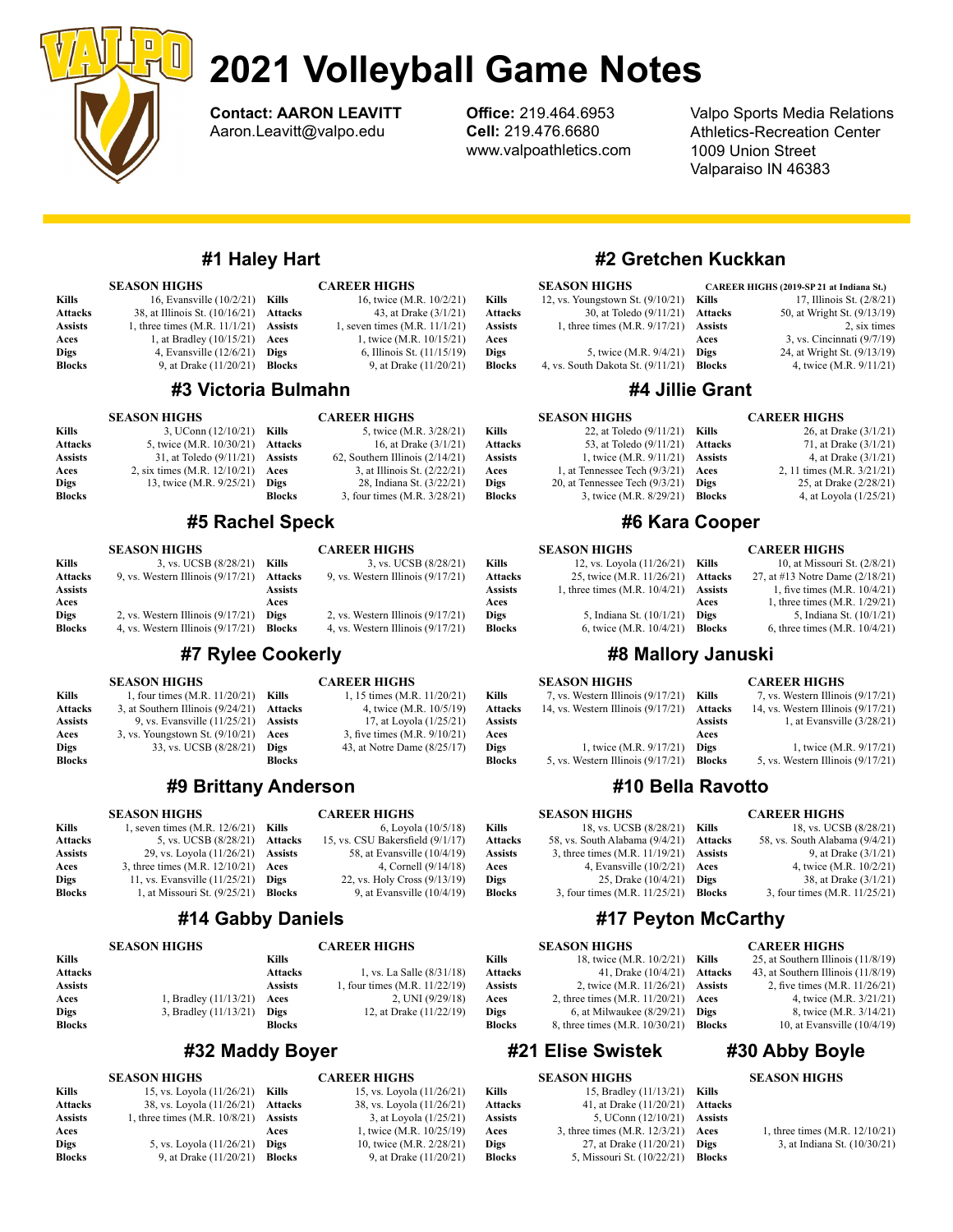

### **2021-22 Valparaiso Women's Volleyball Combined Team Statistics All games**

#### **Game Records**

| <b>Overall</b> | Conference  | Home | Away | <b>Neutral</b> |
|----------------|-------------|------|------|----------------|
| $\cap c$<br>Zυ | ᆠ<br>$\sim$ |      | ~    |                |

#### **Team Box Score**

|                 | <b>Attack</b>            |           |      |       |                |            | Set<br>Serve |                |            |                |                   |                          | <b>Blocking</b><br>Dig |                |            |            |              |                 |      |              |              |            |
|-----------------|--------------------------|-----------|------|-------|----------------|------------|--------------|----------------|------------|----------------|-------------------|--------------------------|------------------------|----------------|------------|------------|--------------|-----------------|------|--------------|--------------|------------|
|                 | $##$ Player              | <b>SP</b> | K.   | K/S   | E              | <b>TA:</b> | <b>PCT</b>   | A              | A/S        | <b>SA</b>      | <b>SE:</b>        | SA/S                     | <b>RE</b>              | <b>DIG</b>     | DIG/S      | <b>BS:</b> | <b>BA</b>    | TOT/S BLK/S     |      |              | <b>BEBHE</b> | <b>PTS</b> |
|                 | Hart, Haley              | 128       | 317  | 2.48  | 102            | 766        | .281         | 3              | 0.02       |                | 5:                | 0.01                     |                        | 51             | 0.40       | 13         | 116          | 129             | 1.01 | 9            |              | 389.0      |
|                 | Kuckkan, Gretchen        | 46        | 65   | 1.41  | 37             | 208        | .135         | 3              | 0.07       | 0:             | 0 <sup>3</sup>    | 0.00                     |                        | 34             | 0.74       |            | 21           | 21:             | 0.46 | 2            |              | 75.5       |
|                 | Bulmahn, Victoria        | 133       | 23   | 0.17  | 6              | 78         | .218         | 624            | 4.69       | 23             | 50 <sup>3</sup>   | 0.17                     | $\Omega$               | 268            | 2.02       | $\Omega$   | 0            | 0               | 0.00 |              | 14           | 46.0       |
|                 | Grant, Jillie            | 36        | 85   | 2.36  | 44             | 296        | .139         | $\overline{2}$ | 0.06       |                | 6 <sup>3</sup>    | 0.03                     | 10                     | 98             | 2.72       |            | 9:           | 10 <sup>3</sup> | 0.28 | $\Omega$     | $\Omega$     | 91.5       |
|                 | Speck, Rachel            | 17        | 6    | 0.35  | 6              | 25         | .000         | $\mathbf{0}$   | 0.00       | 0              | $\Omega$ :        | 0.00                     | 0                      | 4              | 0.24       |            | 5.           |                 | 0.41 | $\mathbf{0}$ | 0            | 10.5       |
| 6               | Cooper, Kara             | 116       | 156  | 1.34  | 65             | 467        | .195         | 3              | 0.03       | 0 <sup>1</sup> | 0                 | 0.00                     | $\Omega$               | 45             | 0.39       |            | 84           | 89              | 0.77 | 8            | $\Omega$     | 203.0      |
|                 | Cookerly, Rylee          | 133       | 4    | 0.03  | 2 <sup>3</sup> | 24         | .083         | 151            | 1.14       | 28             | 12 <sup>1</sup>   | 0.21                     | 31                     | 651            | 4.89       | $\Omega$   | $\mathbf{0}$ | 0:              | 0.00 | $\Omega$     |              | 32.0       |
| 8               | Januski, Mallory         | 13        | 9:   | 0.69  | 6:             | 26         | .115         | $\mathbf{0}$   | 0.00       | 0:             | 1:                | 0.00                     | $\Omega$               | $\overline{2}$ | 0.15       |            | 6:           | 7:              | 0.54 | $\Omega$     | $\Omega$     | 13.0       |
|                 | Anderson, Brittany       | 133       |      | 0.05  | $\overline{2}$ | 33         | .152         | 752            | 5.65       | 25             | $Q_{\frac{1}{2}}$ | 0.19                     | $\Omega$               | 248            | 1.86       | 0          |              | 1:              | 0.01 |              | 10           | 32.5       |
| 10 <sup>°</sup> | Ravotto, Bella           | 131       | 268  | 2.05  | 139            | 1058       | .122         | 28             | 0.21       | 32             | 21                | 0.24                     | 33                     | 406:           | 3.10       | 3          | 36           | 39:             | 0.30 | 2            | $\Omega$     | 321.0      |
| 14              | Daniels, Gabby           | 12        | 0    | 0.00  | $\Omega$       | 0          | .000         | $\mathbf{0}$   | 0.00       |                |                   | 0.08                     | 0                      | 4              | 0.33       | $\Omega$   | 0            | 0:              | 0.00 | 0            | 0            | 1.0        |
| 17              | McCarthy, Peyton         | 131       | 347  | 2.65  | 117            | 820        | .280         | 9              | 0.07       | 14             | 41                | 0.11                     | $\Omega$               | 52             | 0.40       | 18         | 106          | 124             | 0.95 | 8            |              | 432.0      |
| 21              | Swistek, Elise           | 119       | 201  | 1.69  | 122            | 753        | .105         | 20             | 0.17       | 25             | 27 <sup>1</sup>   | 0.21                     | 24                     | 361            | 3.03       |            | 32           | 37 <sup>1</sup> | 0.31 | 8            |              | 247.0      |
| 30              | Boyle, Abby              | 38        | 0:   | 0.00  | $\Omega$       | $0^{\pm}$  | .000         | 0              | 0.00       | 3 <sup>1</sup> | 3                 | 0.08                     | $\Omega$               | 9              | 0.24       |            | 0            | 0 <sup>1</sup>  | 0.00 | $\Omega$     |              | 3.0        |
|                 | Boyer, Maddy             | 111       | 223  | 2.01  | 93             | 588        | .221         | 3              | 0.03       | 0              |                   | 0.00                     |                        | 55             | 0.50       | 3          | 56           | 59:             | 0.53 | 6            | 0            | 254.0      |
|                 | 133<br><b>VALPARAISO</b> |           | 1711 | 12.86 | 741            | 5142       | .189         | 1598           | 12.02      | 153            | 177               | 1.15                     | 126                    | 2288           | 17.20      | 51         | 472          | 287             | 2.16 | 46           | 30           | 2,151.0    |
|                 | <b>Opponents</b>         | 133       | 1677 | 12.61 | 806            | 5161 .169  |              |                | 1575 11.84 |                |                   | $126 \div 244 \div 0.95$ | 153                    |                | 2318 17.43 | 66         | 515          | 323.5           | 2.43 | 63           | 38           | 2,126.5    |
|                 |                          |           |      |       |                |            |              |                |            |                |                   |                          |                        |                |            |            |              |                 |      |              |              |            |

| <b>VALPO</b><br>OPP<br>Date<br>Opponent<br><b>Score</b><br>Score-by-set<br>Att.<br>08/28/2021<br>vs UC Santa Barbara<br>W<br>128<br>$3-2$<br>23-25,14-25,25-15,25-20,15-10<br>$0 - 3$<br>132<br>Kills<br>1711<br>1677<br>08/28/2021<br>vs Illinois<br>20-25,16-25,20-25<br>L.<br>741<br>806<br>W<br>273<br>08/29/2021<br>at Milwaukee<br>$3-2$<br>25-17, 25-23, 15-25, 15-25, 15-13<br>Errors<br>107<br>5161<br>W<br>$3 - 0$<br><b>Total Attacks</b><br>5142<br>09/03/2021<br>vs UNC Asheville<br>09/03/2021<br>at Tennessee Tech<br>W<br>$3 - 2$<br>244<br>Attack Pct<br>.189<br>.169<br>23-25, 25-23, 23-25, 25-15, 18-16<br>Kills/Set<br>12.9<br>12.6<br>09/04/2021<br>W<br>$3 - 2$<br>72<br>vs South Alabama<br>20-25,17-25,25-21,25-22,16-14<br>105<br>09/10/2021<br>W<br>vs Youngstown St.<br>$3-0$<br>25-15.25-15.25-18<br>205<br>at Toledo<br>W<br>$3 - 2$<br>Assists<br>1598<br>1575<br>09/11/2021<br>25-21, 20-25, 25-22, 26-28, 15-11<br>5125<br>5197<br>09/11/2021<br>vs South Dakota St.<br>$0 - 3$<br>100<br>14-25,18-25,23-25<br>Attempts<br>L<br>W<br>34<br>.312<br>.303<br>$3 - 0$<br>Assist Pct<br>09/17/2021<br>vs Western III.<br>25-11,25-19,25-18<br>12<br>at SIUE<br>W<br>Assists/Set<br>09/17/2021<br>$3 - 0$<br>241<br>11.8<br>25-13,25-21,25-17<br>W<br>100<br>$\ast$<br>09/24/2021<br>at Southern III.<br>$3-1$<br>25-18,21-25,25-21,26-17<br>09/25/2021<br>573<br>126<br>at Missouri St.<br>$1-3$<br>Aces<br>153<br>L<br>14-25, 25-21, 19-25, 23-25<br>177<br>10/01/2021<br>$3 - 0$<br>625<br>Errors<br>244<br>Indiana St.<br>W<br>25-19,25-21,25-21<br>2996<br>2809<br>10/02/2021<br>Evansville<br>W<br>$3-1$<br>467<br>25-21, 19-25, 25-23, 25-23<br>Attempts<br>W<br>.941<br>.913<br><b>Drake</b><br>$3 - 2$<br>235<br>Serve Pct<br>$\ast$<br>10/04/2021<br>25-20, 20-25, 25-23, 19-25, 15-9<br>1.2<br>10/08/2021<br>at Loyola Chicago<br>$0 - 3$<br>374<br>Aces/Set<br>0.9<br>22-25,18-25,18-25<br>L<br>215<br>10/15/2021<br>$1-3$<br>at Bradley<br>L.<br>19-25, 18-25, 25-19, 24-26<br>153<br>10/16/2021<br>at Illinois St.<br>308<br>126<br>$2 - 3$<br>19-25, 31-29, 25-20, 17-25, 13-15<br>Errors<br>L<br>0.9<br>10/22/2021<br>Missouri St.<br>W<br>$3 - 0$<br>641<br>Errors/Set<br>1.2<br>25-20,25-23,25-21<br>Southern III.<br>W<br>455<br>2567<br>2820<br>10/23/2021<br>$3 - 0$<br>Attempts<br>25-18,25-16,25-19<br>W<br>351<br>.951<br>1.000<br>at Evansville<br>$3-1$<br>Reception Pct<br>$\ast$<br>10/29/2021<br>25-13, 9-25, 25-20, 25-22<br>109<br>10/30/2021<br>at Indiana St.<br>$1-3$<br>23-25,25-22,20-25,20-25<br>L<br>11/01/2021<br><b>UNI</b><br>W<br>$3 - 1$<br>303<br>2288<br>2318<br>$\ast$<br>25-18,25-22,23-25,25-16<br>Digs<br>11/05/2021<br>W<br>620<br>Digs/Set<br>17.2<br>17.4<br>Loyola Chicago<br>$3 - 0$<br>25-21,25-16,26-24<br>$1-3$<br>606<br>11/12/2021<br>Illinois St.<br>22-25, 23-25, 25-18, 14-25<br>L.<br><b>Bradley</b><br>W<br>$3 - 1$<br>677<br>Block solo<br>51<br>11/13/2021<br>66<br>25-17, 23-25, 25-18, 25-19<br>W<br>472<br>515<br>at UNI<br>$3-1$<br>858<br><b>Block Assist</b><br>$\ast$<br>11/19/2021<br>25-23, 20-25, 25-22, 25-17<br>323.5<br>11/20/2021<br>at Drake<br>W<br>$3-1$<br>213<br><b>Total Blocks</b><br>287<br>25-18,27-25,21-25,25-20<br>2.2<br>11/25/2021<br>vs Evansville<br>W<br>$3 - 1$<br>$\mathbf 0$<br>Blocks/Set<br>2.4<br>25-20, 16-25, 25-22, 25-17<br><b>Block Errors</b><br>46<br>63<br>11/26/2021<br>$\mathbf 0$<br>vs Loyola Chicago<br>L<br>$2 - 3$<br>25-23,19-25,24-26,25-18,13-15<br>675<br>38<br>12/02/2021<br><b>Butler</b><br>W<br>$3 - 0$<br><b>Ball handling errors</b><br>30<br>25-23,25-17,25-16<br>Toledo<br>W<br>12/03/2021<br>$3-0$<br>537<br>25-20,25-21,25-21<br>ATTENDANCE<br>W<br>$3-0$<br>725<br>4064<br>12/06/2021<br>Evansville<br>25-17, 25-13, 25-17<br>Total<br>7833<br>W<br>12/10/2021<br>UConn<br>$3-0$<br>1267<br>28-26, 27-25, 26-24<br>13/313<br>Dates/Avg Per Date<br>13/603<br>9/75<br>Neutral Site #/Avg | <b>Team statistics</b>  |             |  | <b>Team Results</b> |  |  |  |
|----------------------------------------------------------------------------------------------------------------------------------------------------------------------------------------------------------------------------------------------------------------------------------------------------------------------------------------------------------------------------------------------------------------------------------------------------------------------------------------------------------------------------------------------------------------------------------------------------------------------------------------------------------------------------------------------------------------------------------------------------------------------------------------------------------------------------------------------------------------------------------------------------------------------------------------------------------------------------------------------------------------------------------------------------------------------------------------------------------------------------------------------------------------------------------------------------------------------------------------------------------------------------------------------------------------------------------------------------------------------------------------------------------------------------------------------------------------------------------------------------------------------------------------------------------------------------------------------------------------------------------------------------------------------------------------------------------------------------------------------------------------------------------------------------------------------------------------------------------------------------------------------------------------------------------------------------------------------------------------------------------------------------------------------------------------------------------------------------------------------------------------------------------------------------------------------------------------------------------------------------------------------------------------------------------------------------------------------------------------------------------------------------------------------------------------------------------------------------------------------------------------------------------------------------------------------------------------------------------------------------------------------------------------------------------------------------------------------------------------------------------------------------------------------------------------------------------------------------------------------------------------------------------------------------------------------------------------------------------------------------------------------------------------------------------------------------------------------------------------------------------------------------------------------------------------------------------------------------------------------------------------------------------------------------------------------------------------------------------------------------------------------------------------------------------------------------------------------------------------------------------------------------------------------------------------------------------------------------------------------------------------------------------------------------------------------------------------------------------------------------------------------------------------------------------------------------------------------------------------------------------------------------------------------------------------------------------|-------------------------|-------------|--|---------------------|--|--|--|
|                                                                                                                                                                                                                                                                                                                                                                                                                                                                                                                                                                                                                                                                                                                                                                                                                                                                                                                                                                                                                                                                                                                                                                                                                                                                                                                                                                                                                                                                                                                                                                                                                                                                                                                                                                                                                                                                                                                                                                                                                                                                                                                                                                                                                                                                                                                                                                                                                                                                                                                                                                                                                                                                                                                                                                                                                                                                                                                                                                                                                                                                                                                                                                                                                                                                                                                                                                                                                                                                                                                                                                                                                                                                                                                                                                                                                                                                                                                                                          |                         |             |  |                     |  |  |  |
|                                                                                                                                                                                                                                                                                                                                                                                                                                                                                                                                                                                                                                                                                                                                                                                                                                                                                                                                                                                                                                                                                                                                                                                                                                                                                                                                                                                                                                                                                                                                                                                                                                                                                                                                                                                                                                                                                                                                                                                                                                                                                                                                                                                                                                                                                                                                                                                                                                                                                                                                                                                                                                                                                                                                                                                                                                                                                                                                                                                                                                                                                                                                                                                                                                                                                                                                                                                                                                                                                                                                                                                                                                                                                                                                                                                                                                                                                                                                                          | ATTACK                  |             |  |                     |  |  |  |
|                                                                                                                                                                                                                                                                                                                                                                                                                                                                                                                                                                                                                                                                                                                                                                                                                                                                                                                                                                                                                                                                                                                                                                                                                                                                                                                                                                                                                                                                                                                                                                                                                                                                                                                                                                                                                                                                                                                                                                                                                                                                                                                                                                                                                                                                                                                                                                                                                                                                                                                                                                                                                                                                                                                                                                                                                                                                                                                                                                                                                                                                                                                                                                                                                                                                                                                                                                                                                                                                                                                                                                                                                                                                                                                                                                                                                                                                                                                                                          |                         |             |  |                     |  |  |  |
|                                                                                                                                                                                                                                                                                                                                                                                                                                                                                                                                                                                                                                                                                                                                                                                                                                                                                                                                                                                                                                                                                                                                                                                                                                                                                                                                                                                                                                                                                                                                                                                                                                                                                                                                                                                                                                                                                                                                                                                                                                                                                                                                                                                                                                                                                                                                                                                                                                                                                                                                                                                                                                                                                                                                                                                                                                                                                                                                                                                                                                                                                                                                                                                                                                                                                                                                                                                                                                                                                                                                                                                                                                                                                                                                                                                                                                                                                                                                                          |                         |             |  |                     |  |  |  |
|                                                                                                                                                                                                                                                                                                                                                                                                                                                                                                                                                                                                                                                                                                                                                                                                                                                                                                                                                                                                                                                                                                                                                                                                                                                                                                                                                                                                                                                                                                                                                                                                                                                                                                                                                                                                                                                                                                                                                                                                                                                                                                                                                                                                                                                                                                                                                                                                                                                                                                                                                                                                                                                                                                                                                                                                                                                                                                                                                                                                                                                                                                                                                                                                                                                                                                                                                                                                                                                                                                                                                                                                                                                                                                                                                                                                                                                                                                                                                          |                         |             |  |                     |  |  |  |
|                                                                                                                                                                                                                                                                                                                                                                                                                                                                                                                                                                                                                                                                                                                                                                                                                                                                                                                                                                                                                                                                                                                                                                                                                                                                                                                                                                                                                                                                                                                                                                                                                                                                                                                                                                                                                                                                                                                                                                                                                                                                                                                                                                                                                                                                                                                                                                                                                                                                                                                                                                                                                                                                                                                                                                                                                                                                                                                                                                                                                                                                                                                                                                                                                                                                                                                                                                                                                                                                                                                                                                                                                                                                                                                                                                                                                                                                                                                                                          |                         |             |  |                     |  |  |  |
|                                                                                                                                                                                                                                                                                                                                                                                                                                                                                                                                                                                                                                                                                                                                                                                                                                                                                                                                                                                                                                                                                                                                                                                                                                                                                                                                                                                                                                                                                                                                                                                                                                                                                                                                                                                                                                                                                                                                                                                                                                                                                                                                                                                                                                                                                                                                                                                                                                                                                                                                                                                                                                                                                                                                                                                                                                                                                                                                                                                                                                                                                                                                                                                                                                                                                                                                                                                                                                                                                                                                                                                                                                                                                                                                                                                                                                                                                                                                                          |                         |             |  |                     |  |  |  |
|                                                                                                                                                                                                                                                                                                                                                                                                                                                                                                                                                                                                                                                                                                                                                                                                                                                                                                                                                                                                                                                                                                                                                                                                                                                                                                                                                                                                                                                                                                                                                                                                                                                                                                                                                                                                                                                                                                                                                                                                                                                                                                                                                                                                                                                                                                                                                                                                                                                                                                                                                                                                                                                                                                                                                                                                                                                                                                                                                                                                                                                                                                                                                                                                                                                                                                                                                                                                                                                                                                                                                                                                                                                                                                                                                                                                                                                                                                                                                          | <b>SET</b>              |             |  |                     |  |  |  |
|                                                                                                                                                                                                                                                                                                                                                                                                                                                                                                                                                                                                                                                                                                                                                                                                                                                                                                                                                                                                                                                                                                                                                                                                                                                                                                                                                                                                                                                                                                                                                                                                                                                                                                                                                                                                                                                                                                                                                                                                                                                                                                                                                                                                                                                                                                                                                                                                                                                                                                                                                                                                                                                                                                                                                                                                                                                                                                                                                                                                                                                                                                                                                                                                                                                                                                                                                                                                                                                                                                                                                                                                                                                                                                                                                                                                                                                                                                                                                          |                         |             |  |                     |  |  |  |
|                                                                                                                                                                                                                                                                                                                                                                                                                                                                                                                                                                                                                                                                                                                                                                                                                                                                                                                                                                                                                                                                                                                                                                                                                                                                                                                                                                                                                                                                                                                                                                                                                                                                                                                                                                                                                                                                                                                                                                                                                                                                                                                                                                                                                                                                                                                                                                                                                                                                                                                                                                                                                                                                                                                                                                                                                                                                                                                                                                                                                                                                                                                                                                                                                                                                                                                                                                                                                                                                                                                                                                                                                                                                                                                                                                                                                                                                                                                                                          |                         |             |  |                     |  |  |  |
|                                                                                                                                                                                                                                                                                                                                                                                                                                                                                                                                                                                                                                                                                                                                                                                                                                                                                                                                                                                                                                                                                                                                                                                                                                                                                                                                                                                                                                                                                                                                                                                                                                                                                                                                                                                                                                                                                                                                                                                                                                                                                                                                                                                                                                                                                                                                                                                                                                                                                                                                                                                                                                                                                                                                                                                                                                                                                                                                                                                                                                                                                                                                                                                                                                                                                                                                                                                                                                                                                                                                                                                                                                                                                                                                                                                                                                                                                                                                                          |                         |             |  |                     |  |  |  |
|                                                                                                                                                                                                                                                                                                                                                                                                                                                                                                                                                                                                                                                                                                                                                                                                                                                                                                                                                                                                                                                                                                                                                                                                                                                                                                                                                                                                                                                                                                                                                                                                                                                                                                                                                                                                                                                                                                                                                                                                                                                                                                                                                                                                                                                                                                                                                                                                                                                                                                                                                                                                                                                                                                                                                                                                                                                                                                                                                                                                                                                                                                                                                                                                                                                                                                                                                                                                                                                                                                                                                                                                                                                                                                                                                                                                                                                                                                                                                          |                         |             |  |                     |  |  |  |
|                                                                                                                                                                                                                                                                                                                                                                                                                                                                                                                                                                                                                                                                                                                                                                                                                                                                                                                                                                                                                                                                                                                                                                                                                                                                                                                                                                                                                                                                                                                                                                                                                                                                                                                                                                                                                                                                                                                                                                                                                                                                                                                                                                                                                                                                                                                                                                                                                                                                                                                                                                                                                                                                                                                                                                                                                                                                                                                                                                                                                                                                                                                                                                                                                                                                                                                                                                                                                                                                                                                                                                                                                                                                                                                                                                                                                                                                                                                                                          | <b>SERVE</b>            |             |  |                     |  |  |  |
|                                                                                                                                                                                                                                                                                                                                                                                                                                                                                                                                                                                                                                                                                                                                                                                                                                                                                                                                                                                                                                                                                                                                                                                                                                                                                                                                                                                                                                                                                                                                                                                                                                                                                                                                                                                                                                                                                                                                                                                                                                                                                                                                                                                                                                                                                                                                                                                                                                                                                                                                                                                                                                                                                                                                                                                                                                                                                                                                                                                                                                                                                                                                                                                                                                                                                                                                                                                                                                                                                                                                                                                                                                                                                                                                                                                                                                                                                                                                                          |                         |             |  |                     |  |  |  |
|                                                                                                                                                                                                                                                                                                                                                                                                                                                                                                                                                                                                                                                                                                                                                                                                                                                                                                                                                                                                                                                                                                                                                                                                                                                                                                                                                                                                                                                                                                                                                                                                                                                                                                                                                                                                                                                                                                                                                                                                                                                                                                                                                                                                                                                                                                                                                                                                                                                                                                                                                                                                                                                                                                                                                                                                                                                                                                                                                                                                                                                                                                                                                                                                                                                                                                                                                                                                                                                                                                                                                                                                                                                                                                                                                                                                                                                                                                                                                          |                         |             |  |                     |  |  |  |
|                                                                                                                                                                                                                                                                                                                                                                                                                                                                                                                                                                                                                                                                                                                                                                                                                                                                                                                                                                                                                                                                                                                                                                                                                                                                                                                                                                                                                                                                                                                                                                                                                                                                                                                                                                                                                                                                                                                                                                                                                                                                                                                                                                                                                                                                                                                                                                                                                                                                                                                                                                                                                                                                                                                                                                                                                                                                                                                                                                                                                                                                                                                                                                                                                                                                                                                                                                                                                                                                                                                                                                                                                                                                                                                                                                                                                                                                                                                                                          |                         |             |  |                     |  |  |  |
|                                                                                                                                                                                                                                                                                                                                                                                                                                                                                                                                                                                                                                                                                                                                                                                                                                                                                                                                                                                                                                                                                                                                                                                                                                                                                                                                                                                                                                                                                                                                                                                                                                                                                                                                                                                                                                                                                                                                                                                                                                                                                                                                                                                                                                                                                                                                                                                                                                                                                                                                                                                                                                                                                                                                                                                                                                                                                                                                                                                                                                                                                                                                                                                                                                                                                                                                                                                                                                                                                                                                                                                                                                                                                                                                                                                                                                                                                                                                                          |                         |             |  |                     |  |  |  |
|                                                                                                                                                                                                                                                                                                                                                                                                                                                                                                                                                                                                                                                                                                                                                                                                                                                                                                                                                                                                                                                                                                                                                                                                                                                                                                                                                                                                                                                                                                                                                                                                                                                                                                                                                                                                                                                                                                                                                                                                                                                                                                                                                                                                                                                                                                                                                                                                                                                                                                                                                                                                                                                                                                                                                                                                                                                                                                                                                                                                                                                                                                                                                                                                                                                                                                                                                                                                                                                                                                                                                                                                                                                                                                                                                                                                                                                                                                                                                          |                         |             |  |                     |  |  |  |
|                                                                                                                                                                                                                                                                                                                                                                                                                                                                                                                                                                                                                                                                                                                                                                                                                                                                                                                                                                                                                                                                                                                                                                                                                                                                                                                                                                                                                                                                                                                                                                                                                                                                                                                                                                                                                                                                                                                                                                                                                                                                                                                                                                                                                                                                                                                                                                                                                                                                                                                                                                                                                                                                                                                                                                                                                                                                                                                                                                                                                                                                                                                                                                                                                                                                                                                                                                                                                                                                                                                                                                                                                                                                                                                                                                                                                                                                                                                                                          | <b>SERVE RECEPTIONS</b> |             |  |                     |  |  |  |
|                                                                                                                                                                                                                                                                                                                                                                                                                                                                                                                                                                                                                                                                                                                                                                                                                                                                                                                                                                                                                                                                                                                                                                                                                                                                                                                                                                                                                                                                                                                                                                                                                                                                                                                                                                                                                                                                                                                                                                                                                                                                                                                                                                                                                                                                                                                                                                                                                                                                                                                                                                                                                                                                                                                                                                                                                                                                                                                                                                                                                                                                                                                                                                                                                                                                                                                                                                                                                                                                                                                                                                                                                                                                                                                                                                                                                                                                                                                                                          |                         |             |  |                     |  |  |  |
|                                                                                                                                                                                                                                                                                                                                                                                                                                                                                                                                                                                                                                                                                                                                                                                                                                                                                                                                                                                                                                                                                                                                                                                                                                                                                                                                                                                                                                                                                                                                                                                                                                                                                                                                                                                                                                                                                                                                                                                                                                                                                                                                                                                                                                                                                                                                                                                                                                                                                                                                                                                                                                                                                                                                                                                                                                                                                                                                                                                                                                                                                                                                                                                                                                                                                                                                                                                                                                                                                                                                                                                                                                                                                                                                                                                                                                                                                                                                                          |                         |             |  |                     |  |  |  |
|                                                                                                                                                                                                                                                                                                                                                                                                                                                                                                                                                                                                                                                                                                                                                                                                                                                                                                                                                                                                                                                                                                                                                                                                                                                                                                                                                                                                                                                                                                                                                                                                                                                                                                                                                                                                                                                                                                                                                                                                                                                                                                                                                                                                                                                                                                                                                                                                                                                                                                                                                                                                                                                                                                                                                                                                                                                                                                                                                                                                                                                                                                                                                                                                                                                                                                                                                                                                                                                                                                                                                                                                                                                                                                                                                                                                                                                                                                                                                          |                         |             |  |                     |  |  |  |
|                                                                                                                                                                                                                                                                                                                                                                                                                                                                                                                                                                                                                                                                                                                                                                                                                                                                                                                                                                                                                                                                                                                                                                                                                                                                                                                                                                                                                                                                                                                                                                                                                                                                                                                                                                                                                                                                                                                                                                                                                                                                                                                                                                                                                                                                                                                                                                                                                                                                                                                                                                                                                                                                                                                                                                                                                                                                                                                                                                                                                                                                                                                                                                                                                                                                                                                                                                                                                                                                                                                                                                                                                                                                                                                                                                                                                                                                                                                                                          |                         |             |  |                     |  |  |  |
|                                                                                                                                                                                                                                                                                                                                                                                                                                                                                                                                                                                                                                                                                                                                                                                                                                                                                                                                                                                                                                                                                                                                                                                                                                                                                                                                                                                                                                                                                                                                                                                                                                                                                                                                                                                                                                                                                                                                                                                                                                                                                                                                                                                                                                                                                                                                                                                                                                                                                                                                                                                                                                                                                                                                                                                                                                                                                                                                                                                                                                                                                                                                                                                                                                                                                                                                                                                                                                                                                                                                                                                                                                                                                                                                                                                                                                                                                                                                                          | <b>DEFENSE</b>          |             |  |                     |  |  |  |
|                                                                                                                                                                                                                                                                                                                                                                                                                                                                                                                                                                                                                                                                                                                                                                                                                                                                                                                                                                                                                                                                                                                                                                                                                                                                                                                                                                                                                                                                                                                                                                                                                                                                                                                                                                                                                                                                                                                                                                                                                                                                                                                                                                                                                                                                                                                                                                                                                                                                                                                                                                                                                                                                                                                                                                                                                                                                                                                                                                                                                                                                                                                                                                                                                                                                                                                                                                                                                                                                                                                                                                                                                                                                                                                                                                                                                                                                                                                                                          |                         |             |  |                     |  |  |  |
|                                                                                                                                                                                                                                                                                                                                                                                                                                                                                                                                                                                                                                                                                                                                                                                                                                                                                                                                                                                                                                                                                                                                                                                                                                                                                                                                                                                                                                                                                                                                                                                                                                                                                                                                                                                                                                                                                                                                                                                                                                                                                                                                                                                                                                                                                                                                                                                                                                                                                                                                                                                                                                                                                                                                                                                                                                                                                                                                                                                                                                                                                                                                                                                                                                                                                                                                                                                                                                                                                                                                                                                                                                                                                                                                                                                                                                                                                                                                                          |                         |             |  |                     |  |  |  |
|                                                                                                                                                                                                                                                                                                                                                                                                                                                                                                                                                                                                                                                                                                                                                                                                                                                                                                                                                                                                                                                                                                                                                                                                                                                                                                                                                                                                                                                                                                                                                                                                                                                                                                                                                                                                                                                                                                                                                                                                                                                                                                                                                                                                                                                                                                                                                                                                                                                                                                                                                                                                                                                                                                                                                                                                                                                                                                                                                                                                                                                                                                                                                                                                                                                                                                                                                                                                                                                                                                                                                                                                                                                                                                                                                                                                                                                                                                                                                          | <b>BLOCKING</b>         |             |  |                     |  |  |  |
|                                                                                                                                                                                                                                                                                                                                                                                                                                                                                                                                                                                                                                                                                                                                                                                                                                                                                                                                                                                                                                                                                                                                                                                                                                                                                                                                                                                                                                                                                                                                                                                                                                                                                                                                                                                                                                                                                                                                                                                                                                                                                                                                                                                                                                                                                                                                                                                                                                                                                                                                                                                                                                                                                                                                                                                                                                                                                                                                                                                                                                                                                                                                                                                                                                                                                                                                                                                                                                                                                                                                                                                                                                                                                                                                                                                                                                                                                                                                                          |                         |             |  |                     |  |  |  |
|                                                                                                                                                                                                                                                                                                                                                                                                                                                                                                                                                                                                                                                                                                                                                                                                                                                                                                                                                                                                                                                                                                                                                                                                                                                                                                                                                                                                                                                                                                                                                                                                                                                                                                                                                                                                                                                                                                                                                                                                                                                                                                                                                                                                                                                                                                                                                                                                                                                                                                                                                                                                                                                                                                                                                                                                                                                                                                                                                                                                                                                                                                                                                                                                                                                                                                                                                                                                                                                                                                                                                                                                                                                                                                                                                                                                                                                                                                                                                          |                         |             |  |                     |  |  |  |
|                                                                                                                                                                                                                                                                                                                                                                                                                                                                                                                                                                                                                                                                                                                                                                                                                                                                                                                                                                                                                                                                                                                                                                                                                                                                                                                                                                                                                                                                                                                                                                                                                                                                                                                                                                                                                                                                                                                                                                                                                                                                                                                                                                                                                                                                                                                                                                                                                                                                                                                                                                                                                                                                                                                                                                                                                                                                                                                                                                                                                                                                                                                                                                                                                                                                                                                                                                                                                                                                                                                                                                                                                                                                                                                                                                                                                                                                                                                                                          |                         |             |  |                     |  |  |  |
|                                                                                                                                                                                                                                                                                                                                                                                                                                                                                                                                                                                                                                                                                                                                                                                                                                                                                                                                                                                                                                                                                                                                                                                                                                                                                                                                                                                                                                                                                                                                                                                                                                                                                                                                                                                                                                                                                                                                                                                                                                                                                                                                                                                                                                                                                                                                                                                                                                                                                                                                                                                                                                                                                                                                                                                                                                                                                                                                                                                                                                                                                                                                                                                                                                                                                                                                                                                                                                                                                                                                                                                                                                                                                                                                                                                                                                                                                                                                                          |                         |             |  |                     |  |  |  |
|                                                                                                                                                                                                                                                                                                                                                                                                                                                                                                                                                                                                                                                                                                                                                                                                                                                                                                                                                                                                                                                                                                                                                                                                                                                                                                                                                                                                                                                                                                                                                                                                                                                                                                                                                                                                                                                                                                                                                                                                                                                                                                                                                                                                                                                                                                                                                                                                                                                                                                                                                                                                                                                                                                                                                                                                                                                                                                                                                                                                                                                                                                                                                                                                                                                                                                                                                                                                                                                                                                                                                                                                                                                                                                                                                                                                                                                                                                                                                          |                         |             |  |                     |  |  |  |
|                                                                                                                                                                                                                                                                                                                                                                                                                                                                                                                                                                                                                                                                                                                                                                                                                                                                                                                                                                                                                                                                                                                                                                                                                                                                                                                                                                                                                                                                                                                                                                                                                                                                                                                                                                                                                                                                                                                                                                                                                                                                                                                                                                                                                                                                                                                                                                                                                                                                                                                                                                                                                                                                                                                                                                                                                                                                                                                                                                                                                                                                                                                                                                                                                                                                                                                                                                                                                                                                                                                                                                                                                                                                                                                                                                                                                                                                                                                                                          |                         |             |  |                     |  |  |  |
|                                                                                                                                                                                                                                                                                                                                                                                                                                                                                                                                                                                                                                                                                                                                                                                                                                                                                                                                                                                                                                                                                                                                                                                                                                                                                                                                                                                                                                                                                                                                                                                                                                                                                                                                                                                                                                                                                                                                                                                                                                                                                                                                                                                                                                                                                                                                                                                                                                                                                                                                                                                                                                                                                                                                                                                                                                                                                                                                                                                                                                                                                                                                                                                                                                                                                                                                                                                                                                                                                                                                                                                                                                                                                                                                                                                                                                                                                                                                                          |                         |             |  |                     |  |  |  |
|                                                                                                                                                                                                                                                                                                                                                                                                                                                                                                                                                                                                                                                                                                                                                                                                                                                                                                                                                                                                                                                                                                                                                                                                                                                                                                                                                                                                                                                                                                                                                                                                                                                                                                                                                                                                                                                                                                                                                                                                                                                                                                                                                                                                                                                                                                                                                                                                                                                                                                                                                                                                                                                                                                                                                                                                                                                                                                                                                                                                                                                                                                                                                                                                                                                                                                                                                                                                                                                                                                                                                                                                                                                                                                                                                                                                                                                                                                                                                          |                         |             |  |                     |  |  |  |
|                                                                                                                                                                                                                                                                                                                                                                                                                                                                                                                                                                                                                                                                                                                                                                                                                                                                                                                                                                                                                                                                                                                                                                                                                                                                                                                                                                                                                                                                                                                                                                                                                                                                                                                                                                                                                                                                                                                                                                                                                                                                                                                                                                                                                                                                                                                                                                                                                                                                                                                                                                                                                                                                                                                                                                                                                                                                                                                                                                                                                                                                                                                                                                                                                                                                                                                                                                                                                                                                                                                                                                                                                                                                                                                                                                                                                                                                                                                                                          |                         |             |  |                     |  |  |  |
|                                                                                                                                                                                                                                                                                                                                                                                                                                                                                                                                                                                                                                                                                                                                                                                                                                                                                                                                                                                                                                                                                                                                                                                                                                                                                                                                                                                                                                                                                                                                                                                                                                                                                                                                                                                                                                                                                                                                                                                                                                                                                                                                                                                                                                                                                                                                                                                                                                                                                                                                                                                                                                                                                                                                                                                                                                                                                                                                                                                                                                                                                                                                                                                                                                                                                                                                                                                                                                                                                                                                                                                                                                                                                                                                                                                                                                                                                                                                                          |                         |             |  |                     |  |  |  |
|                                                                                                                                                                                                                                                                                                                                                                                                                                                                                                                                                                                                                                                                                                                                                                                                                                                                                                                                                                                                                                                                                                                                                                                                                                                                                                                                                                                                                                                                                                                                                                                                                                                                                                                                                                                                                                                                                                                                                                                                                                                                                                                                                                                                                                                                                                                                                                                                                                                                                                                                                                                                                                                                                                                                                                                                                                                                                                                                                                                                                                                                                                                                                                                                                                                                                                                                                                                                                                                                                                                                                                                                                                                                                                                                                                                                                                                                                                                                                          | Current win streak      | $\mathbf 0$ |  |                     |  |  |  |
| $\Omega$<br>Home win streak                                                                                                                                                                                                                                                                                                                                                                                                                                                                                                                                                                                                                                                                                                                                                                                                                                                                                                                                                                                                                                                                                                                                                                                                                                                                                                                                                                                                                                                                                                                                                                                                                                                                                                                                                                                                                                                                                                                                                                                                                                                                                                                                                                                                                                                                                                                                                                                                                                                                                                                                                                                                                                                                                                                                                                                                                                                                                                                                                                                                                                                                                                                                                                                                                                                                                                                                                                                                                                                                                                                                                                                                                                                                                                                                                                                                                                                                                                                              |                         |             |  |                     |  |  |  |

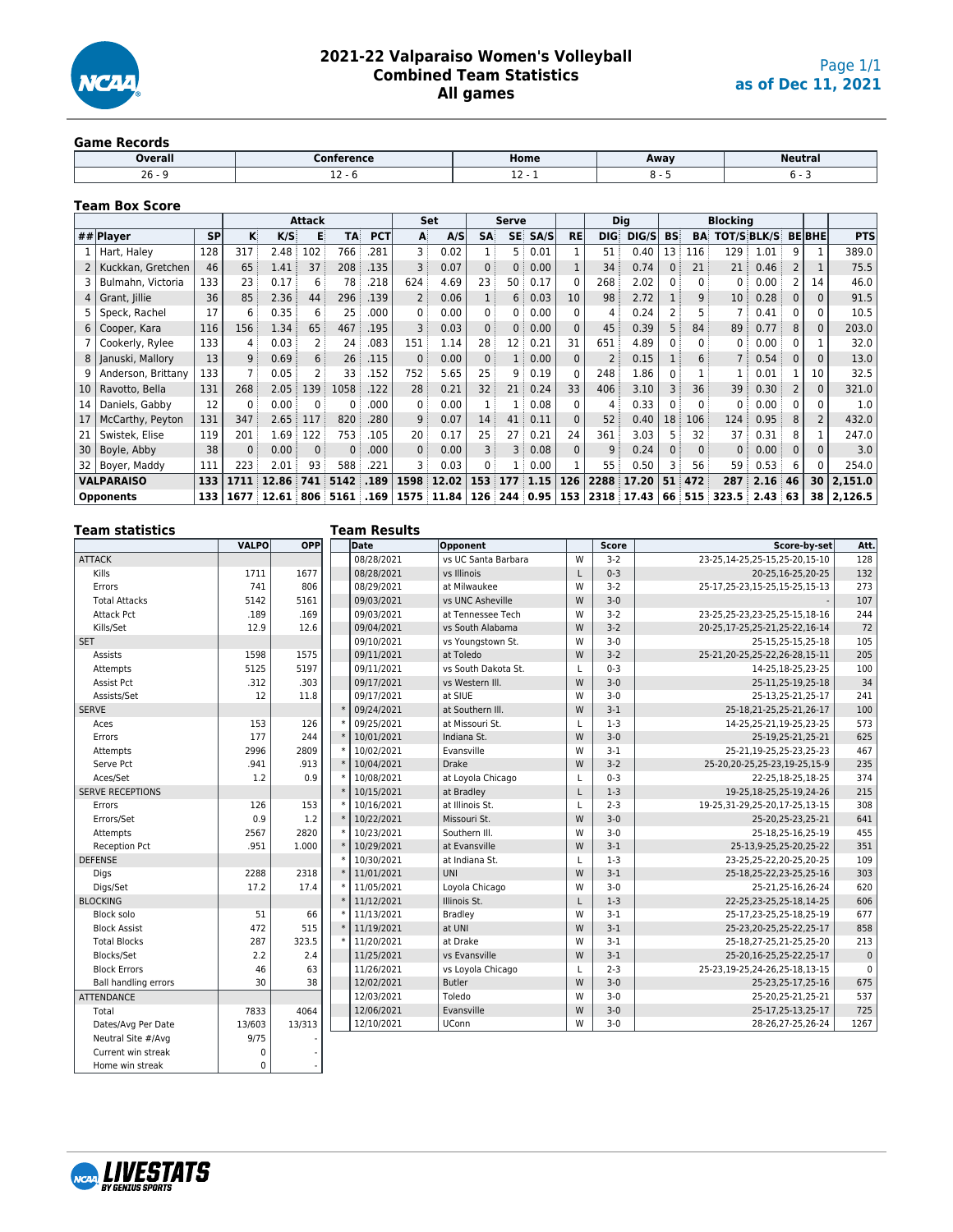

### **2021-22 Valparaiso Women's Volleyball Combined Team Statistics In Conference games**

#### **Game Records**

| Overall      |                | Home | Away |  |
|--------------|----------------|------|------|--|
| $\sim$<br>-- | . .<br><b></b> |      |      |  |

### **Team Box Score**

| <b>Attack</b> |                         |           |            |       |                | Set<br><b>Serve</b> |            |                   |       |              | <b>Blocking</b><br><b>Dig</b> |          |           |                   |       |                 |              |                 |                   |          |                 |            |
|---------------|-------------------------|-----------|------------|-------|----------------|---------------------|------------|-------------------|-------|--------------|-------------------------------|----------|-----------|-------------------|-------|-----------------|--------------|-----------------|-------------------|----------|-----------------|------------|
|               | ## $Player$             | <b>SP</b> | κŧ         | K/S   | E              | TA:                 | <b>PCT</b> | A                 | A/S   | <b>SA</b>    | SE:                           | SA/S     | <b>RE</b> | <b>DIG:</b>       | DIG/S | <b>BS</b>       | BA           | TOT/S BLK/S     |                   |          | <b>BEBHE</b>    | <b>PTS</b> |
|               | Hart, Haley             | 69        | 207        | 3.00  | 58             | 472                 | 316        | 3 :               | 0.04  |              | 2:                            | 0.01     |           | 24:               | 0.35  | 6               | 69           | 75              | 1.09              |          |                 | 248.5      |
|               | Kuckkan, Gretchen       |           |            | 0.00  | 0 <sup>3</sup> | $\Omega$            | .000       | $\Omega$          | 0.00  | 0            | 0:                            | 0.00     |           | 0:                | 0.00  |                 | $\Omega$     | 0:              | 0.00              |          | 0               | 0.0        |
|               | Bulmahn, Victoria       | 69        | 12         | 0.17  | $\overline{2}$ | 45                  | 222        | 317               | 4.59  | 10           | 30 <sup>1</sup>               | 0.14     |           | 130               | 1.88  |                 | 0            | 0               | 0.00              |          | q               | 22.0       |
| 4             | Grant, Jillie           | 4         |            | 0.00  | $\overline{2}$ | 9                   | .222       | 0:                | 0.00  | 0            | 1:                            | 0.00     |           |                   | 1.75  |                 | $\Omega$     | $\mathbf{0}$    | 0.00              | 0        | 0               | 0.0        |
|               | Speck, Rachel           | 5         |            | 0.00  | 1:             | 4 :                 | .250       | 0                 | 0.00  | $\Omega$     | 0:                            | 0.00     |           |                   | 0.20  |                 |              | 2               | 0.40              |          |                 | 1.0        |
| 6             | Cooper, Kara            | 69        | 85         | 1.23  | 40             | 263                 | .171       |                   | 0.01  | $\Omega$     | $0^{\frac{1}{2}}$             | 0.00     | $\Omega$  | 31                | 0.45  |                 | 55           | 57:             | 0.83              |          | $\Omega$        | 114.5      |
|               | Cookerly, Rylee         | 69        |            | 0.03  | $\overline{0}$ | 12                  | 167        | 64                | 0.93  | 17           | 9:                            | 0.25     | 14        | 312               | 4.52  |                 | $\Omega$     | 0               | 0.00              | 0        |                 | 19.0       |
| 8             | Januski, Mallory        | 4         | $\Omega$ : | 0.00  | 0 <sup>3</sup> | 0:                  | .000       | 0                 | 0.00  | $\mathbf{0}$ | 1:                            | 0.00     | $\Omega$  | 0                 | 0.00  | 0               |              |                 | 0.25              | $\Omega$ | 0               | 0.5        |
| q             | Anderson, Brittany      | 69        |            | 0.04  | 1:             | 15                  | .133       | 406               | 5.88  | 14           | 3 :                           | 0.20     | $\Omega$  | 128               | 1.86  |                 |              |                 | 0.01              |          | 5               | 17.5       |
| 10            | Ravotto, Bella          | 69        | 110        | 1.59  | 72             | 528                 | .072       | 15                | 0.22  | 20           | 10 <sup>1</sup>               | 0.29     | 23        | 228               | 3.30  | 0:              | 19           | 19 <sup>1</sup> | 0.28              |          | $\Omega$        | 139.5      |
| 14            | Daniels, Gabby          | 11        |            | 0.00  | $\overline{0}$ | 0                   | .000       | 0:                | 0.00  |              | 1:                            | 0.09     |           | 4                 | 0.36  |                 | $\Omega$     | 0               | 0.00              | 0        | 0               | 1.0        |
| 17            | McCarthy, Peyton        | 69        | 187        | 2.71  | 69             | 461                 | .256       | 4:                | 0.06  | 10           | 23:                           | 0.14     |           | 29                | 0.42  | 11              | 64           | 75:             | 1.09              | 3        |                 | 240.0      |
| 21            | Swistek, Elise          | 69        | 138        | 2.00  | 80             | 492                 | 118        | 6                 | 0.09  | 16           | 17 <sup>1</sup>               | 0.23     | 19        | 220               | 3.19  | 4               | 24           | 28 <sup>3</sup> | 0.41              |          | 0               | 170.0      |
| 30            | Boyle, Abby             | 13        |            | 0.00  | $\overline{0}$ | $\Omega$            | .000       | $0^{\frac{1}{2}}$ | 0.00  |              | $0^{\frac{1}{2}}$             | 0.08     |           | $6^{\frac{1}{3}}$ | 0.46  |                 | $\mathbf{0}$ | 0:              | 0.00              | $\Omega$ |                 | 1.0        |
| 32            | Boyer, Maddy            | 69        | 136        | 1.97  | 64             | 377                 | 191        |                   | 0.03  | $\Omega$     | 1:                            | 0.00     |           | 34                | 0.49  |                 | 39           | 41              | 0.59              |          |                 | 157.5      |
|               | <b>VALPARAISO</b><br>69 |           |            | 12.75 | 389            | 2678                | .183       | 818               | 11.86 | 90           |                               | 98 1.30  | 72        | 1154              | 16.72 | 25 <sup>3</sup> | 274          | 162             | 2.35              | : 26     | 18 <sup>1</sup> | 1,132.0    |
|               | <b>Opponents</b>        | 69        | 897        | 13.00 | 425            | 2698                | .175       | 840               | 12.17 | 72 :         |                               | 127 1.04 | 90        | 1220              | 17.68 |                 | 32 277       | 170.5           | 2.47 <sup>°</sup> | 31       | 20              | 1,139.5    |

| <b>Team statistics</b>      |              |             | <b>Team Results</b> |                   |   |              |                                   |      |
|-----------------------------|--------------|-------------|---------------------|-------------------|---|--------------|-----------------------------------|------|
|                             | <b>VALPO</b> | OPP         | Date                | Opponent          |   | <b>Score</b> | Score-by-set                      | Att. |
| <b>ATTACK</b>               |              |             | 09/24/2021          | at Southern III.  | W | $3-1$        | 25-18,21-25,25-21,26-17           | 100  |
| Kills                       | 880          | 897         | 09/25/2021          | at Missouri St.   | Г | $1-3$        | 14-25,25-21,19-25,23-25           | 573  |
| Errors                      | 389          | 425         | 10/01/2021          | Indiana St.       | W | $3 - 0$      | 25-19,25-21,25-21                 | 625  |
| <b>Total Attacks</b>        | 2678         | 2698        | 10/02/2021          | Evansville        | W | $3-1$        | 25-21,19-25,25-23,25-23           | 467  |
| <b>Attack Pct</b>           | .183         | .175        | 10/04/2021          | Drake             | W | $3-2$        | 25-20, 20-25, 25-23, 19-25, 15-9  | 235  |
| Kills/Set                   | 12.8         | 13          | 10/08/2021          | at Loyola Chicago | Г | $0 - 3$      | 22-25,18-25,18-25                 | 374  |
| <b>SET</b>                  |              |             | 10/15/2021          | at Bradley        | L | $1-3$        | 19-25, 18-25, 25-19, 24-26        | 215  |
| Assists                     | 818          | 840         | 10/16/2021          | at Illinois St.   | L | $2 - 3$      | 19-25, 31-29, 25-20, 17-25, 13-15 | 308  |
| Attempts                    | 2656         | 2727        | 10/22/2021          | Missouri St.      | W | $3 - 0$      | 25-20, 25-23, 25-21               | 641  |
| Assist Pct                  | .308         | .308        | 10/23/2021          | Southern III.     | W | $3 - 0$      | 25-18,25-16,25-19                 | 455  |
| Assists/Set                 | 11.9         | 12.2        | 10/29/2021          | at Evansville     | W | $3-1$        | 25-13,9-25,25-20,25-22            | 351  |
| <b>SERVE</b>                |              |             | 10/30/2021          | at Indiana St.    | L | $1-3$        | 23-25,25-22,20-25,20-25           | 109  |
| Aces                        | 90           | 72          | 11/01/2021          | UNI               | W | $3-1$        | 25-18,25-22,23-25,25-16           | 303  |
| Errors                      | 98           | 127         | 11/05/2021          | Loyola Chicago    | W | $3 - 0$      | 25-21,25-16,26-24                 | 620  |
| Attempts                    | 1563         | 1506        | 11/12/2021          | Illinois St.      | L | $1-3$        | 22-25, 23-25, 25-18, 14-25        | 606  |
| Serve Pct                   | .937         | .916        | 11/13/2021          | <b>Bradley</b>    | W | $3-1$        | 25-17,23-25,25-18,25-19           | 677  |
| Aces/Set                    | 1.3          | $\mathbf 1$ | 11/19/2021          | at UNI            | W | $3-1$        | 25-23, 20-25, 25-22, 25-17        | 858  |
| <b>SERVE RECEPTIONS</b>     |              |             | 11/20/2021          | at Drake          | W | $3-1$        | 25-18,27-25,21-25,25-20           | 213  |
| Errors                      | 72           | 90          |                     |                   |   |              |                                   |      |
| Errors/Set                  | $\mathbf{1}$ | 1.3         |                     |                   |   |              |                                   |      |
| Attempts                    | 1380         | 1465        |                     |                   |   |              |                                   |      |
| <b>Reception Pct</b>        | .948         | .999        |                     |                   |   |              |                                   |      |
| <b>DEFENSE</b>              |              |             |                     |                   |   |              |                                   |      |
| Digs                        | 1154         | 1220        |                     |                   |   |              |                                   |      |
| Digs/Set                    | 16.7         | 17.7        |                     |                   |   |              |                                   |      |
| <b>BLOCKING</b>             |              |             |                     |                   |   |              |                                   |      |
| <b>Block solo</b>           | 25           | 32          |                     |                   |   |              |                                   |      |
| <b>Block Assist</b>         | 274          | 277         |                     |                   |   |              |                                   |      |
| <b>Total Blocks</b>         | 162          | 170.5       |                     |                   |   |              |                                   |      |
| Blocks/Set                  | 2.3          | 2.5         |                     |                   |   |              |                                   |      |
| <b>Block Errors</b>         | 26           | 31          |                     |                   |   |              |                                   |      |
| <b>Ball handling errors</b> | 18           | 20          |                     |                   |   |              |                                   |      |
| ATTENDANCE                  |              |             |                     |                   |   |              |                                   |      |
| Total                       | 4629         | 3101        |                     |                   |   |              |                                   |      |
| Dates/Avg Per Date          | 9/514        | 9/345       |                     |                   |   |              |                                   |      |
| Neutral Site #/Avg          | 0/0          |             |                     |                   |   |              |                                   |      |
| Current win streak          | $\Omega$     |             |                     |                   |   |              |                                   |      |



Home win streak  $\begin{array}{ccc} \vert & \vert & \vert & \vert \end{array}$  -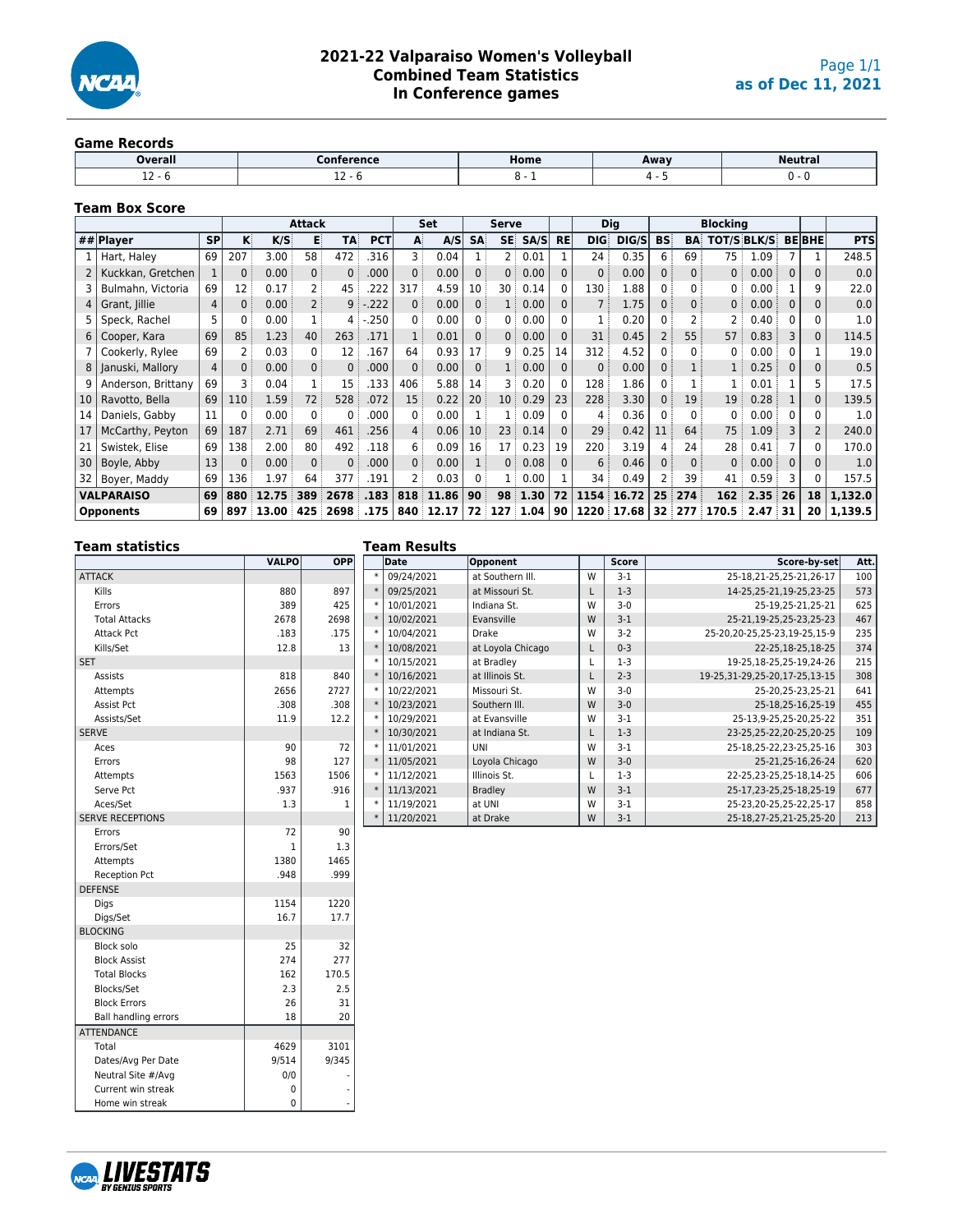

#### **2021-22 Valparaiso Women's Volleyball Overall Team Results All games**

## **Team Results**

| <b>Date</b>          | Opponent            |   | <b>Score</b> | Score-by-set Overall Conf         |          |         | <b>Time</b> | Att.        |
|----------------------|---------------------|---|--------------|-----------------------------------|----------|---------|-------------|-------------|
| 08/28/2021           | vs UC Santa Barbara | W | $3-2$        | 23-25,14-25,25-15,25-20,15-10     | $1-0$    | $0 - 0$ | 02:10       | 128         |
| 08/28/2021           | vs Illinois         | L | $0 - 3$      | 20-25,16-25,20-25                 | $1 - 1$  | $0-0$   | 01:18       | 132         |
| 08/29/2021           | at Milwaukee        | W | $3-2$        | 25-17, 25-23, 15-25, 15-25, 15-13 | $2 - 1$  | $0-0$   | 02:09       | 273         |
| 09/03/2021           | vs UNC Asheville    | W | $3-0$        |                                   | $3-1$    | $0 - 0$ | 01:20       | 107         |
| 09/03/2021           | at Tennessee Tech   | W | $3-2$        | 23-25, 25-23, 23-25, 25-15, 18-16 | $4 - 1$  | $0 - 0$ | 02:27       | 244         |
| 09/04/2021           | vs South Alabama    | W | $3-2$        | 20-25,17-25,25-21,25-22,16-14     | $5-1$    | $0 - 0$ | 02:23       | 72          |
| 09/10/2021           | vs Youngstown St.   | W | $3-0$        | 25-15,25-15,25-18                 | $6-1$    | $0-0$   | 01:28       | 105         |
| 09/11/2021           | at Toledo           | W | $3-2$        | 25-21, 20-25, 25-22, 26-28, 15-11 | $7-1$    | $0 - 0$ | 02:28       | 205         |
| 09/11/2021           | vs South Dakota St. | L | $0 - 3$      | 14-25, 18-25, 23-25               | $7-2$    | $0 - 0$ | 01:22       | 100         |
| 09/17/2021           | vs Western III.     | W | $3 - 0$      | 25-11,25-19,25-18                 | $8-2$    | $0 - 0$ | 01:15       | 34          |
| 09/17/2021           | at SIUE             | W | $3 - 0$      | 25-13,25-21,25-17                 | $9 - 2$  | $0 - 0$ | 01:20       | 241         |
| $\ast$<br>09/24/2021 | at Southern III.    | W | $3-1$        | 25-18,21-25,25-21,26-17           | $10-2$   | $1 - 0$ | 01:56       | 100         |
| $\ast$<br>09/25/2021 | at Missouri St.     | L | $1-3$        | 14-25,25-21,19-25,23-25           | $10-3$   | $1 - 1$ | 02:04       | 573         |
| $\ast$<br>10/01/2021 | Indiana St.         | W | $3 - 0$      | 25-19,25-21,25-21                 | $11-3$   | $2 - 1$ | 01:29       | 625         |
| $\ast$<br>10/02/2021 | Evansville          | W | $3-1$        | 25-21,19-25,25-23,25-23           | $12-3$   | $3-1$   | 02:24       | 467         |
| $\ast$<br>10/04/2021 | <b>Drake</b>        | W | $3-2$        | 25-20, 20-25, 25-23, 19-25, 15-9  | $13-3$   | $4 - 1$ | 02:30       | 235         |
| $\ast$<br>10/08/2021 | at Loyola Chicago   | L | $0 - 3$      | 22-25,18-25,18-25                 | $13-4$   | $4 - 2$ | 01:27       | 374         |
| $\ast$<br>10/15/2021 | at Bradley          | Г | $1-3$        | 19-25, 18-25, 25-19, 24-26        | $13-5$   | $4 - 3$ | 02:00       | 215         |
| $\ast$<br>10/16/2021 | at Illinois St.     | L | $2 - 3$      | 19-25, 31-29, 25-20, 17-25, 13-15 | $13-6$   | $4 - 4$ | 02:31       | 308         |
| $\ast$<br>10/22/2021 | Missouri St.        | W | $3 - 0$      | 25-20, 25-23, 25-21               | $14-6$   | $5 - 4$ | 01:37       | 641         |
| $\ast$<br>10/23/2021 | Southern III.       | W | $3-0$        | 25-18,25-16,25-19                 | $15-6$   | $6-4$   | 01:20       | 455         |
| $\ast$<br>10/29/2021 | at Evansville       | W | $3-1$        | 25-13,9-25,25-20,25-22            | $16-6$   | $7 - 4$ | 01:47       | 351         |
| $\ast$<br>10/30/2021 | at Indiana St.      | L | $1-3$        | 23-25,25-22,20-25,20-25           | $16-7$   | $7 - 5$ | 01:56       | 109         |
| $\ast$<br>11/01/2021 | <b>UNI</b>          | W | $3-1$        | 25-18,25-22,23-25,25-16           | $17 - 7$ | $8 - 5$ | 01:43       | 303         |
| $\ast$<br>11/05/2021 | Loyola Chicago      | W | $3-0$        | 25-21,25-16,26-24                 | $18-7$   | $9 - 5$ | 01:31       | 620         |
| $\ast$<br>11/12/2021 | Illinois St.        | L | $1-3$        | 22-25, 23-25, 25-18, 14-25        | $18 - 8$ | $9 - 6$ | 02:04       | 606         |
| $\ast$<br>11/13/2021 | <b>Bradley</b>      | W | $3-1$        | 25-17,23-25,25-18,25-19           | $19 - 8$ | $10-6$  | 01:53       | 677         |
| $\ast$<br>11/19/2021 | at UNI              | W | $3-1$        | 25-23, 20-25, 25-22, 25-17        | $20 - 8$ | $11-6$  | 01:54       | 858         |
| $\ast$<br>11/20/2021 | at Drake            | W | $3-1$        | 25-18,27-25,21-25,25-20           | $21-8$   | $12-6$  | 02:04       | 213         |
| 11/25/2021           | vs Evansville       | W | $3-1$        | 25-20, 16-25, 25-22, 25-17        | $22 - 8$ | $12-6$  | 02:00       | $\pmb{0}$   |
| 11/26/2021           | vs Loyola Chicago   | L | $2 - 3$      | 25-23, 19-25, 24-26, 25-18, 13-15 | $22-9$   | $12-6$  | 02:27       | $\mathbf 0$ |
| 12/02/2021           | <b>Butler</b>       | W | $3 - 0$      | 25-23, 25-17, 25-16               | $23-9$   | $12-6$  | 01:28       | 675         |
| 12/03/2021           | Toledo              | W | $3-0$        | 25-20,25-21,25-21                 | 24-9     | $12-6$  | 01:39       | 537         |
| 12/06/2021           | Evansville          | W | $3 - 0$      | 25-17, 25-13, 25-17               | $25-9$   | $12-6$  | 01:19       | 725         |
| 12/10/2021           | <b>UConn</b>        | W | $3 - 0$      | 28-26, 27-25, 26-24               | $26-9$   | $12-6$  | 01:40       | 1267        |

| <b>Team Record</b> | $W-L-T$  | <b>Attendance</b> | <b>Dates</b> | <b>Total</b> | Avg. |
|--------------------|----------|-------------------|--------------|--------------|------|
| Overall:           | $26-9$   | Total:            | 35           | 12575        | 359  |
| Conference:        | $12-6$   | Home:             | 13           | 7833         | 603  |
| Home:              | $12 - 1$ | Away:             | 13           | 4064         | 313  |
| Away:              | $8 - 5$  | Neutral:          | 9            | 678          | 75   |
| Neutral:           | $6 - 3$  |                   |              |              |      |
| 3 sets:            | $11-3$   |                   |              |              |      |
| $ 4$ sets:         | $8 - 4$  |                   |              |              |      |
| 5 sets:            | $6 - 2$  |                   |              |              |      |

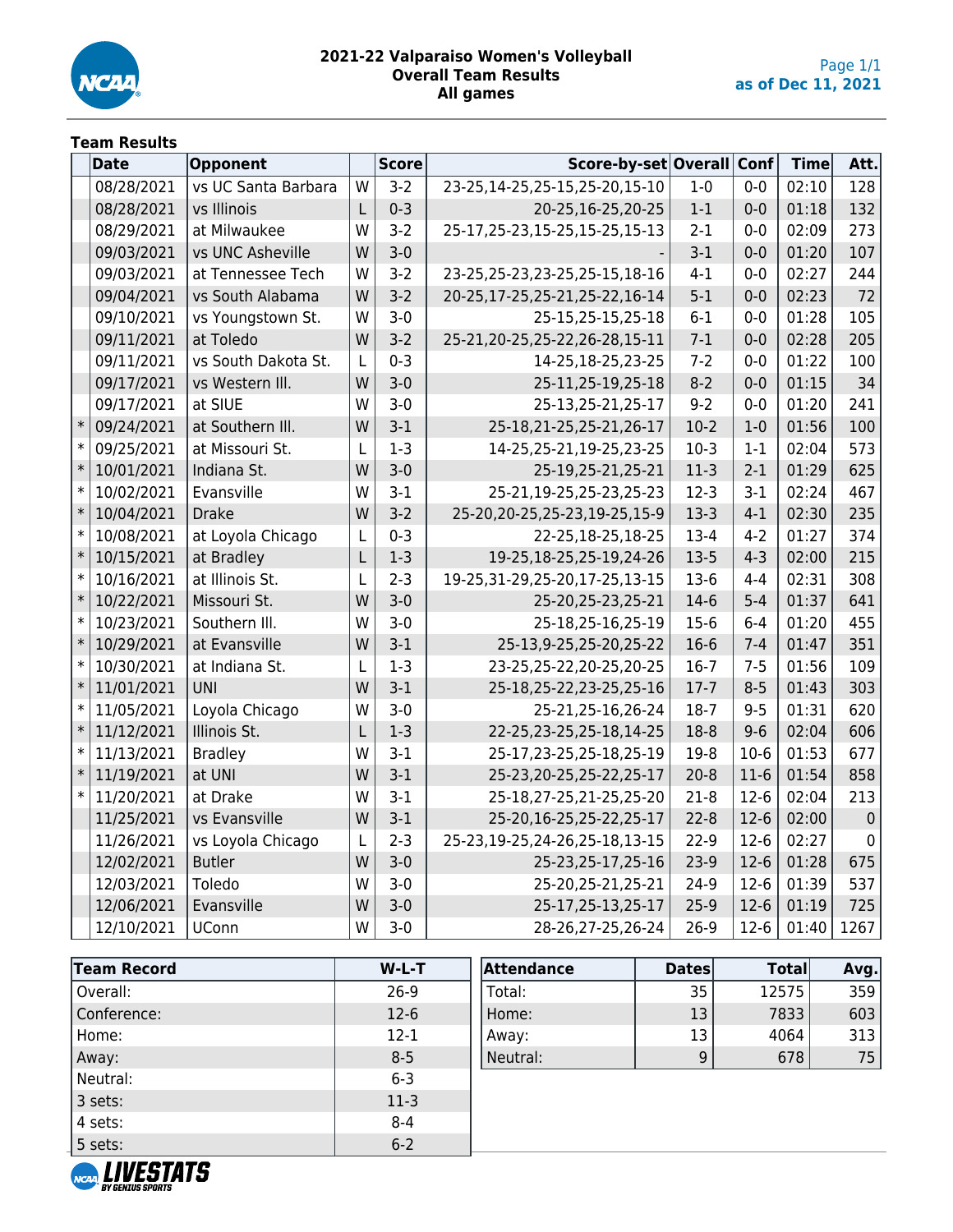

### **2021-22 Valparaiso Women's Volleyball Team Match-by-Match All games**

|                         |                                        |           | <b>Attack</b> |                           |           | Set             |                                |           | Serve      |                |                | Recept                   |      |                          |           | Blockina   |                            |                |        |                          |          |                |                                     |         |
|-------------------------|----------------------------------------|-----------|---------------|---------------------------|-----------|-----------------|--------------------------------|-----------|------------|----------------|----------------|--------------------------|------|--------------------------|-----------|------------|----------------------------|----------------|--------|--------------------------|----------|----------------|-------------------------------------|---------|
| Date                    | Opponent                               | <b>SP</b> | к             | E                         | <b>TA</b> | PC <sub>1</sub> | A                              | <b>TA</b> | <b>PCT</b> | SA             | <b>SE</b>      | TA                       | PCT  | RE                       | <b>TA</b> | <b>PCT</b> | DIGI                       | <b>BS</b>      |        |                          |          |                | <b>BA BE TOTAL BHE POINTS SCORE</b> |         |
|                         | 08/28/2021 vs UC Santa Barbara         | 5         | 51            | 30                        | 164       | 128             | 47                             | 162       | 290        | 3              | 7              | 101                      | .931 | $\mathbf{1}$             | 83        | 988        | 81                         | В              | 10     | $\mathbf{1}$             | 8.0      | $\Omega$       | 62.0                                | $3-2$   |
| 08/28/2021 vs Illinois  |                                        | 3         | 32            | 12                        | 109       | .183            | 29                             | 112       | .259       | $\mathbf 0$    | 6              | 58                       | .897 | 8                        | 64        | .875       | 48                         | $\mathbf{1}$   | 8      | $\mathbf{1}$             | 5.0      | $\mathbf{0}$   | 37.0                                | $0 - 3$ |
|                         | 08/29/2021 at Milwaukee                | 5         | 55            | 25                        | 166       | .181            | 51                             | 171       | .298       | 4              | 5              | 94                       | .947 | 4                        | 99        | 960        | 73                         | 2              | 16     | $\overline{2}$           | 10.0     | $\Omega$       | 69.0                                | $3-2$   |
|                         | 09/03/2021 vs UNC Asheville            | 3         | 42            | 18                        | 118       | .203            | 39                             | 119       | .328       | $\overline{2}$ | 3              | 74                       | .959 | 3                        | 51        | 941        | 50                         |                | 6      | $\mathbf{1}$             | 6.0      | $\overline{2}$ | 50.0                                | $3 - 0$ |
|                         | 09/03/2021 at Tennessee Tech           | 5         | 63            | 24                        | 174       | 224             | 57                             | 175       | 326        | 5              | 6              | 114                      | .947 | 5                        | 91        | 945        | 73                         | O              | 16     | 1                        | 8.0      | 1              | 76.0                                | $3-2$   |
|                         | 09/04/2021 vs South Alabama            | 5         | 58            | 23                        | 206       | .170            | 55                             | 206       | 267        | 8              | 5              | 103                      | .951 | $\overline{4}$           | 103       | 961        | 93                         | $\Omega$       | 20     | 5                        | 10.0     | $\mathbf{1}$   | 76.0                                | $3-2$   |
|                         | 09/10/2021 vs Youngstown St.           | 3         | 42            | 10                        | 125       | .256            | 40                             | 131       | .305       | 5              | 0              | 74                       | .000 | 2                        | 45        | 956        | 76                         | 1              | 8      | $\overline{2}$           | 5.0      | $\Omega$       | 52.0                                | $3-0$   |
| 09/11/2021 at Toledo    |                                        | 5         | 71            | 29                        | 200       | 210             | 67                             | 201       | .333       | $\overline{2}$ | 9              | 111                      | .919 | $\overline{7}$           | 105       | 933        | 86                         |                | 6      |                          | 7.0      | $\mathbf{0}$   | 80.0                                | $3-2$   |
|                         | 09/11/2021 vs South Dakota St.         | 3         | 34            | 26                        | 116       | .069            | 32                             | 116       | .276       | $\overline{2}$ | 1              | 57                       | .982 | $\overline{7}$           | 69        | 899        | 50                         | 2              | 14     | $\overline{2}$           | 9.0      | $\Omega$       | 45.0                                | $0 - 3$ |
|                         | 09/17/2021 vs Western III.             | ξ         | 42            | 15                        | 121       | .223            | 41                             | 124       | .331       | $\mathbf{1}$   | $\overline{2}$ | 74                       | .973 | $\overline{2}$           | 46        | .957       | 52                         | 3              | 16     | $\Omega$                 | 11.0     | $\Omega$       | 54.0                                | $3-0$   |
| 09/17/2021 at SIUE      |                                        | 3         | 45            | 9                         | 109       | .330            | 43                             | 111       | .387       | 4              | 6              | 74                       | .919 | 0                        | 45        | .000       | 45                         | $\Omega$       | 6      | $\Omega$                 | 3.0      | 3              | 52.0                                | $3-0$   |
|                         | 09/24/2021 at Southern III.            | 4         | 51            | 26                        | 148       | .169            | 49                             | 157       | 312        | 6              | $\overline{7}$ | 95                       | 926  | $\overline{2}$           | 80        | .975       | 60                         | $\overline{2}$ | 24     | $\overline{\phantom{0}}$ | 14.0     | $\overline{2}$ | 71.0                                | $3-1$   |
|                         | 09/25/2021 at Missouri St.             | 4         | 51            | 25                        | 170       | .153            | 48                             | 174       | .276       | 3              | 6              | 82                       | .927 | 3                        | 89        | 966        | 73                         | $\Omega$       | 12     | $\Omega$                 | 6.0      | $\Omega$       | 60.0                                | $1-3$   |
| 10/01/2021 Indiana St.  |                                        | ξ         | 45            | 12                        | 118       | .280            | 42                             | 120       | .350       | $\overline{4}$ | 6              | 73                       | .918 | $\overline{4}$           | 60        | 933        | 59                         | $\Omega$       | 16     | $\overline{2}$           | 8.0      | $\Omega$       | 57.0                                | $3 - 0$ |
| 10/02/2021 Evansville   |                                        | Δ         | 50            | 25                        | 154       | .162            | 46                             | 147       | .313       | $\overline{7}$ | 6              | 93                       | 935  | 6                        | 82        | 927        | 66                         |                | 18     | $\overline{2}$           | 10.0     | 1              | 67.0                                | $3-1$   |
| 10/04/2021              | <b>Drake</b>                           | 5         | 68            | 27                        | 193       | .212            | 67                             | 185       | .362       | 1              | $\overline{7}$ | 104                      | .933 | 9                        | 96        | .906       | 90                         | 3              | 14     |                          | 10.0     | $\Omega$       | 79.0                                | $3-2$   |
|                         | 10/08/2021 at Loyola Chicago           | 3         | 31            | 19                        | 113       | .106            | 29                             | 114       | 254        | 6              | 3              | 60                       | .950 | 4                        | 68        | 941        | 43                         | 2              | 10     | $\mathbf{1}$             | 7.0      | $\mathbf{1}$   | 44.0                                | $0 - 3$ |
| 10/15/2021 at Bradley   |                                        | 4         | 52            | 24                        | 168       | .167            | 50                             | 174       | 287        | 5              | $\overline{2}$ | 87                       | .977 | 10                       | 88        | 886        | 73                         | $\Omega$       | 14     | $\overline{2}$           | 7.0      | $\mathbf{1}$   | 64.0                                | $1 - 3$ |
| 10/16/2021              | at Illinois St.                        | 5         | 55            | 27                        | 184       | .152            | 49                             | 185       | 265        | $\overline{2}$ | 4              | 105                      | .962 | 5                        | 100       | 950        | 76                         | 3              | 16     | 1                        | 11.0     | $\mathbf{1}$   | 68.0                                | $2 - 3$ |
| 10/22/2021              | Missouri St.                           | 3         | 41            | 13                        | 120       | .233            | 39                             | 117       | .333       | 5              | 5              | 73                       | .932 | $\overline{\mathbf{4}}$  | 61        | .934       | 51                         | $\mathbf{1}$   | 18     | $\mathbf{1}$             | 10.0     | $\mathbf{1}$   | 56.0                                | $3-0$   |
|                         | 10/23/2021 Southern III.               | 3         | 44            | 17                        | 118       | .229            | 38                             | 109       | .349       | 6              | 3              | 74                       | .959 | 0                        | 49        | .000       | 51                         | $\Omega$       | 12     | $\overline{2}$           | 6.0      | $\mathbf{1}$   | 56.0                                | $3-0$   |
| 10/29/2021              | at Evansville                          | 4         | 48            | 17                        | 119       | .261            | 41                             | 118       | .347       | 6              | $\overline{7}$ | 83                       | .916 | $\overline{2}$           | 66        | .970       | 45                         | $\Omega$       | 6      | $\Omega$                 | 3.0      | $\mathbf{0}$   | 57.0                                | $3-1$   |
| 10/30/2021              | at Indiana St.                         | 4         | 46            | 39                        | 171       | .041            | 42                             | 165       | 255        | 6              | 8              | 89                       | .910 | 3                        | 88        | 966        | 75                         | 5              | 10     | $\Omega$                 | 10.0     | $\mathbf{1}$   | 62.0                                | $1-3$   |
| 11/01/2021 UN           |                                        | 4         | 55            | 17                        | 145       | .262            | 51                             | 136       | .375       | 6              | 9              | 97                       | .907 | $\overline{4}$           | 73        | 945        | 62                         | $\overline{2}$ | 10     | $\overline{3}$           | 7.0      | $\Omega$       | 68.0                                | $3-1$   |
|                         | 11/05/2021 Loyola Chicago              | 3         | 37            | 15                        | 101       | .218            | 36                             | 107       | 336        | 6              | 4              | 75                       | 947  | 3                        | 55        | 945        | 42                         | $\Omega$       | 16     | $\overline{2}$           | 8.0      | $\overline{2}$ | 51.0                                | $3-0$   |
| 11/12/2021 Illinois St. |                                        | 4         | 42            | 25                        | 160       | .106            | 41                             | 157       | .261       | 6              | 4              | 85                       | .953 | $\sqrt{4}$               | 84        | .952       | 72                         | $\mathbf{1}$   | 14     | $\overline{3}$           | 8.0      | 3              | 56.0                                | $1-3$   |
| 11/13/2021 Bradley      |                                        | 4         | 59            | 18                        | 158       | 259             | 53                             | 150       | 353        | 5              | 6              | 97                       | 938  | 3                        | 76        | 961        | 65                         | Δ              | 14     | 3                        | 11.0     | $\overline{2}$ | 75.0                                | $3-1$   |
| 11/19/2021 at UNI       |                                        | 4         | 54            | 17                        | 160       | .231            | 48                             | 162       | .296       | $\overline{7}$ | $\overline{7}$ | 94                       | .926 | 3                        | 82        | .963       | 64                         | $\mathbf{1}$   | 20     | $\Omega$                 | 11.0     | $\mathbf{1}$   | 72.0                                | $3-1$   |
| 11/20/2021 at Drake     |                                        | 4         | 51            | 26                        | 178       | .140            | 49                             | 179       | .274       | 3              | 4              | 97                       | .959 | 3                        | 83        | 964        | 87                         | $\Omega$       | 30     | $\Omega$                 | 15.0     | $\mathbf{1}$   | 69.0                                | $3-1$   |
|                         | 11/25/2021 vs Evansville               | 4         | 48            | 27                        | 159       | .132            | 46                             | 164       | .280       | 5              | 6              | 90                       | .933 | 6                        | 74        | .919       | 77                         |                | 20     |                          | 11.0     | $\mathbf{0}$   | 64.0                                | $3-1$   |
|                         | 11/26/2021 vs Loyola Chicago           | 5         | 64            | 37                        | 199       | .136            | 61                             | 202       | .302       | 4              | 3              | 107                      | .972 | $\mathbf{0}$             | 97        | 000        | 89                         | 2              | 16     | $\Omega$                 | 10.0     | 1              | 78.0                                | $2 - 3$ |
| 12/02/2021 Butler       |                                        | 3         | 43            | 15                        | 118       | .237            | 40                             | 109       | .367       | 3              | $\overline{4}$ | 74                       | .946 | $\overline{2}$           | 50        | .960       | 54                         | $\mathbf{1}$   | 6      | $\mathbf{1}$             | 4.0      | $\mathbf{0}$   | 50.0                                | $3 - 0$ |
| 12/03/2021 Toledo       |                                        | 3         | 43            | 15                        | 126       | .222            | 43                             | 125       | .344       | 3              | 8              | 74                       | .892 | $\overline{2}$           | 56        | .964       | 62                         | 0              | 10     | $\Omega$                 | 5.0      | 4              | 51.0                                | $3-0$   |
| 12/06/2021 Evansville   |                                        | ξ         | 46            | 12                        | 103       | .330            | 42                             | 94        | .447       | 6              | 4              | 74                       | .946 | $\mathbf{0}$             | 41        | 1.000      | 49                         |                | 10     | $\overline{2}$           | 6.0      | $\Omega$       | 58.0                                | $3-0$   |
| 12/10/2021 UConn        |                                        | 3         | 52            | 25                        | 151       | .179            | 47                             | 147       | .320       | 6              | 4              | 80                       | .950 | $\mathbf{1}$             | 68        | .985       | 76                         | $\mathcal{P}$  | 10     | -1                       | 7.0      | $\Omega$       | 65.0                                | $3-0$   |
| <b>Totals</b>           |                                        | 133       | 1711          | 741                       | 5142      | .189            |                                | 1598 5125 | .312       | 153 177        |                | 2996                     | .941 | 126                      | 2567      | .951       | 2288                       | 51             | 472    | 46                       | 287.0    |                | 30 2151.0                           |         |
| <b>Opponents</b>        |                                        | 133       | 1677          | 806                       | 5161      | .169            | 1575 5197                      |           | .303       | 126            | 244            | 2809                     | .913 | 153                      | 2820      | .946       | 2318                       |                | 66 515 |                          | 63 323.5 |                | 38 2126.5                           |         |
| <b>Team Averages</b>    |                                        |           |               |                           |           |                 |                                |           |            |                |                |                          |      |                          |           |            |                            |                |        |                          |          |                |                                     |         |
|                         | Kills<br><b>Sets Played</b><br>per set |           |               | <b>Assists</b><br>per set |           |                 | <b>Service aces</b><br>per set |           | per set    | <b>Digs</b>    |                | <b>Blocks</b><br>per set |      | <b>Points</b><br>per set |           |            | <b>Ball handling error</b> |                |        | per set                  |          |                | <b>Reception errors</b>             | per set |

133 12.86 12.02 1.15 17.20 2.16 16.17 0.23 0.95

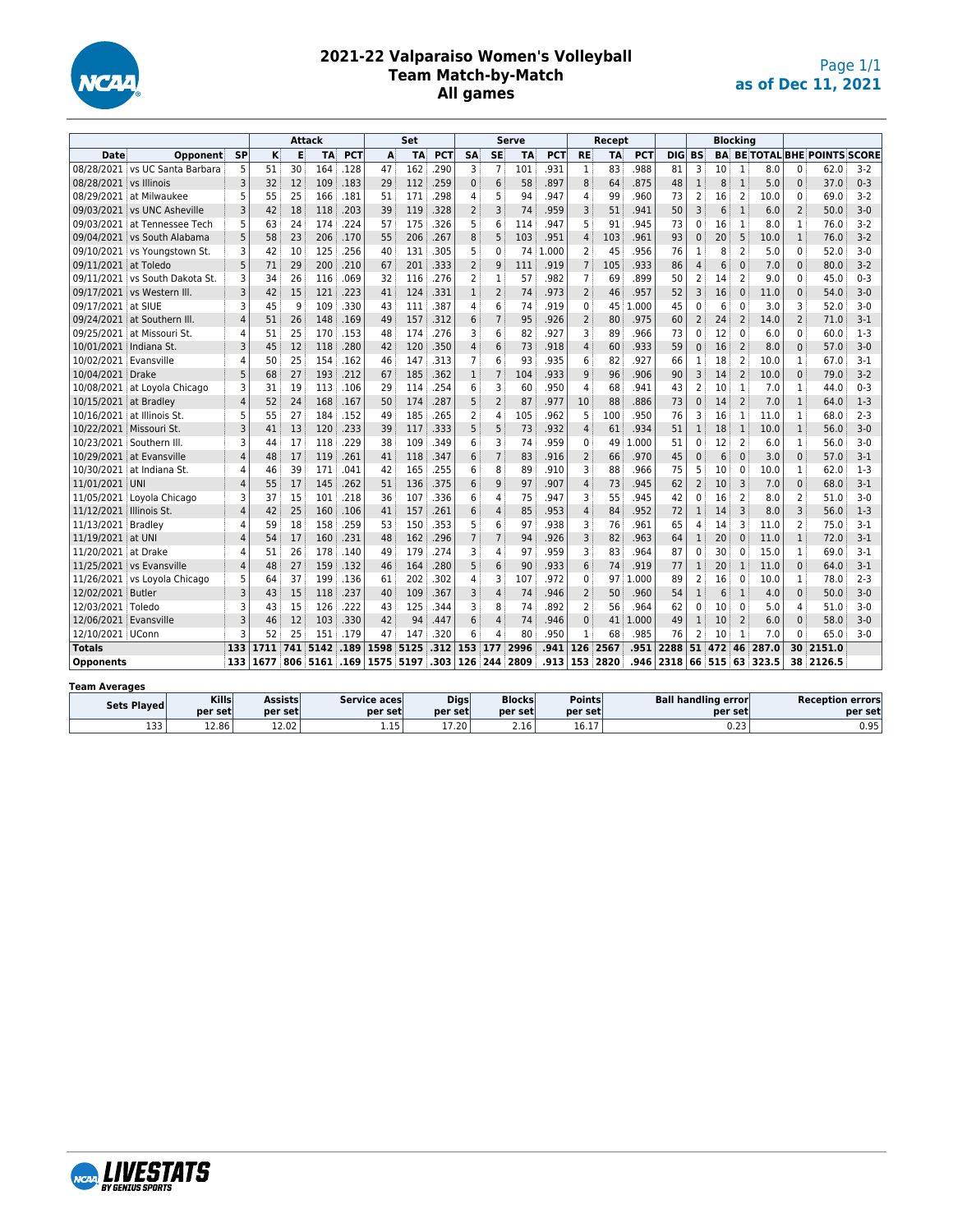

### **2021-22 Valparaiso Women's Volleyball Opponents Match-by-Match All games**

|                          |                               |                |      | <b>Attack</b> |           |            |      | Set       |            |                |                | <b>Serve</b> |                 |                | Recept |            |      | Blockina       |                |                          |       |                |                                     |         |
|--------------------------|-------------------------------|----------------|------|---------------|-----------|------------|------|-----------|------------|----------------|----------------|--------------|-----------------|----------------|--------|------------|------|----------------|----------------|--------------------------|-------|----------------|-------------------------------------|---------|
| <b>Date</b>              | Opponent                      | <b>SP</b>      | κ    | E             | <b>TA</b> | <b>PCT</b> | A    | <b>TA</b> | <b>PCT</b> | <b>SA</b>      | <b>SE</b>      | TA           | PC <sub>1</sub> | RE             | TA     | <b>PCT</b> | DIG  | <b>BS</b>      |                |                          |       |                | <b>BA BE TOTAL BHE POINTS SCORE</b> |         |
|                          | 08/28/2021 vsUC Santa Barbara | 5              | 54   | 33            | 181       | .116       | 48   | 169       | .284       | 1              | 13             | 96           | .865            | 3              | 94     | .968       | 75   |                | 22             | $\mathbf{1}$             | 13.0  | $\mathbf{1}$   | 68.0                                | $3-2$   |
| 08/28/2021 vslllinois    |                               | 3              | 47   | 15            | 115       | 278        | 42   | 117       | .359       | 8              | 9              | 73           | .877            | $\mathbf{0}$   | 52     | .000       | 56   |                | 8              | $\mathbf{1}$             | 5.0   | $\mathbf{0}$   | 60.0                                | $0 - 3$ |
|                          | 08/29/2021 at Milwaukee       | 5              | 69   | 29            | 183       | .219       | 65   | 182       | .357       | 4              | 5              | 104          | .952            | $\overline{4}$ | 89     | .955       | 78   |                | 16             | 3                        | 9.0   | $\overline{2}$ | 82.0                                | $3-2$   |
|                          | 09/03/2021 vsUNC Asheville    | 3              | 25   | 28            | 110       | $-0.027$   | 25   | 123       | .203       | 3              | 3              | 54           | .944            | $\overline{2}$ | 70     | .971       | 50   | $\mathbf{0}$   | 6              | $\overline{3}$           | 3.0   | $\mathbf{0}$   | 31.0                                | $3-0$   |
|                          | 09/03/2021 at Tennessee Tech  | 5              | 67   | 31            | 185       | .195       | 61   | 175       | 349        | 5              | 13             | 104          | .875            | 5              | 108    | .954       | 72   | $\overline{2}$ | 18             | 2                        | 11.0  | $\mathbf{1}$   | 83.0                                | $3-2$   |
|                          | 09/04/2021 vsSouth Alabama    | 5              | 73   | 27            | 228       | .202       | 66   | 220       | .300       | $\overline{4}$ | $\overline{4}$ | 107          | .963            | 8              | 98     | .918       | 111  |                | 12             | 5                        | 8.0   | $\overline{2}$ | 85.0                                | $3 - 2$ |
|                          | 09/10/2021 vsYoungstown St.   | 3              | 34   | 18            | 137       | .117       | 32   | 144       | .222       | 2              | 4              | 49           | .918            | 5              | 74     | .932       | 63   | $\Omega$       | $\overline{a}$ | 1                        | 1.0   | $\Omega$       | 37.0                                | $3-0$   |
| 09/11/2021 at Toledo     |                               |                | 62   | 31            | 189       | .164       | 56   | 190       | .295       | $\overline{7}$ | 3              | 107          | .972            | $\overline{2}$ | 104    | .981       | 85   |                | 16             | $\overline{\phantom{0}}$ | 17.0  | $\mathbf{1}$   | 86.0                                | $3 - 2$ |
|                          | 09/11/2021 vsSouth Dakota St. | 3              | 39   | 14            | 105       | 238        | 39   | 102       | 382        | 7              | 4              | 73           | .945            | $\overline{2}$ | 56     | 964        | 49   |                | 20             | $\Omega$                 | 15.0  | $\Omega$       | 61.0                                | $0 - 3$ |
|                          | 09/17/2021 vsWestern III.     | 3              | 29   | 24            | 109       | .046       | 27   | 119       | .227       | $\overline{2}$ | 3              | 49           | .939            | $\mathbf{1}$   | 72     | .986       | 46   | 2              | 14             | $\Omega$                 | 9.0   | $\overline{2}$ | 40.0                                | $3-0$   |
| 09/17/2021 at SIUE       |                               | 3              | 32   | 15            | 99        | .172       | 31   | 114       | .272       | 0              | $\overline{7}$ | 52           | .865            | $\overline{4}$ | 68     | 941        | 44   | 2              | $\overline{2}$ | 1                        | 3.0   | 3              | 35.0                                | $3-0$   |
|                          | 09/24/2021 at Southern III.   | $\overline{4}$ | 43   | 32            | 162       | .068       | 40   | 170       | .235       | $\overline{2}$ | 3              | 82           | .963            | 6              | 88     | .932       | 60   | $\Omega$       | 16             | $\mathbf{1}$             | 8.0   | $\overline{2}$ | 53.0                                | $3-1$   |
|                          | 09/25/2021 at Missouri St.    | 4              | 60   | 19            | 161       | 255        | 57   | 163       | .350       | 3              | 6              | 95           | .937            | 3              | 76     | .961       | 80   | 1              | 16             | 2                        | 9.0   | $\Omega$       | 72.0                                | $1-3$   |
| 10/01/2021 Indiana St.   |                               | 3              | 36   | 22            | 125       | .112       | 33   | 120       | .275       | $\overline{4}$ | 3              | 63           | .952            | $\overline{4}$ | 67     | .940       | 56   |                | 8              | $\mathbf{1}$             | 5.0   | $\mathbf{1}$   | 45.0                                | $3-0$   |
| 10/02/2021 Evansville    |                               | $\overline{4}$ | 52   | 24            | 154       | 182        | 50   | 154       | 325        | 6              | 11             | 93           | .882            | $\overline{7}$ | 87     | .920       | 67   |                | 14             | З                        | 10.0  | 1              | 68.0                                | $3-1$   |
| 10/04/2021 Drake         |                               |                | 59   | 27            | 191       | .168       | 56   | 185       | .303       | 9              | 6              | 102          | .941            | $\mathbf{1}$   | 97     | .990       | 85   | $\Omega$       | 32             | $\Omega$                 | 16.0  | $\mathbf{1}$   | 84.0                                | $3-2$   |
|                          | 10/08/2021 at Loyola Chicago  | 3              | 48   | 16            | 118       | .271       | 45   | 119       | .378       | 4              | 5              | 73           | .932            | 6              | 57     | 895        | 56   | 1              | 19             | $\overline{2}$           | 10.5  | $\mathbf 0$    | 62.5                                | $0 - 3$ |
| 10/15/2021 at Bradley    |                               | $\overline{4}$ | 57   | 20            | 164       | .226       | 54   | 177       | .305       | 10             | 6              | 94           | .936            | 5              | 85     | 941        | 80   | 3              | 8              | $\mathbf{1}$             | 7.0   | $\overline{2}$ | 74.0                                | $1-3$   |
|                          | 10/16/2021 at Illinois St.    | 5              | 74   | 31            | 192       | .224       | 69   | 197       | .350       | 5              | 14             | 114          | .877            | $\overline{2}$ | 101    | 980        | 89   | 4              | 28             | 3                        | 18.0  | $\overline{2}$ | 97.0                                | $2 - 3$ |
|                          | 10/22/2021 Missouri St.       | 3              | 40   | 23            | 124       | .137       | 37   | 122       | .303       | $\overline{4}$ | 5              | 66           | .924            | 5              | 68     | .926       | 57   | $\mathbf{0}$   | 14             | $\mathbf{1}$             | 7.0   | $\mathbf{0}$   | 51.0                                | $3-0$   |
|                          | 10/23/2021 Southern III.      | 3              | 31   | 17            | 106       | .132       | 30   | 108       | .278       | 0              | 5              | 54           | .907            | 6              | 71     | 915        | 52   |                | 8              | 3                        | 5.0   | $\Omega$       | 36.0                                | $3-0$   |
|                          | 10/29/2021 at Evansville      | $\overline{4}$ | 52   | 13            | 115       | .339       | 48   | 121       | .397       | $\overline{2}$ | 15             | 81           | .815            | 6              | 76     | 921        | 48   | 3              | 10             | $\mathbf{1}$             | 8.0   | $\Omega$       | 62.0                                | $3-1$   |
|                          | 10/30/2021 at Indiana St.     | 4              | 45   | 25            | 158       | .127       | 37   | 160       | .231       | 3              | 8              | 96           | .917            | 6              | 81     | 926        | 78   | 6              | 26             | $\overline{2}$           | 19.0  | $\Omega$       | 67.0                                | $1-3$   |
| 11/01/2021 UNI           |                               | $\Delta$       | 50   | 26            | 150       | .160       | 49   | 142       | .345       | $\overline{4}$ | 9              | 82           | .890            | 6              | 88     | .932       | 63   |                | 9              | $\overline{2}$           | 5.5   | $\mathbf{1}$   | 59.5                                | $3-1$   |
|                          | 11/05/2021 Loyola Chicago     | 3              | 37   | 24            | 112       | .116       | 32   | 114       | 281        | 3              | $\overline{7}$ | 62           | .887            | 6              | 71     | .915       | 39   | $\Omega$       | q              | 2                        | 4.5   | $\Omega$       | 44.5                                | $3-0$   |
| 11/12/2021 Illinois St.  |                               | $\overline{4}$ | 54   | 23            | 158       | .196       | 53   | 153       | .346       | 4              | 8              | 92           | .913            | 6              | 81     | .926       | 76   | 4              | 18             | $\mathbf{1}$             | 13.0  | $\overline{4}$ | 71.0                                | $1-3$   |
| 11/13/2021 Bradley       |                               | $\Delta$       | 50   | 23            | 151       | .179       | 48   | 151       | .318       | 3              | 4              | 80           | .950            | 5              | 91     | .945       | 72   | O              | 14             | 4                        | 7.0   | 4              | 60.0                                | $3-1$   |
| 11/19/2021 at UN         |                               | Δ              | 56   | 25            | 158       | .196       | 51   | 165       | .309       | 3              | 6              | 88           | .932            | $\overline{7}$ | 87     | .920       | 71   |                | 8              | $\mathbf{1}$             | 6.0   | $\Omega$       | 65.0                                | $3 - 1$ |
| 11/20/2021 at Drake      |                               | 4              | 53   | 35            | 199       | .090       | 51   | 206       | .248       | 3              | 6              | 89           | .933            | 3              | 93     | 968        | 91   |                | 20             | 1                        | 12.0  | $\overline{2}$ | 68.0                                | $3-1$   |
|                          | 11/25/2021 vsEvansville       | $\overline{4}$ | 42   | 27            | 163       | .092       | 40   | 163       | .245       | 6              | 11             | 85           | .871            | 5              | 84     | .940       | 67   | $\overline{2}$ | 10             | $\mathbf{1}$             | 7.0   | $\mathbf{0}$   | 55.0                                | $3 - 1$ |
|                          | 11/26/2021 vsLoyola Chicago   | 5              | 64   | 26            | 187       | 203        | 64   | 188       | 340        | $\mathbf{0}$   | 9              | 106          | .915            | $\overline{4}$ | 104    | .962       | 82   | 3              | 22             | 3                        | 14.0  | $\overline{2}$ | 78.0                                | $2 - 3$ |
| 12/02/2021 Butler        |                               | 3              | 34   | 20            | 120       | .117       | 33   | 119       | .277       | $\overline{2}$ | $\overline{7}$ | 57           | .877            | 3              | 70     | .957       | 53   | $\mathbf{1}$   | 16             | 3                        | 9.0   | $\overline{2}$ | 45.0                                | $3 - 0$ |
| 12/03/2021 Toledo        |                               | 3              | 33   | 16            | 117       | .145       | 31   | 118       | .263       | $\overline{2}$ | $\overline{7}$ | 63           | .889            | 3              | 66     | .955       | 62   |                | 16             | 3                        | 9.0   | $\mathbf{1}$   | 44.0                                | $3-0$   |
| 12/06/2021 Evansville    |                               |                | 31   | 15            | 99        | .162       | 30   | 99        | .303       | $\Omega$       | $\overline{7}$ | 48           | .854            | 6              | 70     | .914       | 40   |                | 12             | $\Omega$                 | 6.0   | $\Omega$       | 37.0                                | $3 - 0$ |
| 12/10/2021 UConn         |                               | 3              | 45   | 12            | 136       | .243       | 45   | 128       | .352       |                | 8              | 76           | .895            | 6              | 76     | .921       | 65   | 1              | 26             | 3                        | 14.0  | $\mathbf{1}$   | 60.0                                | $3-0$   |
| <b>Opponent totals</b>   |                               | 133            | 1677 | 806           | 5161      | .169       | 1575 | 5197      | .303       | 126            | 244            | 2809         | .913            | 153            | 2820   | .946       | 2318 | 66             | 515            | 63                       | 323.5 | 38             | 2126.5                              |         |
| <b>Valparaiso totals</b> |                               | 133            | 1711 | 741           | 5142      | .189       | 1598 | 5125      | .312       |                | 153 177        | 2996         | .941            | 126            | 2567   | .951       | 2288 | 51             | 472            | 46                       | 287.0 |                | 30 2151.0                           |         |
|                          |                               |                |      |               |           |            |      |           |            |                |                |              |                 |                |        |            |      |                |                |                          |       |                |                                     |         |

#### **Team Averages**

| Sets Played | <b>Kills</b> | <b>Assists</b> | Service aces | <b>Digs</b>  | <b>Blocks</b>       | <b>Points</b>        | <b>Ball handling error</b> | <b>Reception errors</b> |
|-------------|--------------|----------------|--------------|--------------|---------------------|----------------------|----------------------------|-------------------------|
|             | per set      | per set        | per set      | per set      | per set             | per set              | per set                    | per set                 |
| 133         | 12.61        | 11.84          | 0.95         | 43<br>11. TJ | $\sqrt{2}$<br>د 4.4 | 15.99<br><b>____</b> | $\sim$ $\sim$<br>u.zy      | 75<br><b></b>           |

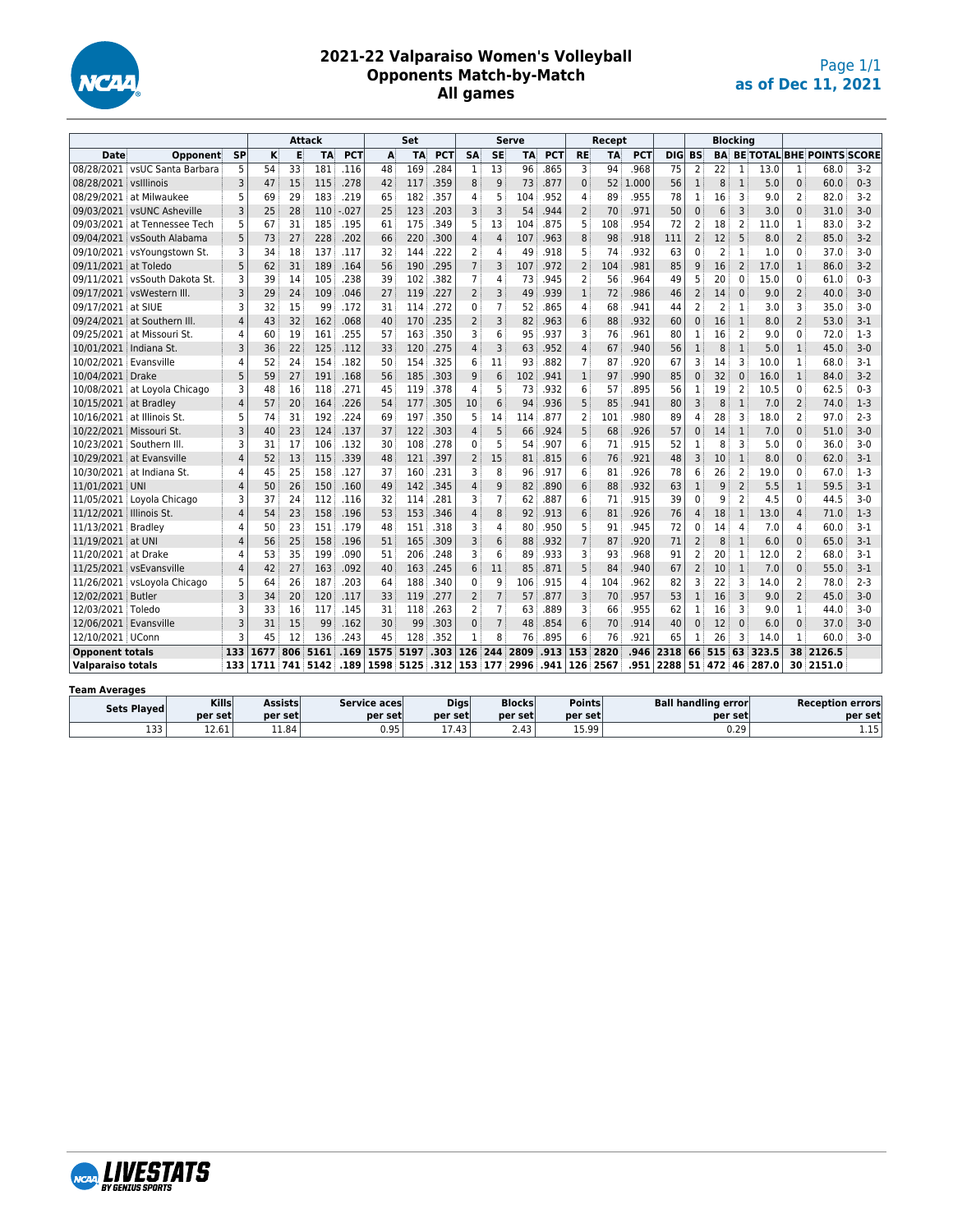

| <b>Team Individual Game Highs</b> |                 |                 |    |                                                      |
|-----------------------------------|-----------------|-----------------|----|------------------------------------------------------|
| <b>ATTACK PERCENT</b>             | .706            | $(14 - 2 - 17)$ |    | McCarthy, Peyton at Evansville (10/29/2021)          |
| $(K-E-TA)$                        | .607            | $(18 - 1 - 28)$ |    | McCarthy, Peyton at Tennessee Tech (09/03/2021)      |
| minimum 12 kills                  | .538            | $(15 - 1 - 26)$ |    | Hart, Haley at Southern III. (09/24/2021)            |
|                                   | .500            | $(15 - 2 - 26)$ |    | Hart, Haley vs Indiana St. (10/01/2021)              |
|                                   | .448            | $(16 - 3 - 29)$ |    | McCarthy, Peyton vs UNI (11/01/2021)                 |
|                                   | .444            | $(14 - 2 - 27)$ |    | Hart, Haley vs UNI (11/01/2021)                      |
|                                   | .433            | $(15 - 2 - 30)$ |    | Swistek, Elise vs Bradley (11/13/2021)               |
|                                   | .417            | $(12 - 2 - 24)$ |    | Boyer, Maddy vs Missouri St. (10/22/2021)            |
|                                   | .414            | $(15 - 3 - 29)$ |    | Hart, Haley vs Bradley (11/13/2021)                  |
|                                   | .391            | $(12 - 3 - 23)$ |    | Hart, Haley vs Toledo (12/03/2021)                   |
| <b>KILLS</b>                      | 22:             | $(22 - 4 - 53)$ | 5s | Grant, Jillie at Toledo (09/11/2021)                 |
| $(K-E-TA)$                        | 18              | $(18 - 5 - 35)$ | 4s | McCarthy, Peyton vs Evansville (10/02/2021)          |
|                                   | 18              | $(18 - 1 - 28)$ | 5s | McCarthy, Peyton at Tennessee Tech (09/03/2021)      |
|                                   | 18              | $(18 - 8 - 44)$ | 5s | Ravotto, Bella vs UC Santa Barbara (N) (08/28/2021)  |
|                                   | 17 <sup>3</sup> | $(17 - 4 - 35)$ | 5s | McCarthy, Peyton at Milwaukee (08/29/2021)           |
|                                   | 16              | $(16 - 5 - 31)$ | 4s | Hart, Haley vs Evansville (10/02/2021)               |
|                                   | 16              | $(16 - 3 - 29)$ | 4s | McCarthy, Peyton vs UNI (11/01/2021)                 |
|                                   | 15:             | $(15 - 4 - 38)$ | 5s | Boyer, Maddy vs Loyola Chicago (N) (11/26/2021)      |
|                                   | 15:             | $(15 - 5 - 26)$ | 4s | Hart, Haley at Evansville (10/29/2021)               |
|                                   | 15:             | $(15 - 3 - 29)$ | 4s | Hart, Haley vs Bradley (11/13/2021)                  |
|                                   | 15 <sup>1</sup> | $(15 - 2 - 26)$ | 3s | Hart, Haley vs Indiana St. (10/01/2021)              |
|                                   | 15 <sup>3</sup> | $(15 - 3 - 33)$ | 4s | Hart, Haley vs Illinois St. (11/12/2021)             |
|                                   | 15 <sup>3</sup> | $(15 - 1 - 26)$ | 4s | Hart, Haley at Southern III. (09/24/2021)            |
|                                   | 15 <sub>1</sub> | $(15 - 7 - 41)$ | 5s | McCarthy, Peyton vs Drake (10/04/2021)               |
|                                   | 15 <sup>3</sup> | $(15 - 2 - 30)$ | 4s | Swistek, Elise vs Bradley (11/13/2021)               |
| <b>KILLS 3-SETS</b>               | 15 <sup>1</sup> | $(15 - 2 - 26)$ |    | Hart, Haley vs Indiana St. (10/01/2021)              |
| (K-E-TA)                          | 12              | $(12 - 2 - 24)$ |    | Boyer, Maddy vs Missouri St. (10/22/2021)            |
|                                   | 12              | $(12 - 3 - 25)$ |    | Boyer, Maddy vs UConn (12/10/2021)                   |
|                                   | 12              | $(12 - 3 - 23)$ |    | Hart, Haley vs Toledo (12/03/2021)                   |
|                                   | 12              | $(12 - 3 - 26)$ |    | Kuckkan, Gretchen vs Youngstown St. (N) (09/10/2021) |
|                                   | 12              | $(12 - 5 - 29)$ |    | McCarthy, Peyton vs UConn (12/10/2021)               |
| <b>KILLS 4-SETS</b>               | 18 <sup>3</sup> | $(18 - 5 - 35)$ |    | McCarthy, Peyton vs Evansville (10/02/2021)          |
| $(K-E-TA)$                        | 16              | $(16 - 5 - 31)$ |    | Hart, Haley vs Evansville (10/02/2021)               |
|                                   | 16              | $(16 - 3 - 29)$ |    | McCarthy, Peyton vs UNI (11/01/2021)                 |
|                                   | 15 <sup>3</sup> | $(15 - 1 - 26)$ |    | Hart, Haley at Southern III. (09/24/2021)            |
|                                   | 15:             | $(15 - 5 - 26)$ |    | Hart, Haley at Evansville (10/29/2021)               |
|                                   | 15 <sub>1</sub> | $(15 - 3 - 29)$ |    | Hart, Haley vs Bradley (11/13/2021)                  |
|                                   | 15              | $(15 - 3 - 33)$ |    | Hart, Haley vs Illinois St. (11/12/2021)             |
|                                   | 15:             | $(15 - 2 - 30)$ |    | Swistek, Elise vs Bradley (11/13/2021)               |
| <b>KILLS 5-SETS</b>               | 22              | $(22 - 4 - 53)$ |    | Grant, Jillie at Toledo (09/11/2021)                 |
| (K-E-TA)                          | 18 <sup>3</sup> | $(18 - 1 - 28)$ |    | McCarthy, Peyton at Tennessee Tech (09/03/2021)      |
|                                   | 18              | $(18 - 8 - 44)$ |    | Ravotto, Bella vs UC Santa Barbara (N) (08/28/2021)  |
|                                   | 17:             | $(17 - 4 - 35)$ |    | McCarthy, Peyton at Milwaukee (08/29/2021)           |
|                                   | 15              | $(15 - 4 - 38)$ |    | Boyer, Maddy vs Loyola Chicago (N) (11/26/2021)      |
|                                   | 15:             | $(15 - 7 - 41)$ |    | McCarthy, Peyton vs Drake (10/04/2021)               |

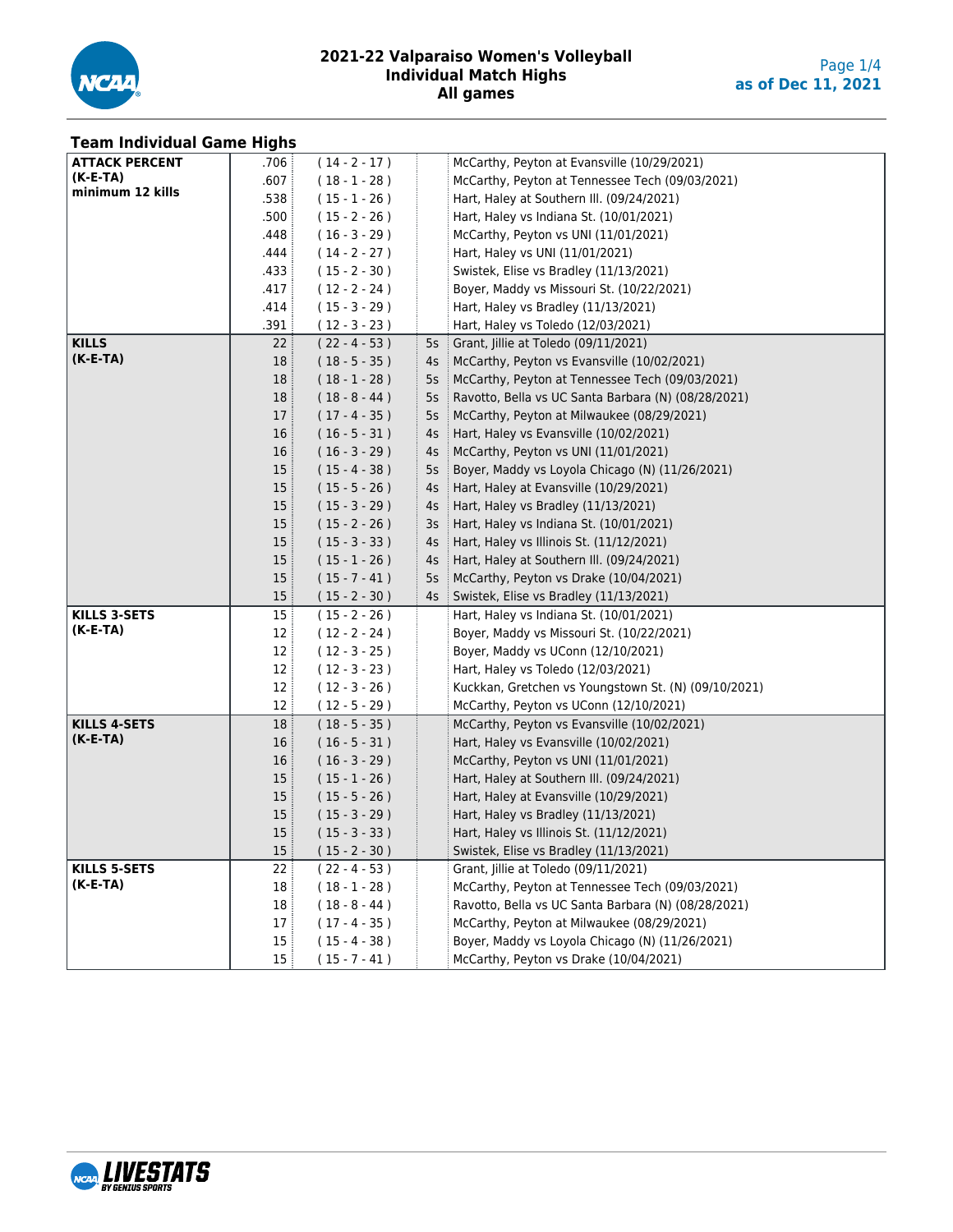

### **Team Individual Game Highs**

| <b>TOTAL ATTEMPTS</b> | 58:               | $(14 - 5 - 58)$  | 5s     | Ravotto, Bella vs South Alabama (N) (09/04/2021)      |
|-----------------------|-------------------|------------------|--------|-------------------------------------------------------|
| $(K-E-TA)$            | 53                | $(22 - 4 - 53)$  | 5s     | Grant, Jillie at Toledo (09/11/2021)                  |
|                       | 49                | $(11 - 9 - 49)$  | 5s     | Ravotto, Bella at Toledo (09/11/2021)                 |
|                       | 49                | $(11 - 4 - 49)$  | 4s     | Ravotto, Bella at Drake (11/20/2021)                  |
|                       | 45                | $(13 - 7 - 45)$  | $5s$ : | Ravotto, Bella at Tennessee Tech (09/03/2021)         |
|                       | 44                | $(18 - 8 - 44)$  | $5s$ : | Ravotto, Bella vs UC Santa Barbara (N) (08/28/2021)   |
|                       | 42                | $(11 - 8 - 42)$  | 5s     | Grant, Jillie at Tennessee Tech (09/03/2021)          |
|                       | 42                | $(11 - 8 - 42)$  | $5s$ : | Ravotto, Bella vs Loyola Chicago (N) (11/26/2021)     |
|                       | 41                | $(15 - 7 - 41)$  | $5s$ : | McCarthy, Peyton vs Drake (10/04/2021)                |
|                       | 41                | $(9 - 8 - 41)$   | $4s$ : | Ravotto, Bella at Missouri St. (09/25/2021)           |
|                       | 41                | $(13 - 7 - 41)$  | $4s$ : | Swistek, Elise at Drake (11/20/2021)                  |
| <b>TOTAL ATTEMPTS</b> | 31                | $(9 - 5 - 31)$   |        | Grant, Jillie vs South Dakota St. (N) (09/11/2021)    |
| 3-SETS                | 30 <sup>3</sup>   | $(11 - 3 - 30)$  |        | Ravotto, Bella vs Butler (12/02/2021)                 |
| $(K-E-TA)$            | 29 <sup>3</sup>   | $(10 - 2 - 29)$  |        | Grant, Jillie vs Illinois (N) (08/28/2021)            |
|                       | 29 <sup>3</sup>   | $(12 - 5 - 29)$  |        | McCarthy, Peyton vs UConn (12/10/2021)                |
|                       | 27 :              | $(8 - 5 - 27)$   |        | Swistek, Elise vs Western III. (N) (09/17/2021)       |
| <b>TOTAL ATTEMPTS</b> | 49:               | $(11 - 4 - 49)$  |        | Ravotto, Bella at Drake (11/20/2021)                  |
| 4-SETS                | 41                | $(9 - 8 - 41)$   |        | Ravotto, Bella at Missouri St. (09/25/2021)           |
| $(K-E-TA)$            | 41                | $(13 - 7 - 41)$  |        | Swistek, Elise at Drake (11/20/2021)                  |
|                       | 39                | $(5 - 6 - 39)$   |        | Ravotto, Bella at Bradley (10/15/2021)                |
|                       | 36                | $(14 - 4 - 36)$  |        | Ravotto, Bella at Southern III. (09/24/2021)          |
|                       | 36                | $(6 - 7 - 36)$   |        | Ravotto, Bella at Indiana St. (10/30/2021)            |
|                       | 36 <sup>3</sup>   | $(8 - 4 - 36)$   |        | Ravotto, Bella at UNI (11/19/2021)                    |
| <b>TOTAL ATTEMPTS</b> | 58 <sub>1</sub>   | $(14 - 5 - 58)$  |        | Ravotto, Bella vs South Alabama (N) (09/04/2021)      |
| 5-SETS                | 53                | $(22 - 4 - 53)$  |        | Grant, Jillie at Toledo (09/11/2021)                  |
| $(K-E-TA)$            | 49                | $(11 - 9 - 49)$  |        | Ravotto, Bella at Toledo (09/11/2021)                 |
|                       | 45                | $(13 - 7 - 45)$  |        | Ravotto, Bella at Tennessee Tech (09/03/2021)         |
|                       | 44                | $(18 - 8 - 44)$  |        | Ravotto, Bella vs UC Santa Barbara (N) (08/28/2021)   |
| <b>POINTS</b>         | 22.5              | $(22 - 0 - 0.5)$ |        | 5s Grant, Jillie at Toledo (09/11/2021)               |
| $(K-A-B)$             | 20.5              | $(18 - 0 - 2.5)$ | $4s$ : | McCarthy, Peyton vs Evansville (10/02/2021)           |
|                       | 20.0              | $(15 - 0 - 5.0)$ | 4s     | Hart, Haley vs Bradley (11/13/2021)                   |
|                       | 20.0              | $(18 - 0 - 2.0)$ | $5s$ : | McCarthy, Peyton at Tennessee Tech (09/03/2021)       |
|                       | 19.5              | $(15 - 0 - 4.5)$ | $5s$ : | McCarthy, Peyton vs Drake (10/04/2021)                |
| <b>POINTS 3-SET</b>   | 17.0              | $(15 - 0 - 2.0)$ |        | Hart, Haley vs Indiana St. (10/01/2021)               |
| (K-A-B)               | 14.0              | $(12 - 0 - 2.0)$ |        | McCarthy, Peyton vs UConn (12/10/2021)                |
|                       | 13.5              | $(8 - 1 - 4.5)$  |        | McCarthy, Peyton vs Missouri St. (10/22/2021)         |
|                       | 13.0 <sub>1</sub> | $(12 - 0 - 1.0)$ |        | Hart, Haley vs Toledo (12/03/2021)                    |
|                       | 13.0              | $(12 - 0 - 1.0)$ |        | Kuckkan, Gretchen vs Youngstown St. (N) (09/10/2021)  |
|                       | 13.0              | $(11 - 2 - 0.0)$ |        | Ravotto, Bella vs Butler (12/02/2021)                 |
| <b>POINTS 4-SETS</b>  | 20.5              | $(18 - 0 - 2.5)$ |        | McCarthy, Peyton vs Evansville (10/02/2021)           |
| $(K-A-B)$             | 20.0              | $(15 - 0 - 5.0)$ |        | Hart, Haley vs Bradley (11/13/2021)                   |
|                       | 19.0              | $(16 - 0 - 3.0)$ |        | McCarthy, Peyton vs UNI (11/01/2021)                  |
|                       | 18.0              | $(15 - 0 - 3.0)$ |        | Hart, Haley at Southern III. (09/24/2021)             |
|                       | 18.0              | $(16 - 0 - 2.0)$ |        | Hart, Haley vs Evansville (10/02/2021)                |
| <b>POINTS 5-SETS</b>  | 22.5              | $(22 - 0 - 0.5)$ |        | Grant, Jillie at Toledo (09/11/2021)                  |
| $(K-A-B)$             | 20.0              | $(18 - 0 - 2.0)$ |        | McCarthy, Peyton at Tennessee Tech (09/03/2021)       |
|                       | 19.5              | $(15 - 0 - 4.5)$ |        | McCarthy, Peyton vs Drake (10/04/2021)                |
|                       | 19.0              | $(18 - 1 - 0.0)$ |        | Ravotto, Bella vs UC Santa Barbara (N) (08/28/2021)   |
|                       | 18.5              | $(14 - 3 - 1.5)$ |        | Ravotto, Bella vs South Alabama (N) (09/04/2021)      |
| <b>ASSISTS</b>        | 31                |                  | 5s     | Bulmahn, Victoria at Toledo (09/11/2021)              |
|                       | 29                |                  | 5s     | Anderson, Brittany vs Loyola Chicago (N) (11/26/2021) |
|                       | 29                |                  | 5s     | Bulmahn, Victoria vs South Alabama (N) (09/04/2021)   |
|                       | 29                |                  | 5s     | Bulmahn, Victoria vs Drake (10/04/2021)               |
|                       | 28                |                  | 5s     | Anderson, Brittany at Tennessee Tech (09/03/2021)     |
|                       | 28 <sup>3</sup>   |                  | 4s :   | Anderson, Brittany at Missouri St. (09/25/2021)       |

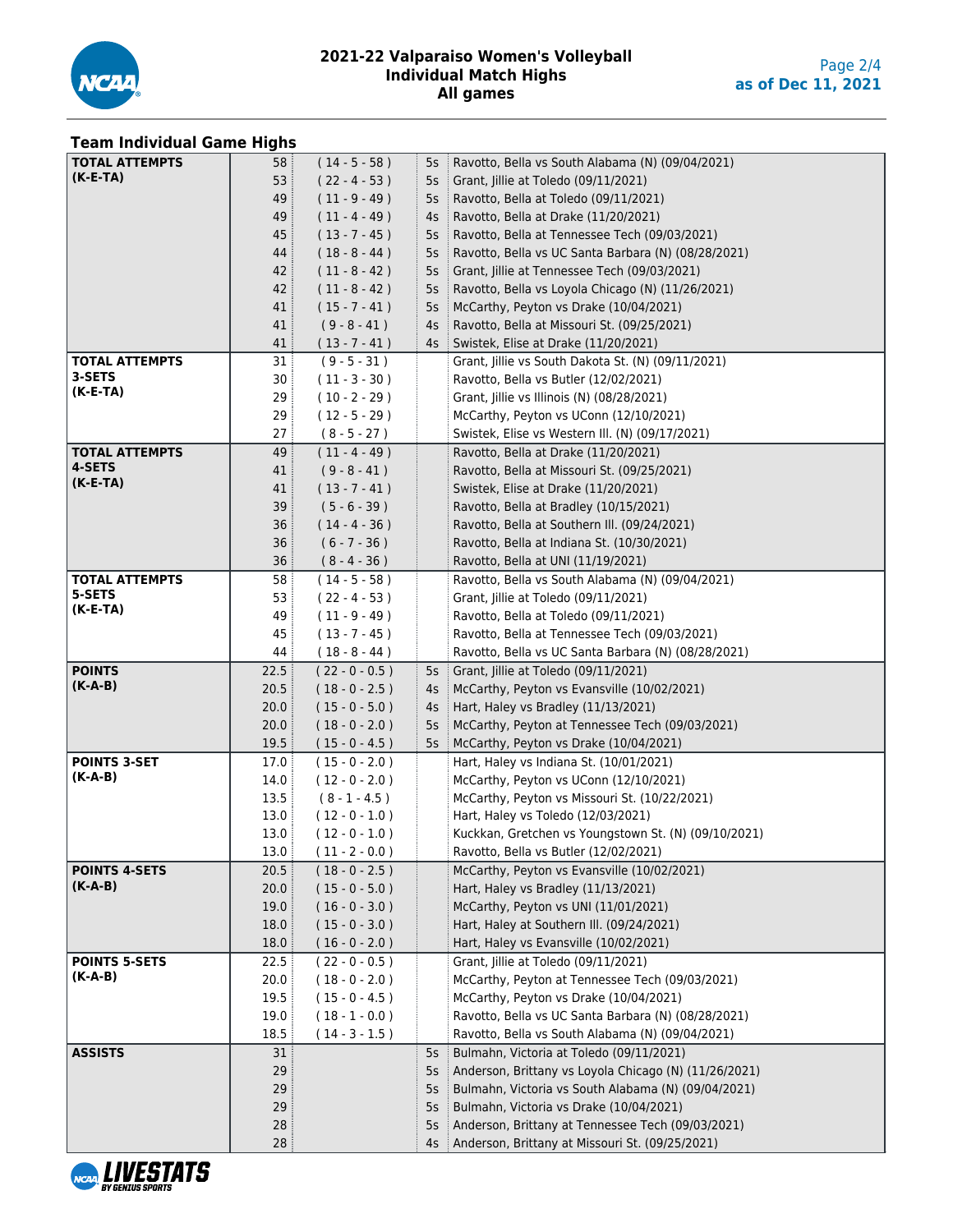

| <b>Team Individual Game Highs</b> |                 |        |                                                       |
|-----------------------------------|-----------------|--------|-------------------------------------------------------|
| <b>ASSISTS 3-SETS</b>             | 25 <sup>1</sup> |        | Anderson, Brittany vs Missouri St. (10/22/2021)       |
|                                   | 22              |        | Anderson, Brittany vs Southern III. (10/23/2021)      |
|                                   | 22              |        | Anderson, Brittany vs Evansville (12/06/2021)         |
|                                   | 21              |        | Anderson, Brittany vs Western III. (N) (09/17/2021)   |
|                                   | 21              |        | Anderson, Brittany vs Loyola Chicago (11/05/2021)     |
|                                   | 21              |        | Anderson, Brittany vs Toledo (12/03/2021)             |
| <b>ASSISTS 4-SETS</b>             | 28              |        | Anderson, Brittany at Missouri St. (09/25/2021)       |
|                                   | 27              |        | Anderson, Brittany at Southern III. (09/24/2021)      |
|                                   | 26              |        | Anderson, Brittany vs Evansville (10/02/2021)         |
|                                   | 26              |        | Anderson, Brittany vs Bradley (11/13/2021)            |
|                                   | 25              |        | Anderson, Brittany vs Illinois St. (11/12/2021)       |
| <b>ASSISTS 5-SETS</b>             | 31              |        | Bulmahn, Victoria at Toledo (09/11/2021)              |
|                                   | 29              |        | Anderson, Brittany vs Loyola Chicago (N) (11/26/2021) |
|                                   | 29              |        | Bulmahn, Victoria vs Drake (10/04/2021)               |
|                                   | 29              |        | Bulmahn, Victoria vs South Alabama (N) (09/04/2021)   |
|                                   | 28              |        | Anderson, Brittany at Tennessee Tech (09/03/2021)     |
| <b>DIGS</b>                       | 33              | 5s     | Cookerly, Rylee vs UC Santa Barbara (N) (08/28/2021)  |
|                                   | 31              | $5s$ : | Cookerly, Rylee vs Loyola Chicago (N) (11/26/2021)    |
|                                   | 30              | $5s$ : | Cookerly, Rylee at Toledo (09/11/2021)                |
|                                   | 30              | 3s     | Cookerly, Rylee vs Youngstown St. (N) (09/10/2021)    |
|                                   | 27              | $4s$ : | Swistek, Elise at Drake (11/20/2021)                  |
| <b>DIGS 3-SETS</b>                | 30              |        | Cookerly, Rylee vs Youngstown St. (N) (09/10/2021)    |
|                                   | 20              |        | Cookerly, Rylee vs Toledo (12/03/2021)                |
|                                   | 19              |        | Swistek, Elise vs UConn (12/10/2021)                  |
|                                   | 18              |        | Ravotto, Bella vs UConn (12/10/2021)                  |
|                                   | 17              |        | Cookerly, Rylee vs Western III. (N) (09/17/2021)      |
| <b>DIGS 4-SETS</b>                | 27              |        | Swistek, Elise at Drake (11/20/2021)                  |
|                                   | 24              |        | Cookerly, Rylee at Drake (11/20/2021)                 |
|                                   | 23              |        | Cookerly, Rylee at Bradley (10/15/2021)               |
|                                   | 20              |        | Cookerly, Rylee vs UNI (11/01/2021)                   |
|                                   | 19              |        | Cookerly, Rylee at UNI (11/19/2021)                   |
|                                   | 19              |        | Cookerly, Rylee vs Evansville (N) (11/25/2021)        |
| <b>DIGS 5-SETS</b>                | 33              |        | Cookerly, Rylee vs UC Santa Barbara (N) (08/28/2021)  |
|                                   | 31              |        | Cookerly, Rylee vs Loyola Chicago (N) (11/26/2021)    |
|                                   | 30              |        | Cookerly, Rylee at Toledo (09/11/2021)                |
|                                   | 26              |        | Cookerly, Rylee vs Drake (10/04/2021)                 |
|                                   | 25              |        | Cookerly, Rylee vs South Alabama (N) (09/04/2021)     |
|                                   | 25              |        | Cookerly, Rylee at Tennessee Tech (09/03/2021)        |
|                                   | 25              |        | Ravotto, Bella vs Drake (10/04/2021)                  |
| <b>ACES</b>                       | $\overline{4}$  |        | Ravotto, Bella vs Evansville (10/02/2021)             |
|                                   | 3               |        | Anderson, Brittany vs UConn (12/10/2021)              |
|                                   | 3               |        | Anderson, Brittany vs Illinois St. (11/12/2021)       |
|                                   | 3               |        | Anderson, Brittany at Loyola Chicago (10/08/2021)     |
|                                   | 3               |        | Cookerly, Rylee vs Youngstown St. (N) (09/10/2021)    |
|                                   | 3               |        | Ravotto, Bella vs South Alabama (N) (09/04/2021)      |
|                                   | 3               |        | Ravotto, Bella vs Indiana St. (10/01/2021)            |
|                                   | 3               |        | Swistek, Elise at UNI (11/19/2021)                    |
|                                   | 3               |        | Swistek, Elise vs Toledo (12/03/2021)                 |
|                                   | 3               |        | Swistek, Elise vs Evansville (N) (11/25/2021)         |

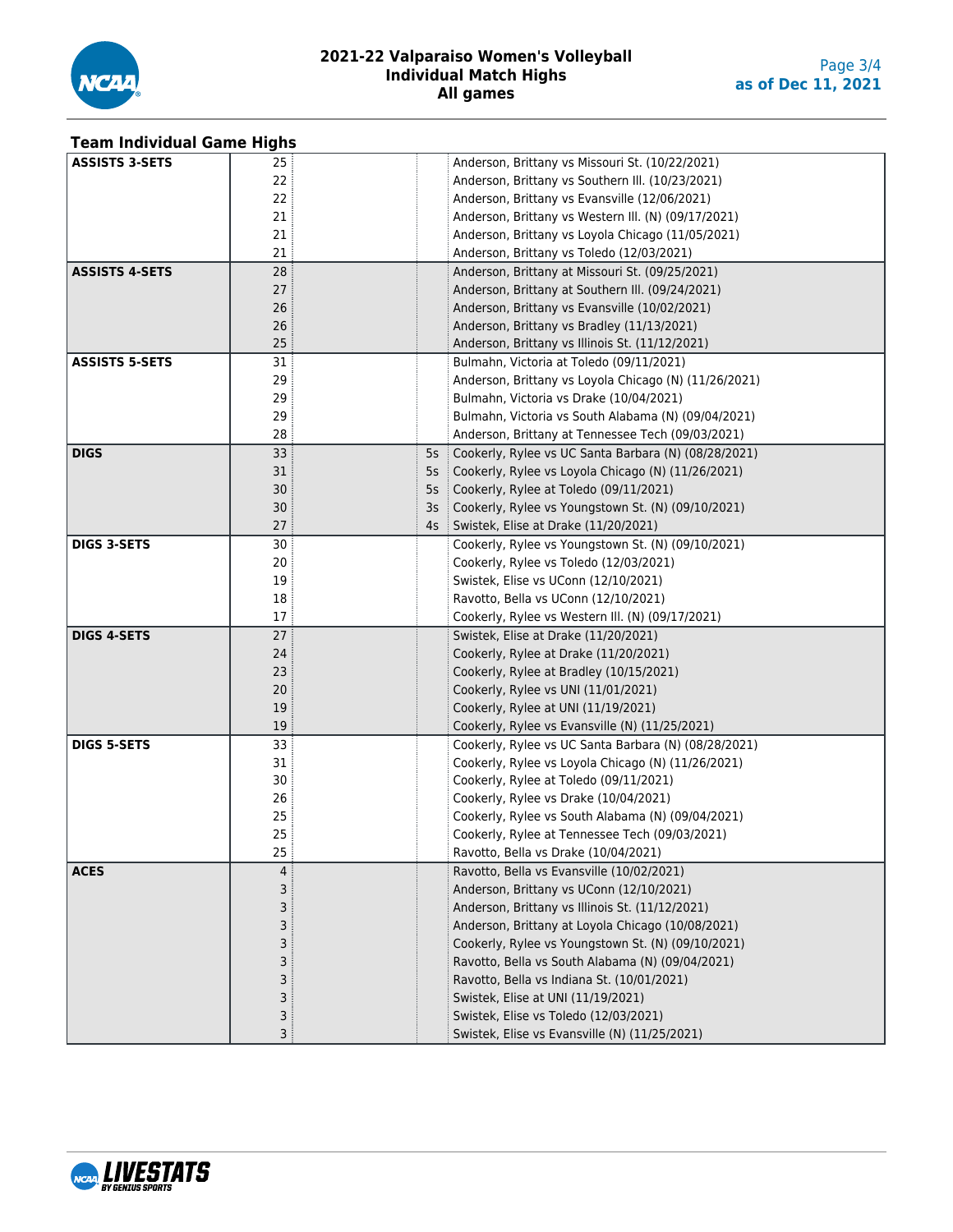

| <b>Team Individual Game Highs</b> |      |           |                                                       |
|-----------------------------------|------|-----------|-------------------------------------------------------|
| <b>BLOCKS</b>                     | 9.0  | $(0 - 9)$ | Boyer, Maddy at Drake (11/20/2021)                    |
| $(BS-BA)$                         | 9.0  | $(0 - 9)$ | Hart, Haley at Drake (11/20/2021)                     |
|                                   | 8.0  | $(1 - 7)$ | Hart, Haley at Milwaukee (08/29/2021)                 |
|                                   | 8.0: | $(0 - 8)$ | Hart, Haley vs Evansville (N) (11/25/2021)            |
|                                   | 8.0: | $(4 - 4)$ | McCarthy, Peyton at Indiana St. (10/30/2021)          |
|                                   | 8.0: | $(1 - 7)$ | McCarthy, Peyton vs Missouri St. (10/22/2021)         |
|                                   | 8.0  | $(1 - 7)$ | McCarthy, Peyton vs Drake (10/04/2021)                |
|                                   | 7.0: | $(0 - 7)$ | Hart, Haley at Illinois St. (10/16/2021)              |
|                                   | 7.0: | $(3 - 4)$ | Hart, Haley vs Bradley (11/13/2021)                   |
|                                   | 6.0  | $(0 - 6)$ | Boyer, Maddy at UNI (11/19/2021)                      |
|                                   | 6.0: | $(1 - 5)$ | Boyer, Maddy at Southern III. (09/24/2021)            |
|                                   | 6.0: | $(0 - 6)$ | Cooper, Kara vs Drake (10/04/2021)                    |
|                                   | 6.0  | $(1 - 5)$ | Cooper, Kara at Milwaukee (08/29/2021)                |
|                                   | 6.0: | $(0 - 6)$ | Hart, Haley at Southern III. (09/24/2021)             |
|                                   | 6.0: | $(0 - 6)$ | Hart, Haley at UNI (11/19/2021)                       |
|                                   | 6.0: | $(2 - 4)$ | Hart, Haley at Loyola Chicago (10/08/2021)            |
|                                   | 6.0: | $(1 - 5)$ | McCarthy, Peyton vs South Dakota St. (N) (09/11/2021) |
|                                   | 6.0: | $(0 - 6)$ | McCarthy, Peyton at Drake (11/20/2021)                |
|                                   | 6.0  | $(1 - 5)$ | McCarthy, Peyton vs Loyola Chicago (N) (11/26/2021)   |

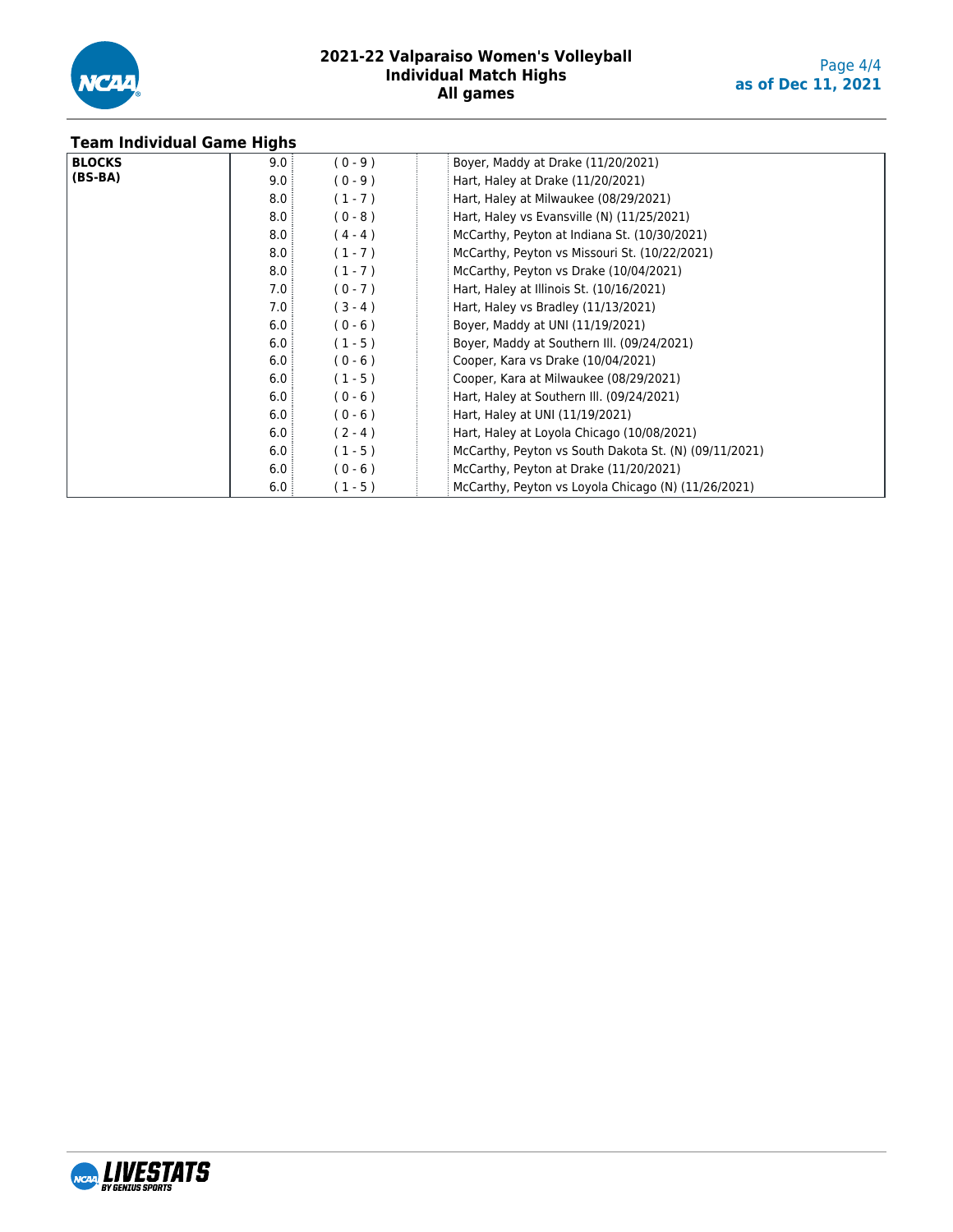

| <b>Team Game Highs</b> |                 |                   |    |                                        |
|------------------------|-----------------|-------------------|----|----------------------------------------|
| <b>ATTACK PERCENT</b>  | .330 i          | $(45 - 9 - 109)$  |    | at SIUE (09/17/2021)                   |
| (K-E-TA)               | .330            | $(46 - 12 - 103)$ |    | vs Evansville (12/06/2021)             |
|                        | .280            | $(45 - 12 - 118)$ |    | vs Indiana St. (10/01/2021)            |
|                        | .262            | $(55 - 17 - 145)$ |    | vs UNI (11/01/2021)                    |
|                        | .261            | $(48 - 17 - 119)$ |    | at Evansville (10/29/2021)             |
|                        | .259            | $(59 - 18 - 158)$ |    | vs Bradley (11/13/2021)                |
|                        | .256            | $(42 - 10 - 125)$ |    | vs Youngstown St. (N) (09/10/2021)     |
|                        | .237            | $(43 - 15 - 118)$ |    | vs Butler (12/02/2021)                 |
|                        | .233            | $(41 - 13 - 120)$ |    | vs Missouri St. (10/22/2021)           |
|                        | .231            | $(54 - 17 - 160)$ |    | at UNI (11/19/2021)                    |
| <b>KILLS</b>           | 71 :            | $(71 - 29 - 200)$ | 5s | at Toledo (09/11/2021)                 |
| $(K-E-TA)$             | 68:             | $(68 - 27 - 193)$ | 5s | $\frac{1}{2}$ vs Drake (10/04/2021)    |
|                        | 64:             | $(64 - 37 - 199)$ | 5s | vs Loyola Chicago (N) (11/26/2021)     |
|                        | 63:             | $(63 - 24 - 174)$ | 5s | at Tennessee Tech (09/03/2021)         |
|                        | 59:             | $(59 - 18 - 158)$ | 4s | vs Bradley (11/13/2021)                |
|                        | 58:             | $(58 - 23 - 206)$ | 5s | vs South Alabama (N) (09/04/2021)      |
|                        | 55:             | $(55 - 25 - 166)$ | 5s | at Milwaukee (08/29/2021)              |
|                        | 55:             | $(55 - 27 - 184)$ | 5s | at Illinois St. (10/16/2021)           |
|                        | 55:             | $(55 - 17 - 145)$ | 4s | $\frac{1}{2}$ vs UNI (11/01/2021)      |
|                        | 54:             | $(54 - 17 - 160)$ | 4s | at UNI (11/19/2021)                    |
| <b>KILLS 3-SETS</b>    | 52:             | $(52 - 25 - 151)$ |    | vs UConn (12/10/2021)                  |
| (K-E-TA)               | 46 :            | $(46 - 12 - 103)$ |    | vs Evansville (12/06/2021)             |
|                        | 45              | $(45 - 9 - 109)$  |    | at SIUE (09/17/2021)                   |
|                        | 45 :            | $(45 - 12 - 118)$ |    | vs Indiana St. (10/01/2021)            |
|                        | 44 :            | $(44 - 17 - 118)$ |    | vs Southern III. (10/23/2021)          |
| <b>KILLS 4-SETS</b>    | 59:             | $(59 - 18 - 158)$ |    | vs Bradley (11/13/2021)                |
| $(K-E-TA)$             | 55:             | $(55 - 17 - 145)$ |    | vs UNI (11/01/2021)                    |
|                        | 54:             | $(54 - 17 - 160)$ |    | at UNI (11/19/2021)                    |
|                        | 52:             | $(52 - 24 - 168)$ |    | at Bradley (10/15/2021)                |
|                        | 51:             | $(51 - 26 - 148)$ |    | at Southern III. (09/24/2021)          |
|                        | 51:             | $(51 - 25 - 170)$ |    | at Missouri St. (09/25/2021)           |
|                        | 51              | $(51 - 26 - 178)$ |    | at Drake (11/20/2021)                  |
| <b>KILLS 5-SETS</b>    | 71 :            | $(71 - 29 - 200)$ |    | at Toledo (09/11/2021)                 |
| (K-E-TA)               | 68:             | $(68 - 27 - 193)$ |    | vs Drake (10/04/2021)                  |
|                        | 64 ÷            | $(64 - 37 - 199)$ |    | vs Loyola Chicago (N) (11/26/2021)     |
|                        | 63 i            | $(63 - 24 - 174)$ |    | at Tennessee Tech (09/03/2021)         |
|                        | 58 <sup>3</sup> | $(58 - 23 - 206)$ |    | vs South Alabama (N) (09/04/2021)      |
| <b>TOTAL ATTEMPTS</b>  | 206             | $(58 - 23 - 206)$ |    | 5s   vs South Alabama (N) (09/04/2021) |
| $(K-E-TA)$             | 200             | $(71 - 29 - 200)$ | 5s | at Toledo (09/11/2021)                 |
|                        | 199             | $(64 - 37 - 199)$ | 5s | vs Loyola Chicago (N) (11/26/2021)     |
|                        | 193             | $(68 - 27 - 193)$ | 5s | vs Drake (10/04/2021)                  |
|                        | 184             | $(55 - 27 - 184)$ | 5s | at Illinois St. (10/16/2021)           |
|                        | 178             | $(51 - 26 - 178)$ | 4s | at Drake (11/20/2021)                  |
|                        | 174             | $(63 - 24 - 174)$ | 5s | at Tennessee Tech (09/03/2021)         |
|                        | 171             | $(46 - 39 - 171)$ | 4s | at Indiana St. (10/30/2021)            |
|                        | 170             | $(51 - 25 - 170)$ | 4s | at Missouri St. (09/25/2021)           |
|                        | 168             | $(52 - 24 - 168)$ | 4s | at Bradley (10/15/2021)                |
| <b>TOTAL ATTEMPTS</b>  | 151             | $(52 - 25 - 151)$ |    | vs UConn (12/10/2021)                  |
| 3-SETS                 | 126             | $(43 - 15 - 126)$ |    | vs Toledo (12/03/2021)                 |
| $(K-E-TA)$             | 125             | $(42 - 10 - 125)$ |    | vs Youngstown St. (N) (09/10/2021)     |
|                        | 121             | $(42 - 15 - 121)$ |    | vs Western III. (N) (09/17/2021)       |
|                        | 120             | $(41 - 13 - 120)$ |    | vs Missouri St. (10/22/2021)           |

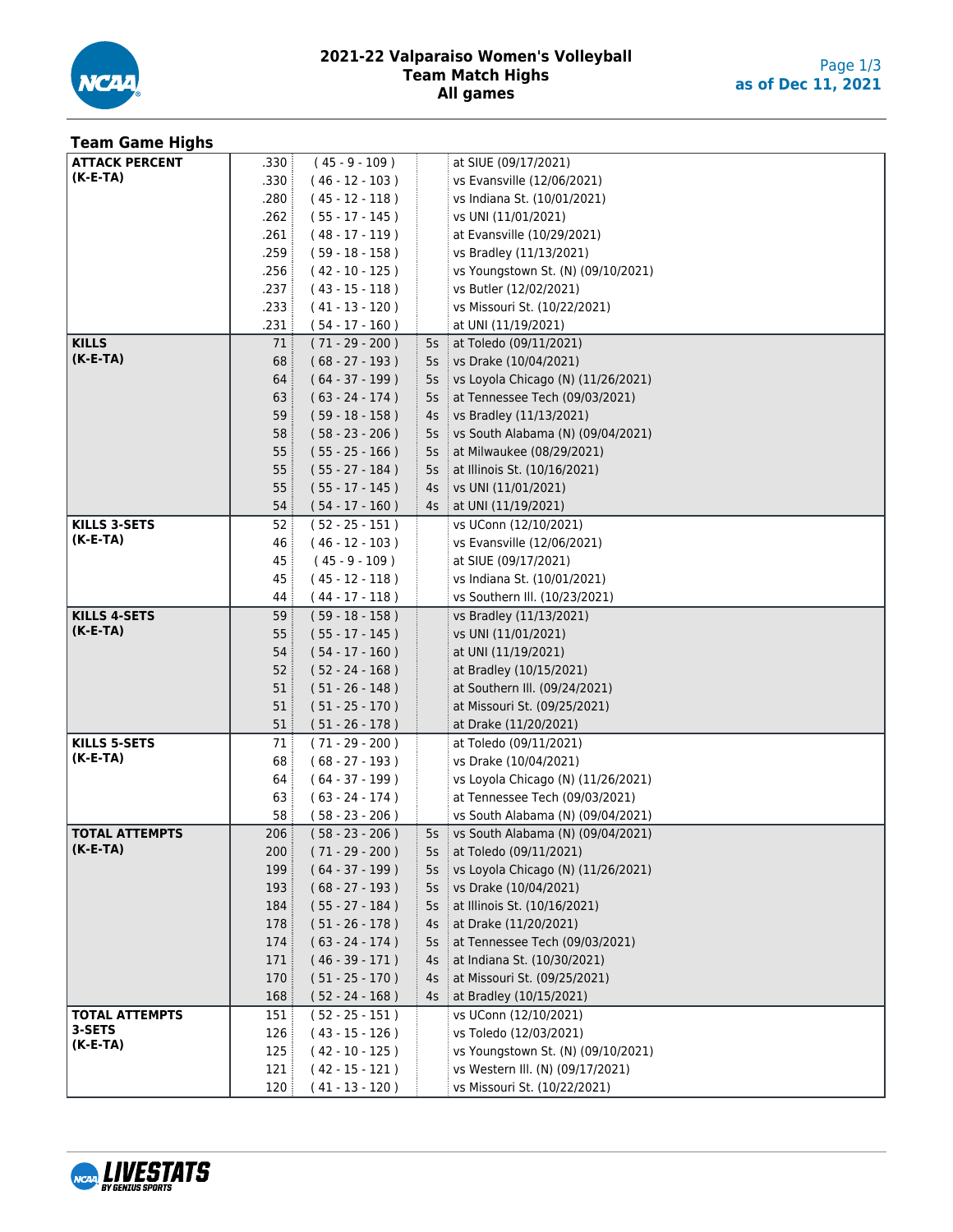

| <b>Team Game Highs</b> |     |                   |    |                                      |
|------------------------|-----|-------------------|----|--------------------------------------|
| <b>TOTAL ATTEMPTS</b>  | 178 | $(51 - 26 - 178)$ |    | at Drake (11/20/2021)                |
| 4-SETS                 | 171 | $(46 - 39 - 171)$ |    | at Indiana St. (10/30/2021)          |
| $(K-E-TA)$             | 170 | $(51 - 25 - 170)$ |    | at Missouri St. (09/25/2021)         |
|                        | 168 | $(52 - 24 - 168)$ |    | at Bradley (10/15/2021)              |
|                        | 160 | $(42 - 25 - 160)$ |    | vs Illinois St. (11/12/2021)         |
|                        | 160 | $(54 - 17 - 160)$ |    | at UNI (11/19/2021)                  |
| <b>TOTAL ATTEMPTS</b>  | 206 | $(58 - 23 - 206)$ |    | vs South Alabama (N) (09/04/2021)    |
| 5-SETS                 | 200 | $(71 - 29 - 200)$ |    | at Toledo (09/11/2021)               |
| $(K-E-TA)$             | 199 | $(64 - 37 - 199)$ |    | vs Loyola Chicago (N) (11/26/2021)   |
|                        | 193 | $(68 - 27 - 193)$ |    | vs Drake (10/04/2021)                |
|                        | 184 | $(55 - 27 - 184)$ |    | at Illinois St. (10/16/2021)         |
| <b>ASSISTS</b>         | 67  |                   |    | at Toledo (09/11/2021)               |
|                        | 67  |                   | 5s |                                      |
|                        |     |                   | 5s | vs Drake (10/04/2021)                |
|                        | 61  |                   | 5s | vs Loyola Chicago (N) (11/26/2021)   |
|                        | 57  |                   | 5s | at Tennessee Tech (09/03/2021)       |
|                        | 55  |                   | 5s | vs South Alabama (N) (09/04/2021)    |
| <b>ASSISTS 3-SETS</b>  | 47  |                   |    | vs UConn (12/10/2021)                |
|                        | 43  |                   |    | at SIUE (09/17/2021)                 |
|                        | 43  |                   |    | vs Toledo (12/03/2021)               |
|                        | 42  |                   |    | vs Indiana St. (10/01/2021)          |
|                        | 42  |                   |    | vs Evansville (12/06/2021)           |
| <b>ASSISTS 4-SETS</b>  | 53  |                   |    | vs Bradley (11/13/2021)              |
|                        | 51  |                   |    | vs UNI (11/01/2021)                  |
|                        | 50  |                   |    | at Bradley (10/15/2021)              |
|                        | 49  |                   |    | at Southern III. (09/24/2021)        |
|                        | 49  |                   |    | at Drake (11/20/2021)                |
| <b>ASSISTS 5-SETS</b>  | 67  |                   |    | at Toledo (09/11/2021)               |
|                        | 67  |                   |    | vs Drake (10/04/2021)                |
|                        | 61  |                   |    | vs Loyola Chicago (N) (11/26/2021)   |
|                        | 57  |                   |    | at Tennessee Tech (09/03/2021)       |
|                        | 55  |                   |    | vs South Alabama (N) (09/04/2021)    |
| <b>DIGS</b>            | 93  |                   | 5s | vs South Alabama (N) (09/04/2021)    |
|                        | 90  |                   | 5s | vs Drake (10/04/2021)                |
|                        | 89  |                   | 5s | vs Loyola Chicago (N) (11/26/2021)   |
|                        | 87  |                   | 4s | at Drake (11/20/2021)                |
|                        | 86  |                   | 5s | at Toledo (09/11/2021)               |
| <b>DIGS 3-SETS</b>     | 76  |                   |    | vs Youngstown St. (N) (09/10/2021)   |
|                        | 76  |                   |    | vs UConn (12/10/2021)                |
|                        | 62  |                   |    | vs Toledo (12/03/2021)               |
|                        | 59  |                   |    | vs Indiana St. (10/01/2021)          |
|                        | 54  |                   |    | vs Butler (12/02/2021)               |
| <b>DIGS 4-SETS</b>     | 87  |                   |    | at Drake (11/20/2021)                |
|                        | 77  |                   |    | vs Evansville (N) (11/25/2021)       |
|                        | 75  |                   |    | at Indiana St. (10/30/2021)          |
|                        | 73  |                   |    | at Missouri St. (09/25/2021)         |
|                        | 73  |                   |    | at Bradley (10/15/2021)              |
| <b>DIGS 5-SETS</b>     | 93  |                   |    | vs South Alabama (N) (09/04/2021)    |
|                        | 90  |                   |    | vs Drake (10/04/2021)                |
|                        | 89  |                   |    | vs Loyola Chicago (N) (11/26/2021)   |
|                        | 86  |                   |    | at Toledo (09/11/2021)               |
|                        | 81  |                   |    | vs UC Santa Barbara (N) (08/28/2021) |

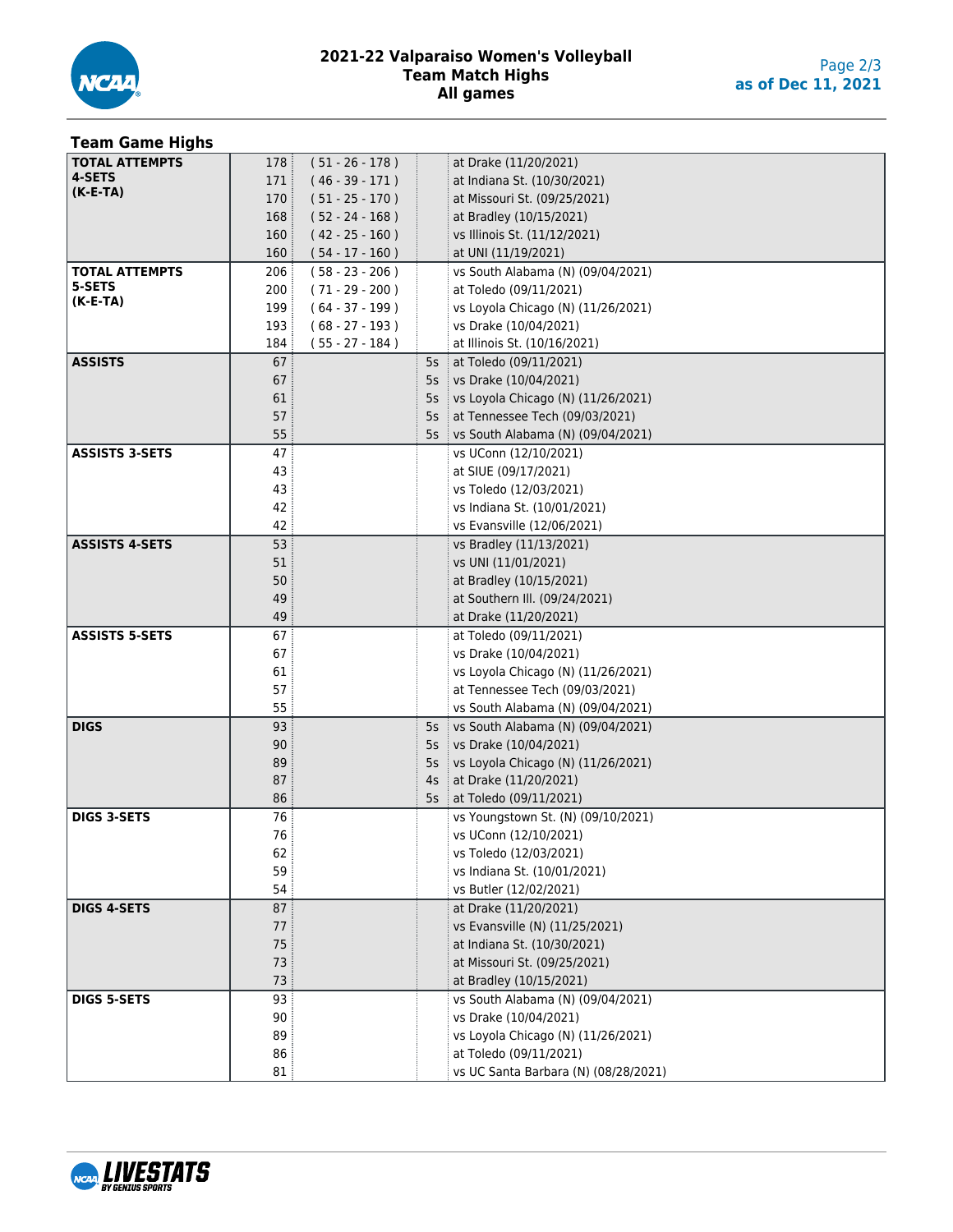

### **Team Game Highs**

| <b>ACES</b>   | 8    |            | vs South Alabama (N) (09/04/2021)  |
|---------------|------|------------|------------------------------------|
|               |      |            | vs Evansville (10/02/2021)         |
|               |      |            | at UNI (11/19/2021)                |
|               | 6    |            | at Southern III. (09/24/2021)      |
|               | 6    |            | at Loyola Chicago (10/08/2021)     |
|               | 6    |            | vs Southern III. (10/23/2021)      |
|               | 6    |            | at Evansville (10/29/2021)         |
|               | 6    |            | at Indiana St. (10/30/2021)        |
|               | 6    |            | vs UNI (11/01/2021)                |
|               | 6    |            | vs Loyola Chicago (11/05/2021)     |
|               | 6    |            | vs Illinois St. (11/12/2021)       |
|               | 6    |            | vs Evansville (12/06/2021)         |
|               | 6    |            | vs UConn (12/10/2021)              |
| <b>BLOCKS</b> | 15.0 | $(0 - 30)$ | at Drake (11/20/2021)              |
| $(BS-BA)$     | 14.0 | $(2 - 24)$ | at Southern III. (09/24/2021)      |
|               | 11.0 | $(3 - 16)$ | vs Western III. (N) (09/17/2021)   |
|               | 11.0 | $(3 - 16)$ | at Illinois St. (10/16/2021)       |
|               | 11.0 | $(4 - 14)$ | vs Bradley (11/13/2021)            |
|               | 11.0 | $(1 - 20)$ | at UNI (11/19/2021)                |
|               | 11.0 | $(1 - 20)$ | vs Evansville (N) (11/25/2021)     |
|               | 10.0 | $(2 - 16)$ | at Milwaukee (08/29/2021)          |
|               | 10.0 | $(0 - 20)$ | vs South Alabama (N) (09/04/2021)  |
|               | 10.0 | $(1 - 18)$ | vs Evansville (10/02/2021)         |
|               | 10.0 | $(3 - 14)$ | vs Drake (10/04/2021)              |
|               | 10.0 | $(1 - 18)$ | vs Missouri St. (10/22/2021)       |
|               | 10.0 | $(5 - 10)$ | at Indiana St. (10/30/2021)        |
|               | 10.0 | $(2 - 16)$ | vs Loyola Chicago (N) (11/26/2021) |

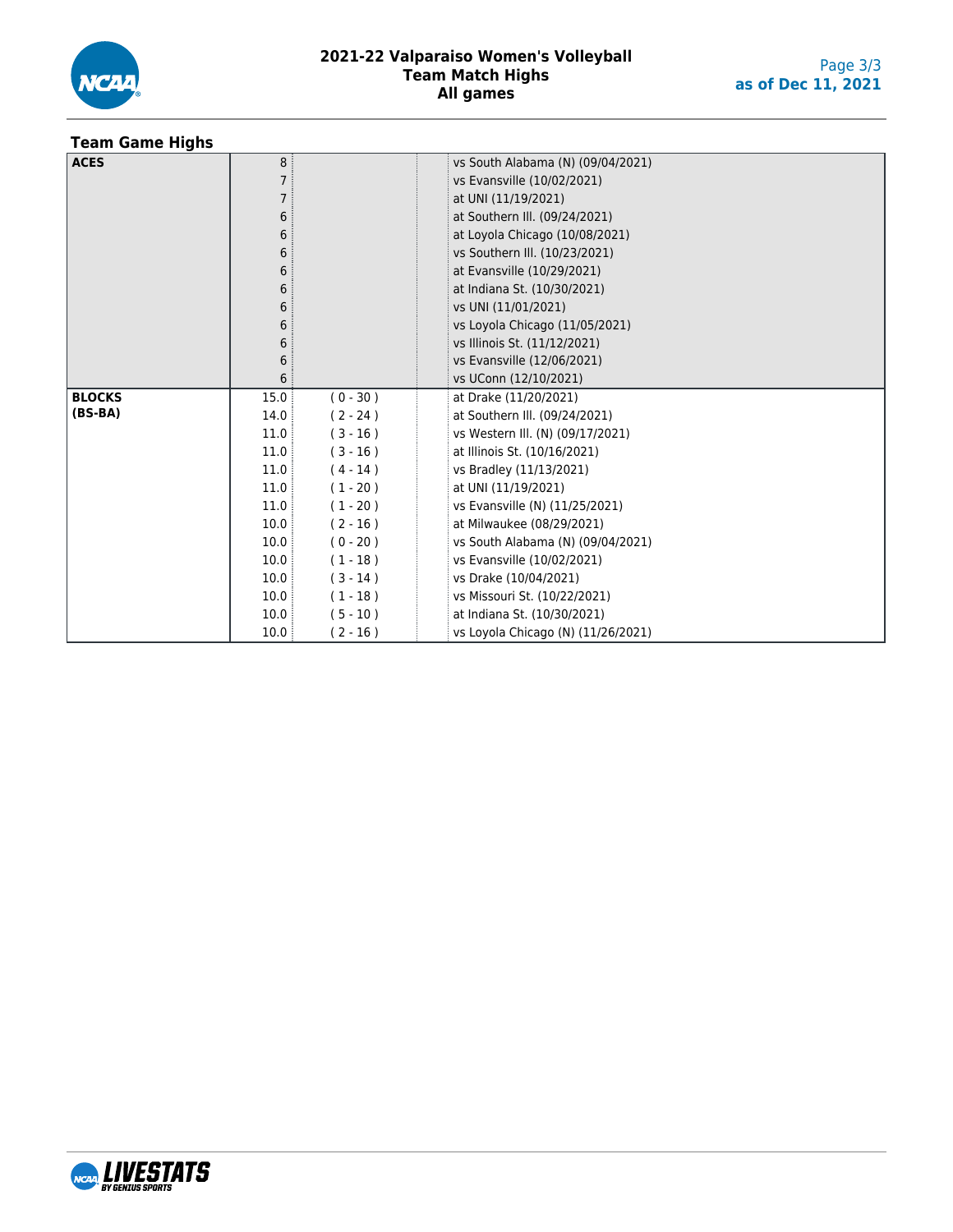|                                                      |                                       |                                              |                              |                                                       |                                                |                              | <b>Anderson, Brittany</b>       |                                |                                              |                                                        |                               |                                |                                                 |                                  |                                              |
|------------------------------------------------------|---------------------------------------|----------------------------------------------|------------------------------|-------------------------------------------------------|------------------------------------------------|------------------------------|---------------------------------|--------------------------------|----------------------------------------------|--------------------------------------------------------|-------------------------------|--------------------------------|-------------------------------------------------|----------------------------------|----------------------------------------------|
| Season                                               | sp-mp                                 | k                                            | k/s                          | e                                                     | ta                                             | pct                          | a                               | a/s                            | ta                                           | ast%                                                   | sa                            | sa/s                           | se                                              | ta                               | srv%                                         |
| 2017<br>2018<br>2019<br>2020                         | 117-33<br>146-38<br>127-34<br>$0-0$   | 64<br>85<br>52<br>0                          | 0.55<br>0.58<br>0.41<br>0.00 | 19<br>20<br>14<br>0                                   | 201<br>244<br>214<br>0                         | .224<br>.266<br>.178<br>.000 | 1235<br>1539<br>1076<br>0       | 10.56<br>10.54<br>8.47<br>0.00 | 3153<br>4247<br>3310<br>0                    | .392<br>.362<br>.325<br>.000                           | 20<br>25<br>23<br>$\mathbf 0$ | 0.17<br>0.17<br>0.18<br>0.00   | 25<br>32<br>27<br>0                             | 455<br>569<br>449<br>$\mathbf 0$ | .945<br>.944<br>.940<br>.000                 |
| 2021<br><b>TOTAL</b>                                 | 133-35<br>523-140                     | 7<br>208                                     | 0.05<br>0.40                 | 2<br>55                                               | 33<br>692                                      | .152<br>.221                 | 752<br>4602                     | 5.65<br>8.80                   | 2149<br>12859                                | .350<br>.358                                           | 25<br>93                      | 0.19<br>0.18                   | 9<br>93                                         | 494<br>1967                      | .982<br>.953                                 |
| Season                                               | dig                                   | d/s                                          | re                           | ta                                                    | rec%                                           | bs                           | ba                              | tb<br>73                       | b/s                                          | be                                                     | bhe                           |                                | points                                          |                                  | pts/s                                        |
| 2017<br>2018<br>2019<br>2020<br>2021<br><b>TOTAL</b> | 328<br>372<br>336<br>0<br>248<br>1284 | 2.80<br>2.55<br>2.65<br>0.00<br>1.86<br>2.46 | 1<br>1<br>0<br>0<br>0<br>2   | $\overline{2}$<br>5<br>7<br>0<br>$\overline{2}$<br>16 | .500<br>.800<br>1.000<br>.000<br>1.000<br>.875 | 6<br>10<br>4<br>0<br>0<br>20 | 67<br>77<br>49<br>0<br>1<br>194 | 87<br>53<br>0<br>1<br>214      | 0.62<br>0.60<br>0.42<br>0.00<br>0.01<br>0.41 | 11<br>8<br>6<br>0<br>1<br>26                           |                               | 11<br>14<br>4<br>0<br>10<br>39 | 123.5<br>158.5<br>103.5<br>0.0<br>32.5<br>418.0 |                                  | 1.05<br>1.08<br>0.81<br>0.00<br>0.24<br>0.80 |
|                                                      |                                       |                                              |                              |                                                       |                                                |                              | <b>Boyer, Maddy</b>             |                                |                                              |                                                        |                               |                                |                                                 |                                  |                                              |
| Season                                               | sp-mp                                 | k                                            | k/s                          | е                                                     | ta                                             | pct                          | a                               | a/s                            | ta                                           | ast%                                                   | sa                            | sa/s                           | se                                              | ta                               | srv%                                         |
| 2019<br>2020<br>2021<br><b>TOTAL</b>                 | $26 - 8$<br>49-15<br>111-32<br>186-55 | 29<br>67<br>223<br>319                       | 1.12<br>1.37<br>2.01<br>1.72 | 24<br>43<br>93<br>160                                 | 104<br>210<br>588<br>902                       | .048<br>.114<br>.221<br>.176 | 3<br>3<br>3<br>9                | 0.12<br>0.06<br>0.03<br>0.05   | 9<br>32<br>37<br>78                          | .333<br>.094<br>.081<br>.115                           | $\overline{2}$<br>0<br>0<br>2 | 0.08<br>0.00<br>0.00<br>0.01   | 3<br>1<br>1<br>5                                | 19<br>12<br>$\mathbf{1}$<br>32   | .842<br>.917<br>.000<br>.844                 |
| Season                                               | dig                                   | d/s                                          | re                           | ta                                                    | rec%                                           | bs                           | ba                              | tb                             | b/s                                          | be                                                     | bhe                           |                                | points                                          |                                  | pts/s                                        |
| 2019<br>2020<br>2021<br><b>TOTAL</b>                 | 20<br>36<br>55<br>111                 | 0.77<br>0.73<br>0.50<br>0.60                 | 7<br>3<br>1<br>11            | 75<br>67<br>8<br>150                                  | .907<br>.955<br>.875<br>.927                   | 0<br>2<br>3<br>5             | 11<br>28<br>56<br>95            | 11<br>30<br>59<br>100          | 0.42<br>0.61<br>0.53<br>0.54                 | $\overline{c}$<br>$\mathbf{1}$<br>6 <sup>1</sup><br> 9 |                               | 0<br>0<br>0<br>$\pmb{0}$       | 36.5<br>83.0<br>254.0<br>373.5                  |                                  | 1.38<br>1.69<br>2.29<br>2.01                 |
|                                                      |                                       |                                              |                              |                                                       |                                                |                              | Boyle, Abby                     |                                |                                              |                                                        |                               |                                |                                                 |                                  |                                              |
| Season                                               | sp-mp                                 | k                                            | k/s                          | е                                                     | ta                                             | pct                          | a                               | a/s                            | ta                                           | ast%                                                   | sa                            | sa/s                           | se                                              | ta                               | srv%                                         |
| 2021<br><b>TOTAL</b>                                 | 38-19<br>$38-19$                      | $\mathbf{0}$<br>0                            | 0.00<br>0.00                 | 0<br>0                                                | $\mathbf 0$<br>0                               | .000<br>.000                 | 0<br>0                          | 0.00<br>0.00                   | 8<br>8                                       | .000<br>.000                                           | 3<br>3                        | 0.08<br>0.08                   | 3<br>3                                          | 62<br>62                         | .952<br>.952                                 |
| Season                                               | dig                                   | d/s                                          | re                           | ta                                                    | rec%                                           | bs                           | ba                              | tb                             | b/s                                          | be                                                     | bhe                           |                                | points                                          |                                  | pts/s                                        |
| 2021<br><b>TOTAL</b>                                 | 9<br>9                                | 0.24<br>0.24                                 | 0<br>0                       | 0<br>0                                                | .000<br>.000                                   | 0<br>0                       | $\mathbf 0$<br>0                | 0<br>0                         | 0.00<br>0.00                                 | 0<br>$\overline{0}$                                    |                               | $\pmb{0}$<br>$\pmb{0}$         | 3.0<br>3.0                                      |                                  | 0.08<br>0.08                                 |
|                                                      |                                       |                                              |                              |                                                       |                                                |                              | <b>Bulmahn, Victoria</b>        |                                |                                              |                                                        |                               |                                |                                                 |                                  |                                              |
| Season                                               | sp-mp                                 | k                                            | k/s                          | е                                                     | ta                                             | pct                          | a                               | a/s                            | ta                                           | ast%                                                   | sa                            | sa/s                           | se                                              | ta                               | srv%                                         |
| 2020<br>2021<br><b>TOTAL</b>                         | 77-19<br>133-35<br>210-54             | 41<br>23<br>64                               | 0.53<br>0.17<br>0.30         | 24<br>6<br>30                                         | 176<br>78<br>254                               | .097<br>.218<br>.134         | 835<br>624<br>1459              | 10.84<br>4.69<br>6.95          | 2406<br>1945<br>4351                         | .347<br>.321<br>.335                                   | 18<br>23<br>41                | 0.23<br>0.17<br>0.20           | 25<br>50<br>75                                  | 307<br>506<br>813                | .919<br>.901<br>.908                         |
| Season                                               | dig                                   | d/s                                          | re                           | ta                                                    | rec%                                           | bs                           | ba                              | tb                             | b/s                                          | be                                                     | bhe                           |                                | points                                          |                                  | pts/s                                        |
| 2020<br>2021<br><b>TOTAL</b>                         | 275<br>268<br>543                     | 3.57<br>2.02<br>2.59                         | 1<br>0<br>1                  | $\overline{4}$<br>6<br>10                             | .750<br>1.000<br>.900                          | 0<br>0<br>0                  | 30<br>0<br>30                   | 30<br>$\pmb{0}$<br>30          | 0.39<br>0.00<br>0.14                         | 16<br>$\overline{2}$<br>18                             |                               | $\overline{2}$<br>14<br>16     | 74.0<br>46.0<br>120.0                           |                                  | 0.96<br>0.35<br>0.57                         |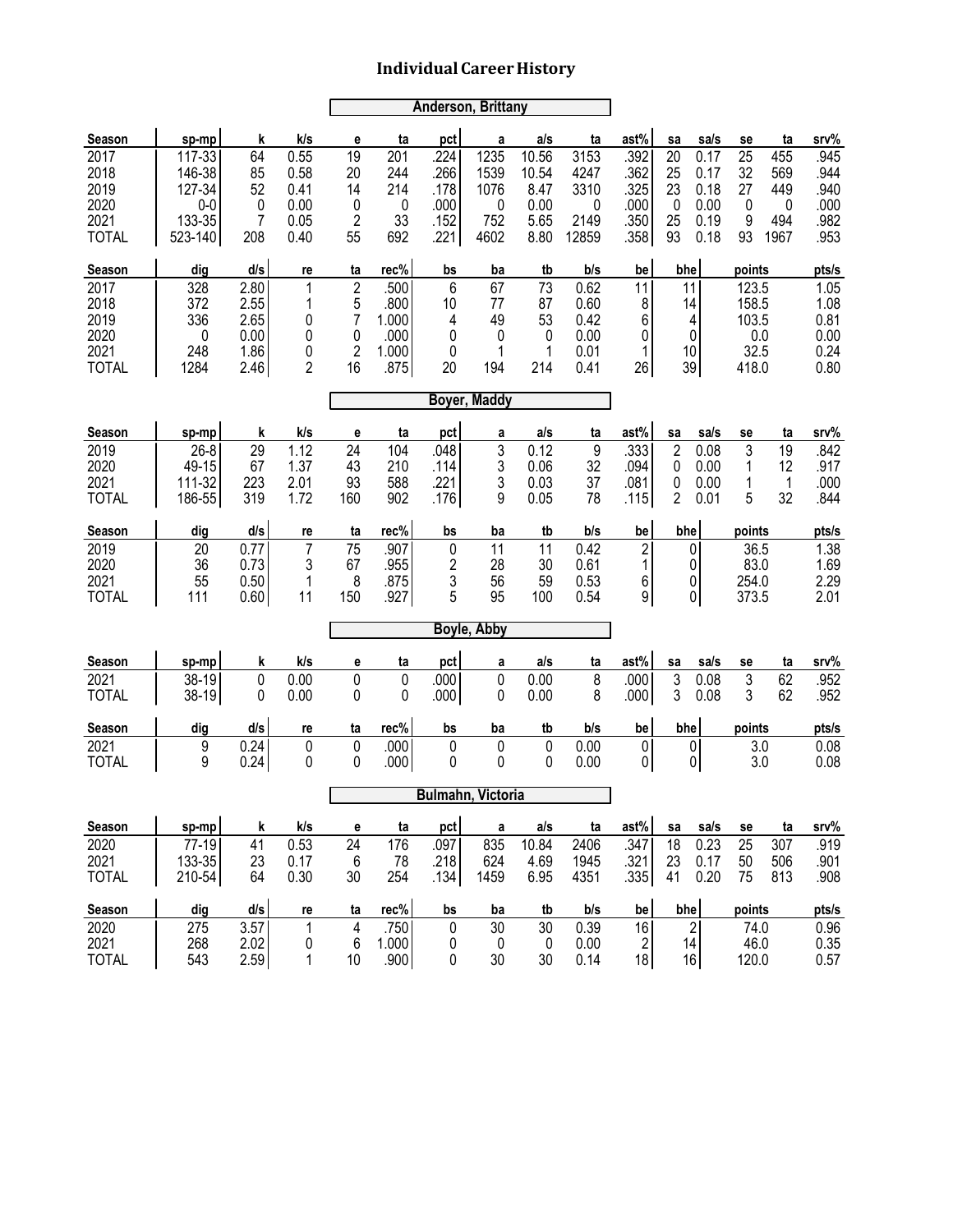|                                                      | <b>Cookerly, Rylee</b>                                   |                                              |                                                |                                                                    |                                               |                                                |                                      |                                              |                                              |                                                              |                                    |                                              |                                               |                                         |                                              |
|------------------------------------------------------|----------------------------------------------------------|----------------------------------------------|------------------------------------------------|--------------------------------------------------------------------|-----------------------------------------------|------------------------------------------------|--------------------------------------|----------------------------------------------|----------------------------------------------|--------------------------------------------------------------|------------------------------------|----------------------------------------------|-----------------------------------------------|-----------------------------------------|----------------------------------------------|
| Season                                               | sp-mp                                                    | k                                            | k/s                                            | e                                                                  | ta                                            | pct                                            | a                                    | a/s                                          | ta                                           | ast%                                                         | sa                                 | sa/s                                         | se                                            | ta                                      | srv%                                         |
| 2017<br>2018<br>2019<br>2020<br>2021<br><b>TOTAL</b> | 117-33<br>146-38<br>127-34<br>73-18<br>133-35<br>596-158 | 5<br>1<br>$\overline{c}$<br>3<br>4<br>15     | 0.04<br>0.01<br>0.02<br>0.04<br>0.03<br>0.03   | 3<br>$\overline{c}$<br>2<br>$\overline{c}$<br>$\overline{2}$<br>11 | $\overline{17}$<br>12<br>42<br>8<br>24<br>103 | .118<br>$-083$<br>.000<br>.125<br>.083<br>.039 | 89<br>137<br>119<br>95<br>151<br>591 | 0.76<br>0.94<br>0.94<br>1.30<br>1.14<br>0.99 | 598<br>577<br>632<br>370<br>598<br>2775      | .149<br>.237<br>.188<br>.257<br>.253<br>.213                 | 26<br>26<br>29<br>10<br>28<br>119  | 0.22<br>0.18<br>0.23<br>0.14<br>0.21<br>0.20 | 34<br>38<br>24<br>14<br>12<br>122             | 438<br>564<br>499<br>255<br>536<br>2292 | .922<br>.933<br>.952<br>.945<br>.978<br>.947 |
| Season                                               | dig                                                      | d/s                                          | re                                             | ta                                                                 | rec%                                          | bs                                             | ba                                   | tb                                           | b/s                                          | be                                                           | bhe                                |                                              | points                                        |                                         | pts/s                                        |
| 2017<br>2018<br>2019<br>2020<br>2021<br><b>TOTAL</b> | 686<br>739<br>667<br>422<br>651<br>3165                  | 5.86<br>5.06<br>5.25<br>5.78<br>4.89<br>5.31 | $\overline{32}$<br>24<br>21<br>14<br>31<br>122 | 672<br>729<br>621<br>347<br>696<br>3065                            | .952<br>.967<br>.966<br>.960<br>.955<br>.960  | $\mathbf 0$<br>0<br>0<br>0<br>0<br>0           | $\mathbf 0$<br>0<br>0<br>0<br>0<br>0 | 0<br>0<br>0<br>0<br>0<br>0                   | 0.00<br>0.00<br>0.00<br>0.00<br>0.00<br>0.00 | 0<br>0<br>0<br>0<br>$\overline{0}$<br> 0                     |                                    | 1<br>$\overline{c}$<br>1<br>0<br>1<br>5      | 31.0<br>27.0<br>31.0<br>13.0<br>32.0<br>134.0 |                                         | 0.26<br>0.18<br>0.24<br>0.18<br>0.24<br>0.22 |
|                                                      |                                                          |                                              |                                                |                                                                    |                                               | Cooper, Kara                                   |                                      |                                              |                                              |                                                              |                                    |                                              |                                               |                                         |                                              |
| Season                                               | sp-mp                                                    | k                                            | k/s                                            | e                                                                  | ta                                            | pct                                            | a                                    | a/s                                          | ta                                           | ast%                                                         | sa                                 | sa/s                                         | se                                            | ta                                      | srv%                                         |
| 2019<br>2020<br>2021<br><b>TOTAL</b>                 | 65-21<br>$27 - 7$<br>116-34<br>208-62                    | 82<br>34<br>156<br>272                       | 1.26<br>1.26<br>1.34<br>1.31                   | 37<br>15<br>65<br>117                                              | 249<br>106<br>467<br>822                      | .181<br>.179<br>.195<br>.189                   | $\mathbf{1}$<br>1<br>3<br>5          | 0.02<br>0.04<br>0.03<br>0.02                 | 23<br>11<br>22<br>56                         | .043<br>.091<br>.136<br>.089                                 | $\overline{2}$<br>1<br>0<br>3      | 0.03<br>0.04<br>0.00<br>0.01                 | $\overline{2}$<br>1<br>0<br>3                 | 8<br>13<br>$\mathbf 0$<br>21            | .750<br>.923<br>.000<br>.857                 |
| Season                                               | dig                                                      | d/s                                          | re                                             | ta                                                                 | rec%                                          | bs                                             | ba                                   | tb                                           | b/s                                          | be                                                           | bhe                                |                                              | points                                        |                                         | pts/s                                        |
| 2019<br>2020<br>2021<br><b>TOTAL</b>                 | 13<br>1<br>45<br>59                                      | 0.20<br>0.04<br>0.39<br>0.28                 | $\mathbf{0}$<br>0<br>0<br>0                    | 15<br>9<br>11<br>35                                                | 1.000<br>1.000<br>1.000<br>1.000              | $\overline{13}$<br>1<br>5<br>19                | 41<br>14<br>84<br>139                | $\overline{54}$<br>15<br>89<br>158           | 0.83<br>0.56<br>0.77<br>0.76                 | 10 <sup>1</sup><br>4<br>8 <sup>1</sup><br>22                 | 0<br>0<br>0<br>0                   |                                              | 117.5<br>43.0<br>203.0<br>363.5               |                                         | 1.80<br>1.59<br>1.75<br>1.75                 |
|                                                      |                                                          |                                              |                                                |                                                                    |                                               | <b>Daniels, Gabby</b>                          |                                      |                                              |                                              |                                                              |                                    |                                              |                                               |                                         |                                              |
| Season                                               | sp-mp                                                    | k                                            | k/s                                            | e                                                                  | ta                                            | pct                                            | a                                    | a/s                                          | ta                                           | ast%                                                         | sa                                 | sa/s                                         | se                                            | ta                                      | $srv\%$                                      |
| 2018<br>2019<br>2020<br>2021<br><b>TOTAL</b>         | $51 - 22$<br>34-19<br>$0-0$<br>$12-6$<br>97-47           | 0<br>0<br>0<br>0<br>0                        | 0.00<br>0.00<br>0.00<br>0.00<br>0.00           | 0<br>0<br>0<br>0<br>0                                              | $\mathbf{1}$<br>0<br>0<br>0<br>1              | .000<br>.000<br>.000<br>.000<br>.000           | 3<br>1<br>0<br>0<br>4                | 0.06<br>0.03<br>0.00<br>0.00<br>0.04         | 9<br>4<br>0<br>1<br>14                       | .333<br>.250<br>.000<br>.000<br>.286                         | $\overline{7}$<br>1<br>0<br>1<br>9 | 0.14<br>0.03<br>0.00<br>0.08<br>0.09         | 12<br>$\overline{2}$<br>$\Omega$<br>1<br>15   | 163<br>60<br>$\mathbf 0$<br>20<br>243   | .926<br>.967<br>.000<br>.950<br>.938         |
| Season                                               | dig                                                      | d/s                                          | re                                             | ta                                                                 | rec%                                          | bs                                             | ba                                   | tb                                           | b/s                                          | be                                                           | bhe                                |                                              | points                                        |                                         | pts/s                                        |
| 2018<br>2019<br>2020<br>2021<br><b>TOTAL</b>         | $\overline{28}$<br>24<br>0<br>4<br>56                    | 0.55<br>0.71<br>0.00<br>0.33<br>0.58         | $\pmb{0}$<br>0<br>$\mathbf{0}$<br>0<br>0       | $\mathbf 0$<br>15<br>$\mathbf 0$<br>0<br>15                        | .000<br>1.000<br>.000<br>.000<br>1.000        | $\pmb{0}$<br>0<br>0<br>0<br>0                  | $\mathbf 0$<br>0<br>0<br>0<br>0      | $\mathbf 0$<br>0<br>0<br>0<br>0              | 0.00<br>0.00<br>0.00<br>0.00<br>0.00         | $\overline{0}$<br>$\overline{0}$<br>0<br>0<br>$\overline{0}$ |                                    | 0<br>0<br>0<br>0<br>0                        | 7.0<br>1.0<br>0.0<br>1.0<br>9.0               |                                         | 0.14<br>0.03<br>0.00<br>0.08<br>0.09         |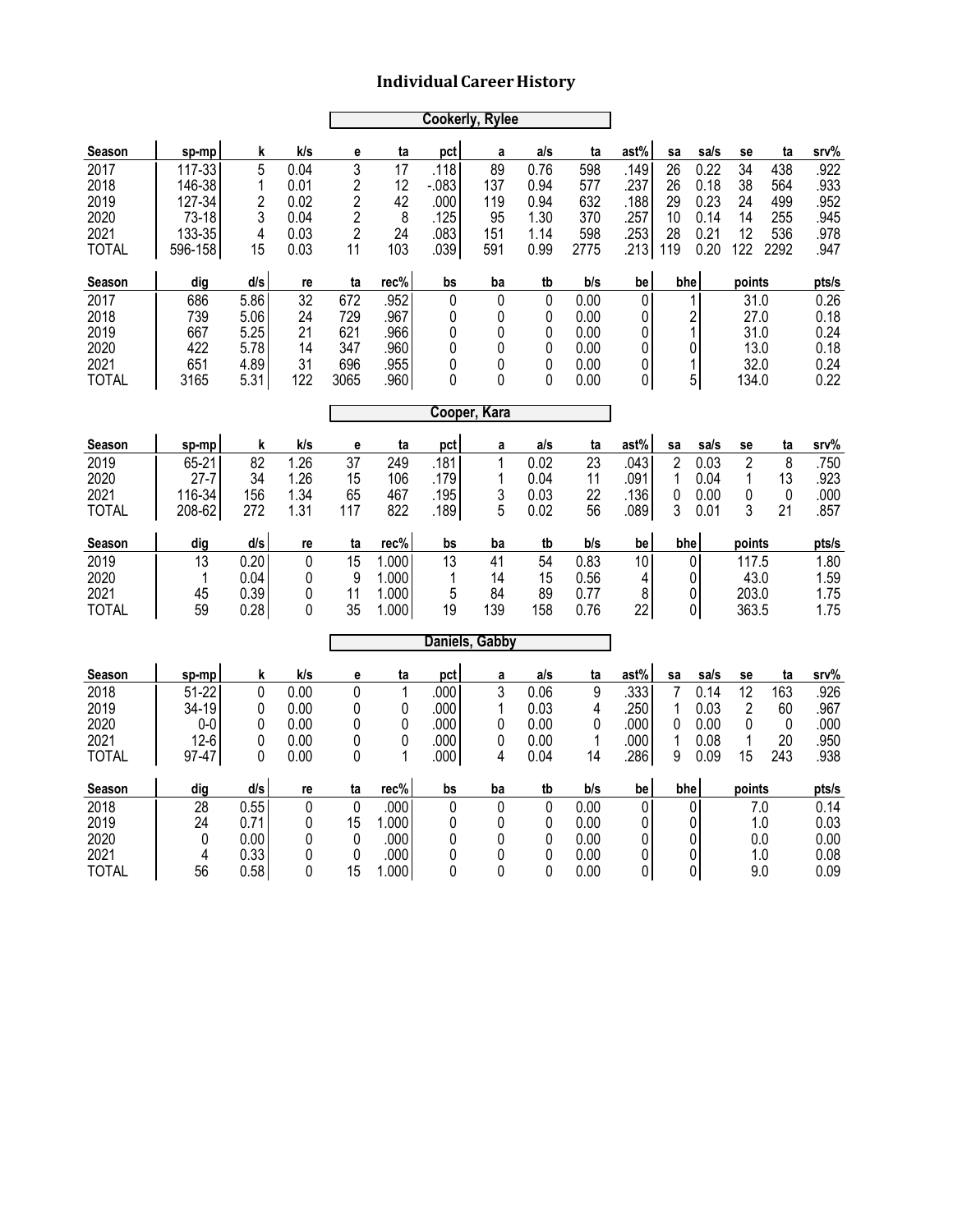|                      | <b>Grant, Jillie</b> |                     |                |                      |                |                     |                     |                |              |                       |                |                   |                |                                  |                |
|----------------------|----------------------|---------------------|----------------|----------------------|----------------|---------------------|---------------------|----------------|--------------|-----------------------|----------------|-------------------|----------------|----------------------------------|----------------|
| Season               | sp-mp                | k                   | k/s            | e                    | ta             | pct                 | a                   | a/s            | ta           | ast%                  | sa             | sa/s              | se             | ta                               | srv%           |
| 2018                 | 49-23                | 26                  | 0.53           | 24                   | 95             | .021                | 6                   | 0.12           | 34           | .176                  | $\overline{4}$ | 0.08              | 13             | 130                              | .900           |
| 2019<br>2020         | 127-34<br>82-20      | 316<br>232          | 2.49<br>2.83   | 177<br>106           | 1131<br>815    | .123<br>.155        | 19<br>20            | 0.15<br>0.24   | 158<br>104   | .120<br>.192          | 15<br>17       | 0.12<br>0.21      | 27<br>19       | 453<br>290                       | .940<br>.934   |
| 2021                 | 36-12                | 85                  | 2.36           | 44                   | 296            | .139                | 2                   | 0.06           | 30           | .067                  | 1              | 0.03              | 6              | 108                              | .944           |
| <b>TOTAL</b>         | 294-89               | 659                 | 2.24           | 351                  | 2337           | .132                | 47                  | 0.16           | 326          | .144                  | 37             | 0.13              | 65             | 981                              | .934           |
| Season               | dig                  | d/s                 | re             | ta                   | rec%           | bs                  | ba                  | tb             | b/s          | be                    | bhe            |                   | points         |                                  | pts/s          |
| 2018                 | 62                   | 1.27                | 5              | 91                   | .945           | 0                   | 5                   | 5              | 0.10         | 3 <sup>1</sup>        |                | $\overline{0}$    | 32.5           |                                  | 0.65           |
| 2019<br>2020         | 327<br>260           | 2.57<br>3.17        | 34<br>28       | 975<br>534           | .965<br>.948   | 3<br>$\overline{c}$ | 32<br>21            | 35<br>23       | 0.28<br>0.28 | 6<br>5                |                | 0<br>0            | 350.0<br>261.5 |                                  | 2.76<br>3.18   |
| 2021                 | 98                   | 2.72                | 10             | 201                  | .950           | 1                   | 9                   | 10             | 0.28         | $\overline{0}$        |                | 0                 | 91.5           |                                  | 2.53           |
| <b>TOTAL</b>         | 747                  | 2.54                | 77             | 1801                 | .957           | 6                   | 67                  | 73             | 0.25         | 4                     |                | 0                 | 735.5          |                                  | 2.50           |
| Hart, Haley          |                      |                     |                |                      |                |                     |                     |                |              |                       |                |                   |                |                                  |                |
| Season               | sp-mp                | k                   | k/s            | e                    | ta             | pct                 | a                   | a/s            | ta           | ast%                  | sa             | sa/s              | se             | ta                               | srv%           |
| 2018                 | 87-31                | 138                 | 1.59           | 58                   | 332            | .241                | 0                   | 0.00           | 17           | .000                  | 0              | 0.00              | 1              | 3                                | .667           |
| 2019                 | 74-22                | 121                 | 1.64           | 53                   | 313            | .217                | 1                   | 0.01           | 7            | .143                  | 0              | 0.00              | 0              | 0                                | .000           |
| 2020                 | 77-19<br>128-34      | 196                 | 2.55           | 71                   | 476            | .263                | 3                   | 0.04           | 20           | .150                  | 1              | 0.01              | 3              | 18                               | .833           |
| 2021<br><b>TOTAL</b> | 366-106              | 317<br>772          | 2.48<br>2.11   | 102<br>284           | 766<br>1887    | .281<br>.259        | 3<br>7              | 0.02<br>0.02   | 25<br>69     | .120<br>.101          | 1<br>2         | 0.01<br>0.01      | 5<br>9         | 34<br>55                         | .853<br>.836   |
| Season               | dig                  | d/s                 | re             | ta                   | rec%           | bs                  | ba                  | tb             | b/s          | be                    | bhe            |                   | points         |                                  | pts/s          |
| 2018                 | 21                   | 0.24                | 0              | $\overline{7}$       | 1.000          | 4                   | 66                  | 70             | 0.80         | 8 <sup>1</sup>        |                | 0                 | 175.0          |                                  | 2.01           |
| 2019                 | 29                   | 0.39                | 1              | 8                    | .875           | 7                   | 69                  | 76             | 1.03         | 1                     |                | 0                 | 162.5          |                                  | 2.19           |
| 2020                 | 35                   | 0.45                | 1              | 19                   | .947           | 11                  | 61                  | 72             | 0.94         | $\boldsymbol{2}$      |                | 0                 | 238.5          |                                  | 3.09           |
| 2021<br><b>TOTAL</b> | 51<br>136            | 0.40<br>0.37        | 1<br>3         | 15<br>49             | .933<br>.939   | 13<br>35            | 116<br>312          | 129<br>347     | 1.01<br>0.95 | 9 <br>20 <sup>1</sup> |                | 1<br>1            | 389.0<br>965.0 |                                  | 3.04<br>2.64   |
|                      |                      |                     |                |                      |                |                     |                     |                |              |                       |                |                   |                |                                  |                |
|                      |                      |                     |                |                      |                | Januski, Mallory    |                     |                |              |                       |                |                   |                |                                  |                |
| Season               | sp-mp                | k<br>$\overline{2}$ | k/s            | e                    | ta             | pct                 | a                   | a/s            | ta<br>1      | ast%                  | sa             | sa/s              | se             | ta                               | srv%           |
| 2020<br>2021         | $2 - 1$<br>$13 - 5$  | 9                   | 1.00<br>0.69   | 0<br>6               | 6<br>26        | .333<br>.115        | 1<br>0              | 0.50<br>0.00   | 2            | 1.000<br>.000         | 0<br>0         | 0.00<br>0.00      | 0<br>1         | 0<br>2                           | .000<br>.500   |
| <b>TOTAL</b>         | $15 - 6$             | 11                  | 0.73           | 6                    | 32             | .156                | 1                   | 0.07           | 3            | .333                  | 0              | 0.00              | 1              | $\overline{2}$                   | .500           |
| Season               | dig                  | d/s                 | re             | ta                   | rec%           | bs                  | ba                  | tb             | b/s          | be                    | bhe            |                   | points         |                                  | pts/s          |
| 2020                 | 0                    | 0.00                | $\pmb{0}$      | $\pmb{0}$            | .000           | 1                   | $\mathbf 1$         | $\overline{c}$ | 1.00         | $\pmb{0}$             |                | $\pmb{0}$         | 3.5            |                                  | 1.50           |
| 2021                 | 2<br>$\overline{c}$  | 0.15                | 0<br>$\pmb{0}$ | 1<br>1               | 1.000<br>1.000 | 1<br>$\overline{c}$ | 6<br>$\overline{7}$ | 7<br>9         | 0.54<br>0.60 | 0                     |                | 0                 | 13.0<br>16.5   |                                  | 1.00<br>1.07   |
| <b>TOTAL</b>         |                      | 0.13                |                |                      |                |                     |                     |                |              | 0                     |                | 0                 |                |                                  |                |
|                      |                      |                     |                |                      |                | Kuckkan, Gretchen   |                     |                |              |                       |                |                   |                |                                  |                |
| Season               | sp-mp                | k                   | k/s            | е                    | ta             | pct                 | a                   | a/s            | ta           | ast%                  | sa             | sa/s              | se             | ta                               | srv%           |
| 2021<br><b>TOTAL</b> | 46-12<br>$46 - 12$   | 65<br>65            | 1.41<br>1.41   | 37<br>37             | 208<br>208     | .135<br>.135        | 3<br>3              | 0.07<br>0.07   | 19<br>19     | .158<br>.158          | $\pmb{0}$<br>0 | 0.00<br>0.00      | $\pmb{0}$<br>0 | $\overline{2}$<br>$\overline{2}$ | 1.000<br>1.000 |
|                      |                      |                     |                |                      |                |                     |                     |                |              |                       |                |                   |                |                                  |                |
| Season<br>2021       | dig<br>34            | d/s<br>0.74         | re<br>1        | ta<br>$\overline{4}$ | rec%<br>.750   | bs                  | ba<br>21            | tb<br>21       | b/s<br>0.46  | be                    |                | bhe               | points         |                                  | pts/s<br>1.63  |
| <b>TOTAL</b>         | 34                   | 0.74                | 1              | 4                    | .750           | 0<br>0              | 21                  | 21             | 0.46         | 2 <br>$2\vert$        |                | $\mathbf{1}$<br>1 | 75.5<br>75.5   |                                  | 1.63           |
|                      |                      |                     |                |                      |                |                     |                     |                |              |                       |                |                   |                |                                  |                |